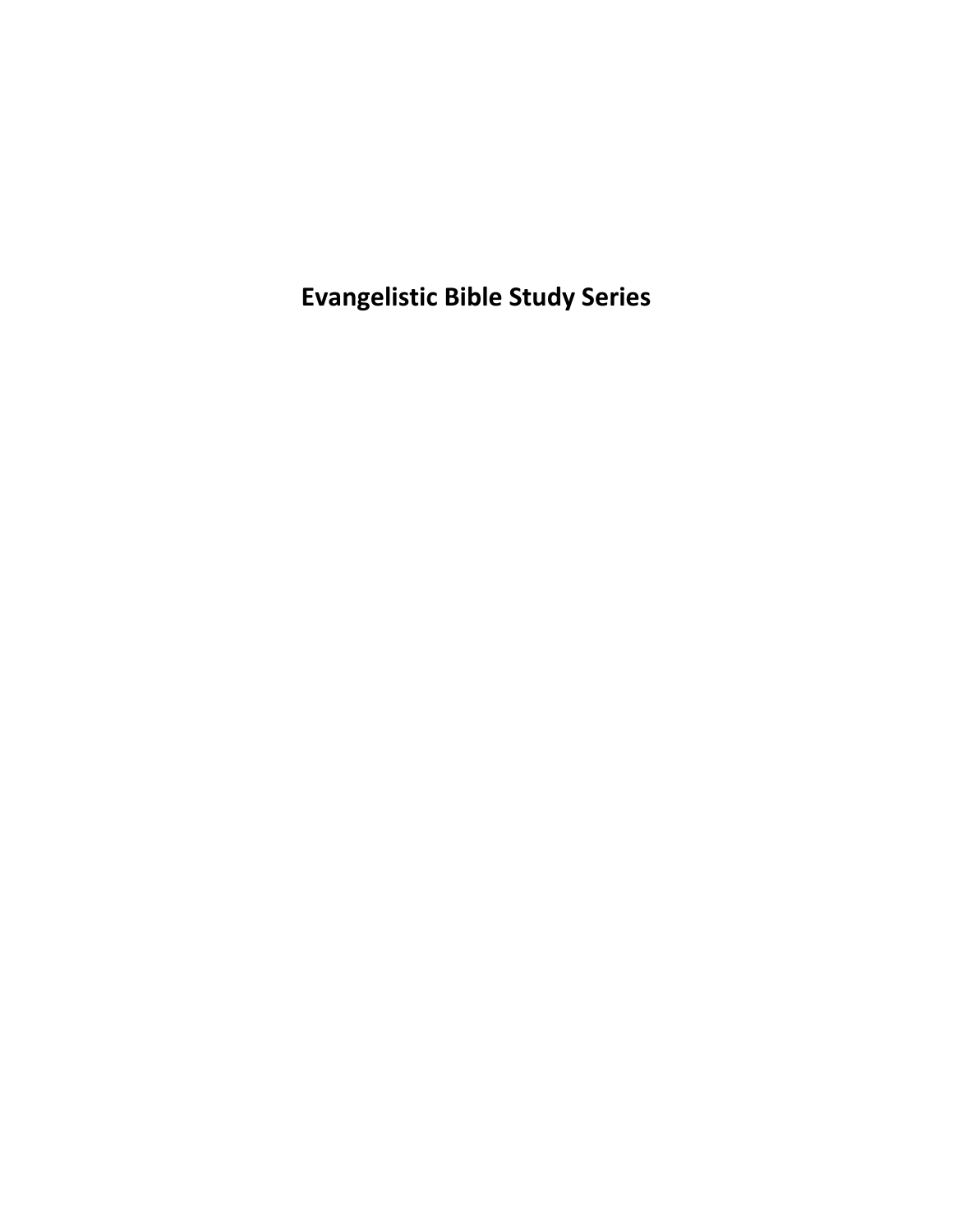#### **Foreword**

2 Corinthians 5:18-20 ISV All of this comes from God, who has reconciled us to himself through the Messiah and has given us the ministry of reconciliation, (19) for through the Messiah, God was reconciling the world to himself by not counting their sins against them. He has committed his message of reconciliation to us. (20) Therefore, we are the Messiah's representatives, as though God were pleading through us. We plead on the Messiah's behalf: "Be reconciled to God!"

God has called all Christians to be "the Messiah's representatives", helping others to be "reconciled to God". It is incumbent upon Christians to represent the expectations of God accurately. In a religious climate containing countless denominations that profess a myriad of doctrines (many of which are mutually exclusive), it is often confusing for those seeking God to know "what to believe". The following Bible studies were assembled with the intent of providing guidance for those seeking God as well as assistance to those desiring to minister to others. The goal of this series is to present the Gospel in a balanced manner that is consistent with the intent of the following verse:

2 Timothy 2:15 ISV Do your best to present yourself to God as an approved worker who has nothing to be ashamed of, handling the word of truth with precision.

The studies are divided into two sections. The first section is intended to capture the essence of the Gospel, providing instruction as to how a person is "born from above", consistent with Jesus's expectation as described in the following verses:

John 3:5-7 ISV Jesus answered, "Truly, I tell you with certainty, unless a person is born of water and Spirit he cannot enter the kingdom of God. (6) What is born of the flesh is flesh, and what is born of the Spirit is spirit. (7) Don't be astonished that I told you, 'All of you must be born from above.'

The second section is intended to provide some foundational teaching for Christians to assist them in fulfilling the intention of the following verse:

1 Timothy 4:16 ISV Pay close attention to your life and your teaching. Persevere in these things, because if you do so, you will save both yourself and those who listen to you.

Scripture reverences are taken from the [International Standard Version](http://isv.org/index.htm) (ISV). The ISV is a moderately literal translation that seeks to avoid the paraphrasing tendencies of some modern versions. It represents a compromise between formal equivalence ("word-for-word" translation) and functional equivalence ("thought-for-thought" translation) by attempting to stay as close to the source text as possible without losing communication. It is one of the most modern English Bible translations available today. A free software version of the ISV translation is available within the e-sword Bible software program, which is also free and is available at the following link: <http://www.e-sword.net/>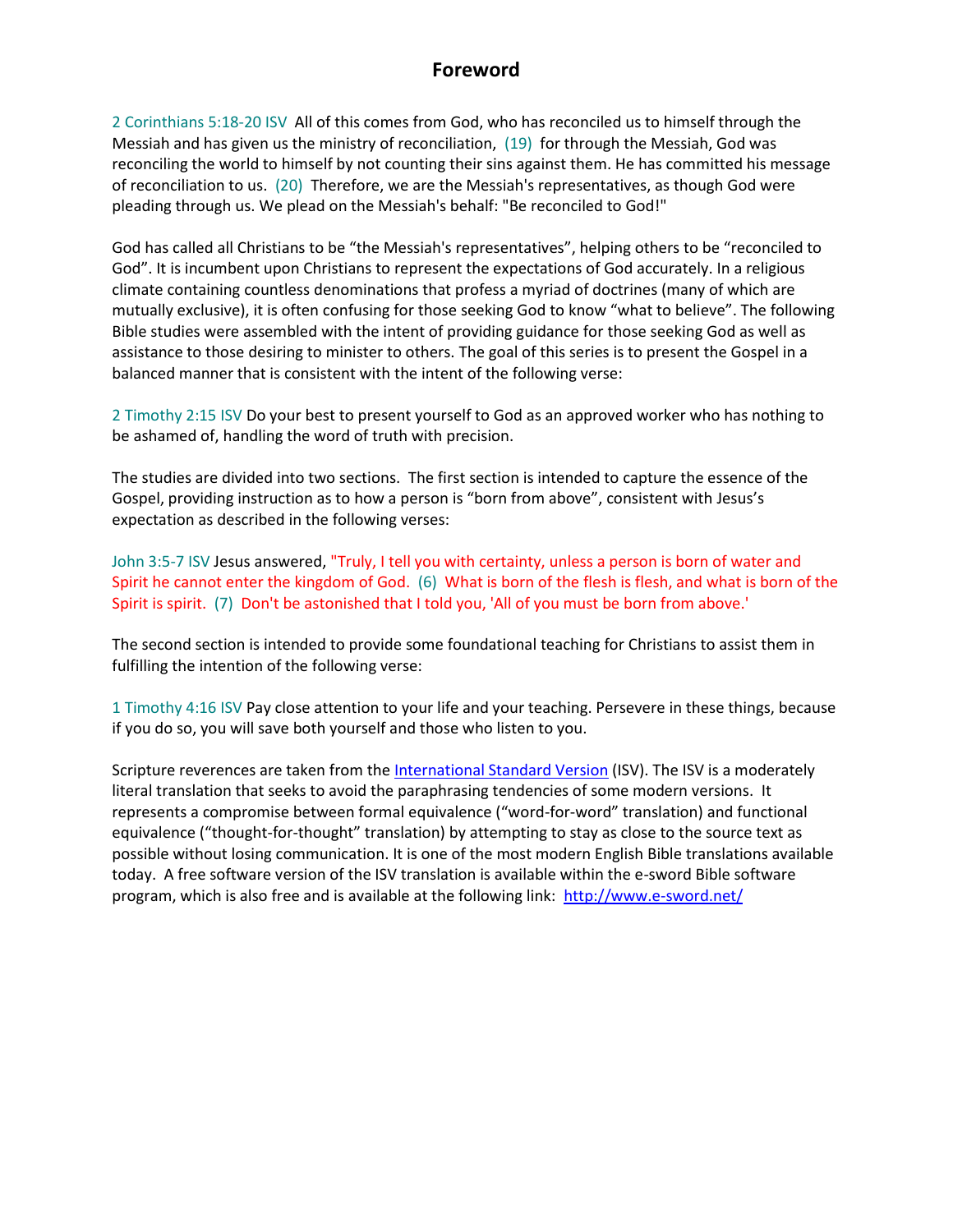# **Table of Contents**

| 1  |
|----|
| 3  |
| 5  |
| 8  |
| 12 |
| 14 |
|    |
| 16 |
| 17 |
| 19 |
| 22 |
| 27 |
| 29 |
| 38 |
|    |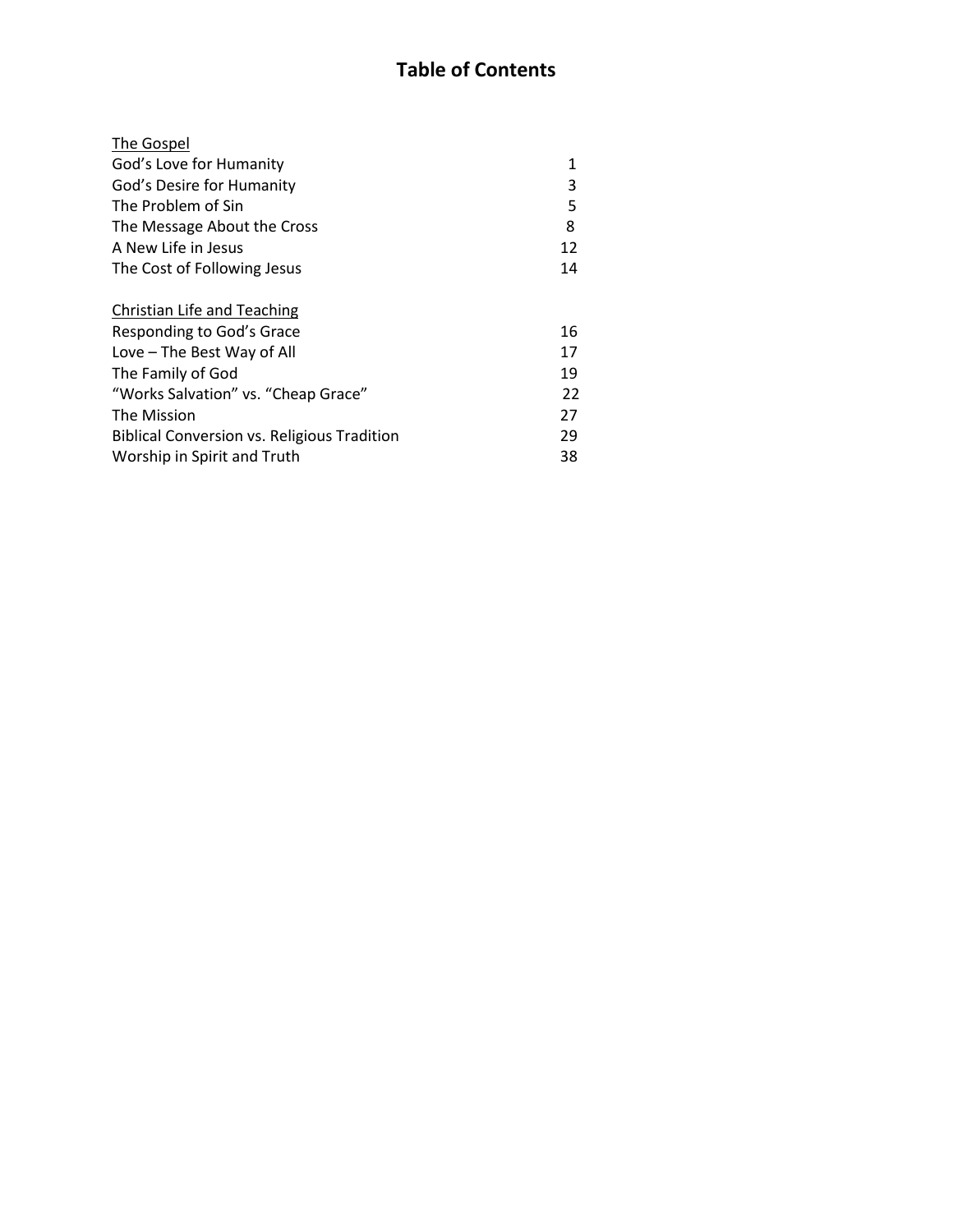#### **God's Love for Humanity**

John 3:16-17 ISV "For this is how God loved the world: He gave his unique Son so that everyone who believes in him might not be lost but have eternal life. (17) Because God sent the Son into the world, not to condemn the world, but that the world might be saved through him.

Luke 15:11-24 ISV Then Jesus said, "A man had two sons. (12) The younger one told his father, 'Father, give me my share of the estate.' So the father divided his property between them. (13) A few days later, the younger son gathered everything he owned and traveled to a distant country. There he wasted it all on wild living. (14) After he had spent everything, a severe famine took place throughout that country, and he began to be in need. (15) So he went out to work for one of the citizens of that country, who sent him into his fields to feed pigs. (16) No one would give him anything, even though he would gladly have filled himself with the husks the pigs were eating. (17) "Then he came to his senses and said, 'How many of my father's hired men have more food than they can eat, and here I am starving to death! (18) I will get up, go to my father, and say to him, "Father, I have sinned against heaven and you. (19) I don't deserve to be called your son anymore. Treat me like one of your hired men."' (20) "So he got up and went to his father. While he was still far away, his father saw him and was filled with compassion. He ran to his son, threw his arms around him, and kissed him affectionately. (21) Then his son told him, 'Father, I have sinned against heaven and you. I don't deserve to be called your son anymore.' (22) But the father told his servants, 'Hurry! Bring out the best robe and put it on him, and put a ring on his finger and sandals on his feet. (23) Bring the fattened calf and kill it, and let's eat and celebrate! (24) Because my son was dead and has come back to life. He was lost and has been found.' And they began to celebrate.

Romans 5:6-8 ISV For at just the right time, while we were still powerless, the Messiah died for the ungodly. (7) For it is rare for anyone to die for a righteous person, though somebody might be brave enough to die for a good person. (8) But God demonstrates his love for us by the fact that the Messiah died for us while we were still sinners.

Romans 8:31-39 ISV What, then, can we say about all of this? If God is for us, who can be against us? (32) The one who did not spare his own Son, but offered him as a sacrifice for all of us, surely will give us all things, along with his Son, won't he? (33) Who will accuse God's elect? It is God who justifies! (34) Who is the one to condemn? It is the Messiah Jesus who is interceding on our behalf. He died, and more importantly, has been raised and is seated at the right hand of God. (35) Who will separate us from the Messiah's love? Can trouble, distress, persecution, hunger, nakedness, danger, or a violent death do this? (36) As it is written, "For your sake we are being put to death all day long. We are thought of as sheep headed for slaughter." (37) In all these things we are triumphantly victorious due to the one who loved us. (38) For I am convinced that neither death, nor life, nor angels, nor rulers, nor things present, nor things to come, nor powers, (39) nor anything above, nor anything below, nor anything else in all creation can separate us from the love of God that is ours in union with the Messiah Jesus, our Lord.

Galatians 4:4-6 ISV But when the appropriate time had come, God sent his Son, born by a woman, born under the Law, (5) in order to redeem those who were under the Law, and thus to adopt them as his children. (6) Now because you are his children, God has sent the Spirit of his Son into our hearts to cry out, "Abba! Father!"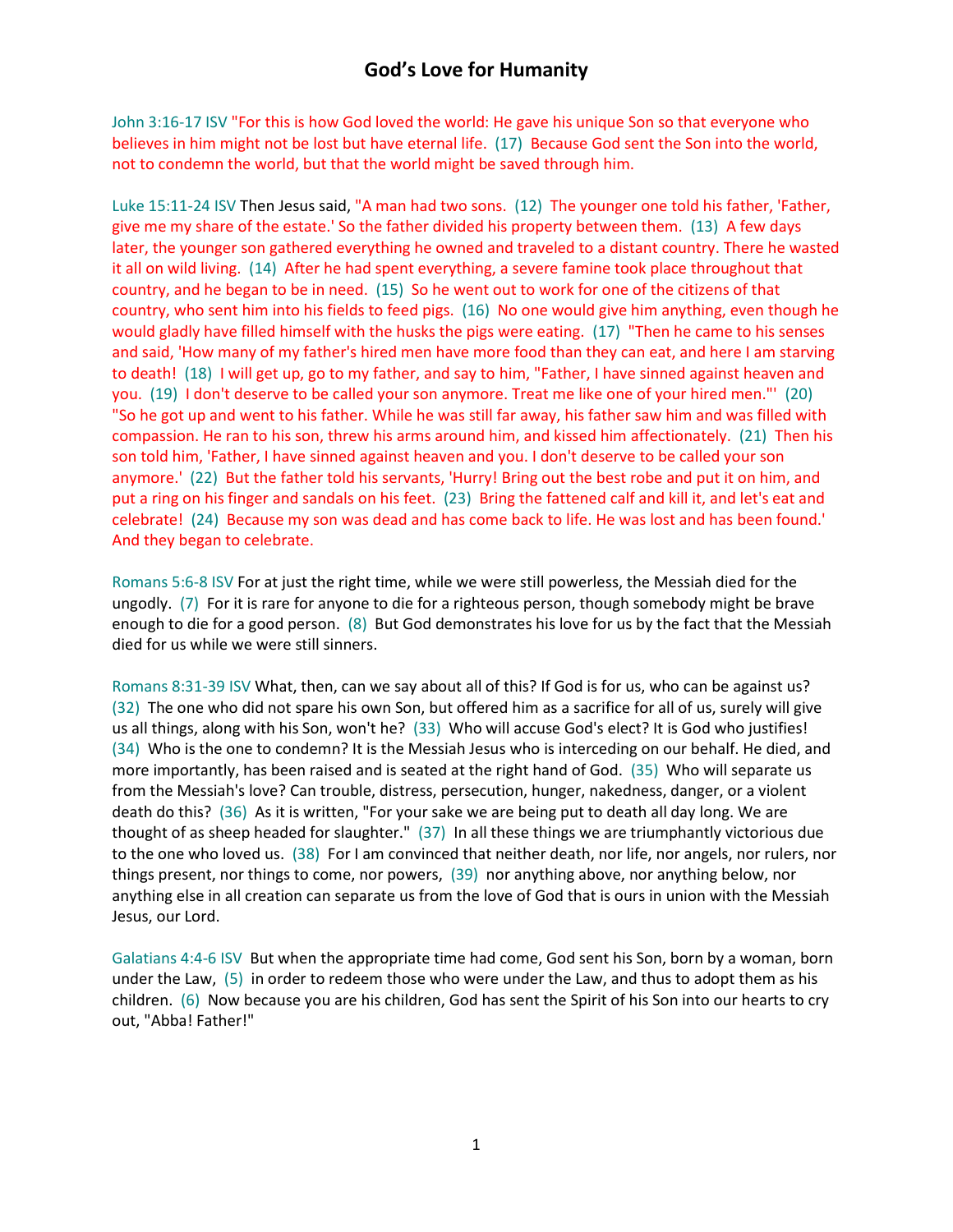# **God's Love for Humanity**

- God demonstrated just how much he loves us by giving us Jesus.
- When we repent and turn back to God, he will "run" to meet us. He loves us deeply.
- Jesus loved us unconditionally by dying for us without any guaranty that we would respond with appreciation.
- God already gave us the best he had to offer Jesus. Since God is for us, we should not fear because nothing can separate us from God's love.
- God loves us as his children and desires that we approach him with the confidence to address him as "Abba", which is essentially equivalent to "Daddy".

Question for Consideration:

How have you responded to God's love?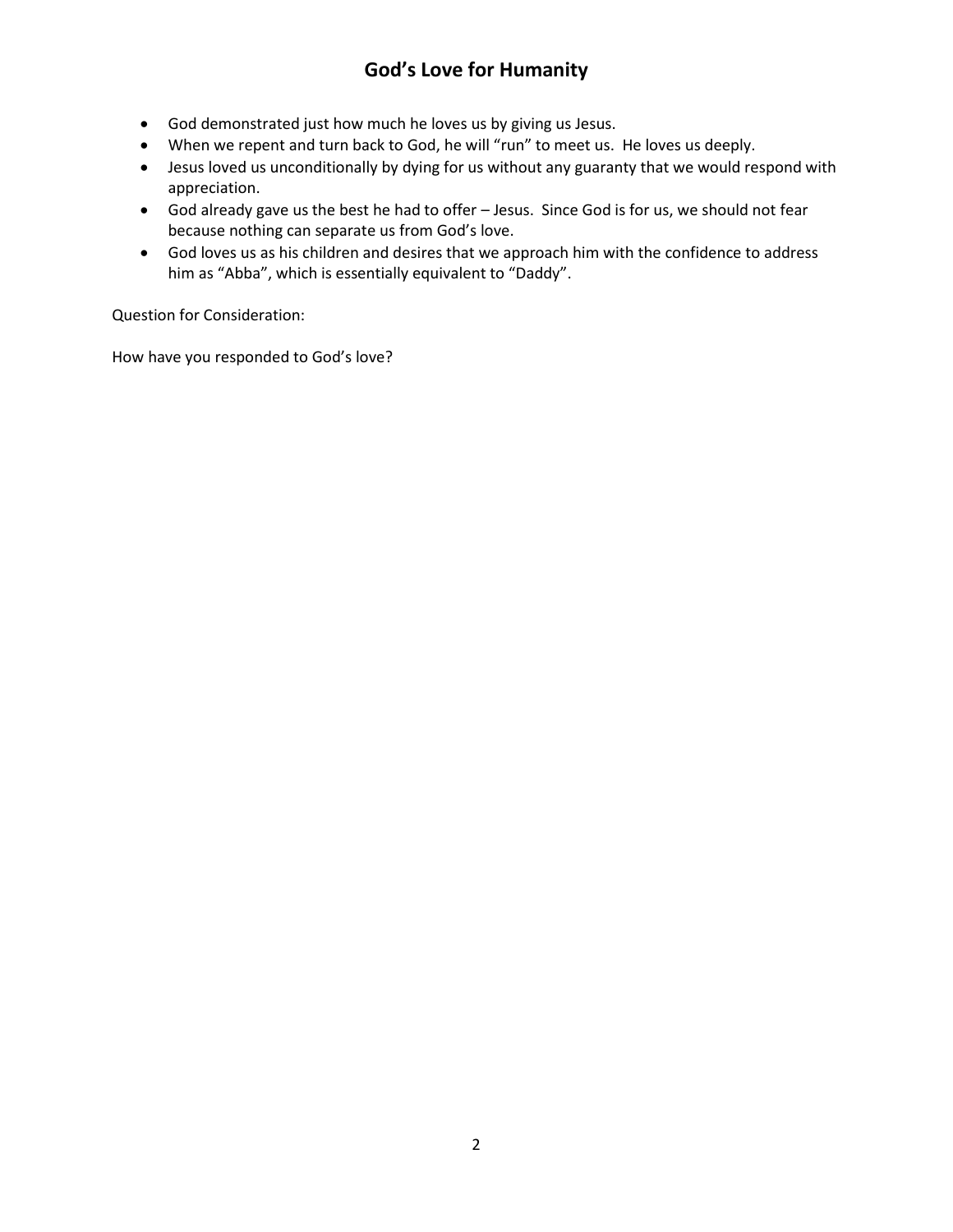### **God's Desire for Humanity**

Hebrews 11:6 ISV Now without faith it is impossible to please God, for whoever comes to him must believe that he exists and that he rewards those who diligently search for him.

Proverbs 1:7 ISV The fear of the LORD is the beginning of knowledge, but fools despise wisdom and discipline.

Proverbs 14:26-27 ISV Rock-solid security is found in the fear of the LORD, and within it one's children find refuge. (27) The fear of the LORD is a fountain of life, enabling anyone to escape the snares of death.

Proverbs 15:33 ISV The fear of the LORD teaches wisdom, and humility precedes honor.

Jeremiah 29:11-13 ISV For I know the plans that I have for you,' declares the LORD, 'plans for well-being, and not for calamity, in order to give you a future and a hope. (12) When you call out to me and come and pray to me, I'll hear you. (13) You will seek me and find me when you search for me with all your heart.

Deuteronomy 10:12-13 ISV "Now Israel, what does the LORD your God desire from you? Only this: fear him, walk in all his ways, love him, serve him with all your heart and in all your life, (13) and observe his commands and statutes that I'm commanding you today for your own good.

Micah 6:8 ISV He has made it clear to you, mortal man, what is good and what the LORD is requiring from you—to act with justice, to treasure the LORD's gracious love, and to walk humbly in the company of your God.

Ecclesiastes 12:13-14 ISV Let the conclusion of all of these thoughts be heard: Fear God and obey his commandments, for this is what it means to be human. (14) For God will judge every deed, along with every secret, whether good or evil.

Isaiah 66:1-2 ISV This is what the LORD says: "Heaven is my throne, and the earth is my footstool. Where is the house that you would build for me, and where will my resting place be? (2) All these things my hand has made, and so all these things came into being," declares the LORD. "But this is the one to whom I will look favorably: to the one who is humble and contrite in spirit, and who trembles at my message.

2 Chronicles 16:9 ISV The LORD's eyes keep on roaming throughout the earth, looking for those whose hearts completely belong to him, so that he may strongly support them…

James 1:22-25 ISV Keep on being obedient to the word, and not merely being hearers who deceive themselves. (23) For if anyone hears the word but is not obedient to it, he is like a man who looks at himself in a mirror (24) and studies himself carefully, and then goes off and immediately forgets what he looks like. (25) But the one who looks at the perfect law of freedom and remains committed to it thereby demonstrating that he is not a forgetful hearer but a doer of what that law requires—will be blessed in what he does.

James 4:13-14 ISV Now listen, you who say, "Today or tomorrow we will go to such and such a town, stay there a year, conduct business, and make money." (14) You do not know what tomorrow will bring. What is your life? You are a mist that appears for a little while and then vanishes.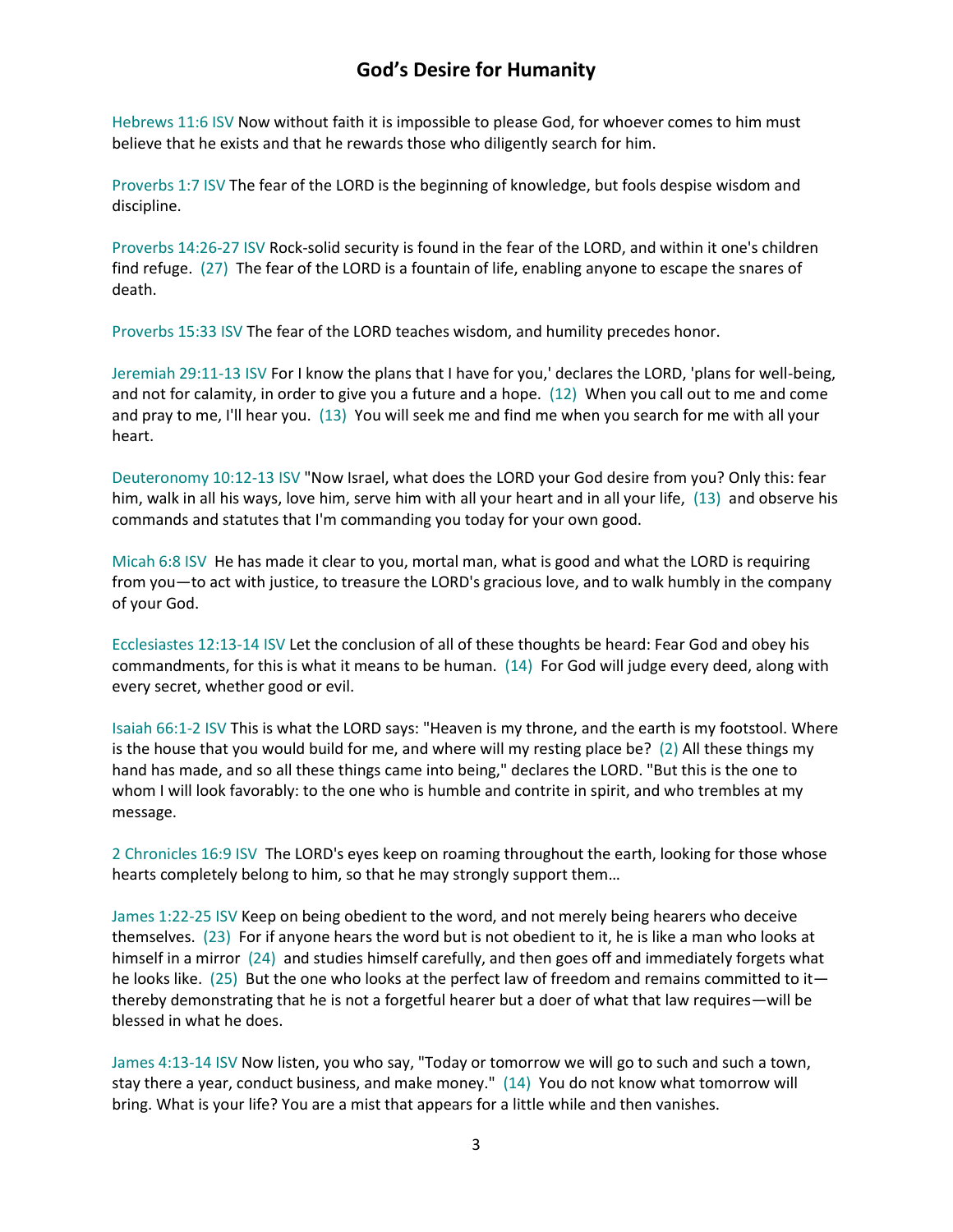# **God's Desire for Humanity**

Matthew 6:19-21 ISV "Stop storing up treasures for yourselves on earth, where moths and rust destroy and where thieves break in and steal. (20) But keep on storing up treasures for yourselves in heaven, where moths and rust do not destroy and where thieves do not break in and steal, (21) because where your treasure is, there your heart will be also."

Mark 12:28-31 ISV Then one of the scribes came near and heard the Sadducees arguing with one another. He saw how well Jesus answered them, so he asked him, "Which commandment is the most important of them all?" (29) Jesus answered, "The most important is, 'Hear, O Israel, the Lord our God is one Lord, (30) and you must love the Lord your God with all your heart, with all your soul, with all your mind, and with all your strength.' (31) The second is this: 'You must love your neighbor as yourself.' No other commandment is greater than these."

- Faith is critical if we desire to please God. He wants us to diligently search for him with all of our hearts.
- Fear of the LORD (reverence) provides a foundation for gaining knowledge and wisdom. It provides guidance that helps us avoid sin and the associated consequences. It leads to humility, which precedes honor and ultimately produces genuine confidence.
- Walking with God is good for us it helps us avoid unnecessary anguish.
- Justice, gratitude for his love, and humility these are the things God values most from us.
- God takes notice of those who are devoted to him so that he may strengthen them.
- It is not enough to know God's Word we must obey it if we hope to benefit from it.
- Our lives are like a mist. We should make choices based on an eternal perspective, seeking treasure that will last.
- Loving God and others should be our greatest priority.

Questions for Consideration:

- 1) What does it mean to have faith in God?
- 2) What does it mean to fear God?
- 3) What does it mean to "tremble at God's message"?
- 4) How does an awareness of our temporal nature impact our decisions?
- 5) How is "what we treasure" made evident?
- 6) What does it mean to love God and to love our neighbor?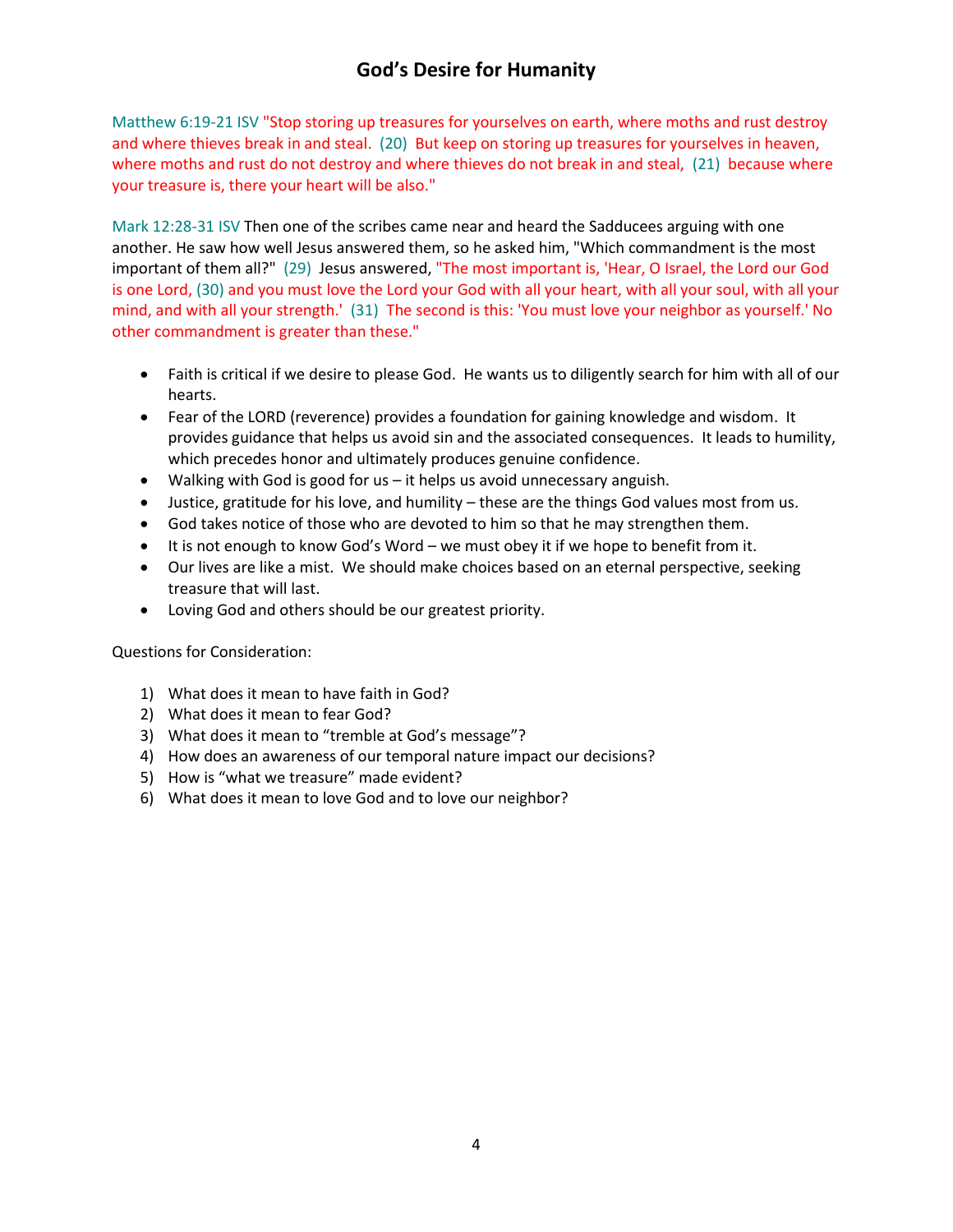Isaiah 59:1-2 ISV "See, the LORD's hand is not too short to save, nor are his ears too dull to hear. (2) Instead, your iniquities have been barriers between you and your God, and your sins have concealed his face from you so that he won't listen.

Galatians 5:19-21 ISV Now the actions of the flesh are obvious: sexual immorality, impurity, promiscuity, (20) idolatry, witchcraft, hatred, rivalry, jealously, outbursts of anger, quarrels, conflicts, factions, (21) envy, murder, drunkenness, wild partying, and things like that. I am telling you now, as I have told you in the past, that people who practice such things will not inherit the kingdom of God.

1 Corinthians 6:9-10 ISV You know that wicked people will not inherit the kingdom of God, don't you? Stop deceiving yourselves! Sexually immoral people, idolaters, adulterers, male prostitutes, homosexuals, (10) thieves, greedy people, drunks, slanderers, and robbers will not inherit the kingdom of God.

Ephesians 5:3-6 ISV Do not let sexual sin, impurity of any kind, or greed even be mentioned among you, as is proper for saints. (4) Obscene, flippant, or vulgar talk is totally inappropriate. Instead, let there be thanksgiving. (5) For you know very well that no immoral or impure person, or anyone who is greedy (that is, an idolater), has an inheritance in the kingdom of the Messiah and of God. (6) Do not let anyone deceive you with meaningless words, for it is because of these things that God becomes angry with those who disobey.

Matthew 5:21-22 ISV "You have heard that it was told those who lived long ago, 'You must not murder,' and 'Whoever murders will be subject to punishment.' (22) But I say to you, anyone who is angry with his brother without a cause will be subject to punishment. And whoever says to his brother 'Raka!' will be subject to the Council. And whoever says 'You fool!' will be subject to hell fire.

Matthew 5:27-30 ISV "You have heard that it was said, 'You must not commit adultery.' (28) But I say to you, anyone who stares at a woman with lust for her has already committed adultery with her in his heart. (29) So if your right eye causes you to sin, tear it out and throw it away. It is better for you to lose one of your body parts than to have your whole body thrown into hell. (30) And if your right hand causes you to sin, cut it off and throw it away from you. It is better for you to lose one of your body parts than to have your whole body go into hell."

James 4:17 ISV Therefore, anyone who knows what is right but fails to do it is guilty of sin.

Galatians 6:7-8 ISV Stop being deceived; God is not to be ridiculed. A person harvests whatever he plants: (8) The person who sows through human means will harvest decay from human means, but the person who sows in the Spirit will harvest eternal life from the Spirit.

Romans 2:5-8 ISV But because of your stubborn and unrepentant heart you are reserving wrath for yourself on the day of wrath, when God's righteous judgment will be revealed. (6) For he will repay everyone according to what that person has done: (7) eternal life to those who strive for glory, honor, and immortality by patiently doing good; (8) but wrath and fury for those who in their selfish pride refuse to believe the truth and practice wickedness instead.

Hebrews 10:26-31 ISV For if we choose to go on sinning after we have learned the full truth, there no longer remains a sacrifice for sins, (27) but only a terrifying prospect of judgment and a raging fire that will consume the enemies of God. (28) Anyone who violates the Law of Moses dies without mercy "on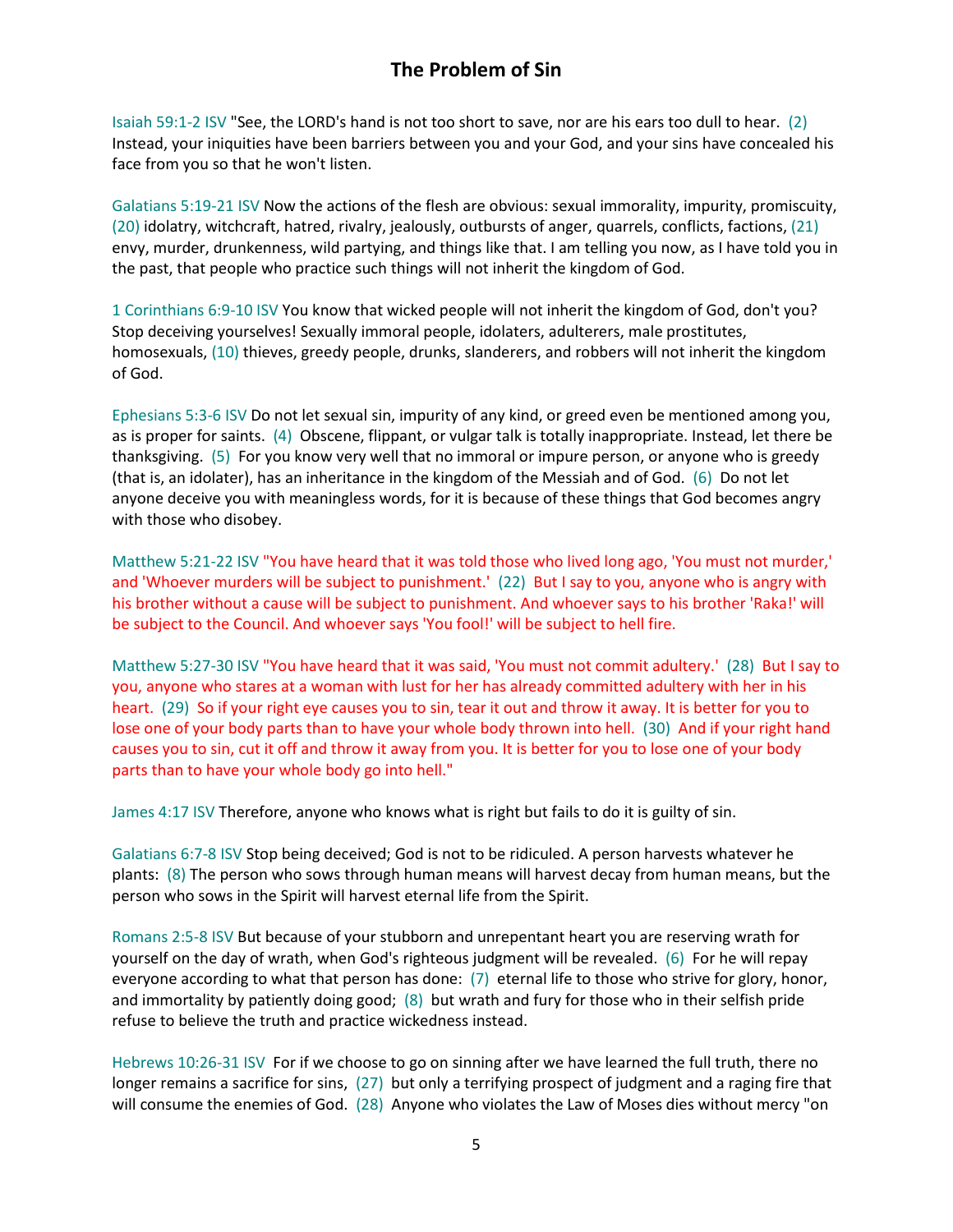# **The Problem of Sin**

the testimony of two or three witnesses." (29) How much more severe a punishment do you think that person deserves who tramples on God's Son, treats as common the blood of the covenant by which he<sup>1</sup> was sanctified, and insults the Spirit of grace? (30) For we know the one who said, "Vengeance belongs to me; I will pay them back," and again, "The Lord will judge his people." (31) It is a terrifying thing to fall into the hands of the living God!

Ephesians 2:1-7 ISV You used to be dead because of your offenses and sins, (2) that you once practiced as you lived according to the ways of this present world and according to the ruler of the power of the air, the spirit that is now active in those who are disobedient. (3) Indeed, all of us once behaved like them in the lusts of our flesh, fulfilling the desires of our flesh and senses. By nature we were destined for wrath, just like everyone else. (4) But God, who is rich in mercy, because of his great love for us (5) even when we were dead because of our offenses, made us alive together with the Messiah (by grace you have been saved), (6) raised us up with him, and seated us with him in the heavenly realm in the Messiah Jesus, (7) so that in the coming ages he might display the limitless riches of his grace that comes to us through his kindness in the Messiah Jesus.

1 John 3:9-10 ISV No one who has been born from God practices sin, because God's seed abides in him. Indeed, he cannot go on sinning, because he has been born from God. (10) This is how God's children and the devil's children are distinguished. No person who fails to practice righteousness and to love his brother is from God.

- Our sin creates a barrier that separates us from God. That's why we need a Savior to provide a means by which our sins can be forgiven.
- Sin is serious it will keep us out of the Kingdom of God if we do not repent.
- We should not let the prevailing view of sin deceive us into thinking that it is not as serious as it really is.
- Heart level sin is just as serious as actual acts often the only difference between the two is opportunity. Jesus expects us to deal with sin radically, not taking it lightly.
- There are "sins of commission" (things we do) as well as "sins of omission" (things that we should do but don't do). Both are sin.
- We will "reap what we sow".
- The wrath of God awaits the unrepentant.
- Even though we are sinners, God loves us and desires to extend his grace to us for eternity.
- God's children are recognized by their righteousness and love.

#### Questions for Consideration:

 $\overline{a}$ 

- 1) What impact has society had on your perspective toward sin and God's standard of judgment?
- 2) How has your attitude toward sin influenced your seriousness about avoiding it?
- 3) How does the biblical view of sin differ from prevailing attitudes in our society today?
- 4) Why does Jesus call us to avoid sin at all costs?
- 5) How does God view our actions when we "fail to do the right we know"?

<sup>&</sup>lt;sup>1</sup> The ISV has a primary translation of "it" and a footnote specifying an alternate rendering, "or he". The primary translation indicates that the pronoun "it" is a reference to the blood, which was sanctified by the covenant. The alternate rendering equates the pronoun with the person who was sanctified by the blood. Nearly all English translations, including the modern translations of NIV2011, ESV, HCSB, NET and NASB equate the pronoun with the one who was sanctified. This rendering is considered to be more coherent (and consistent with Romans 5:9); therefore, the alternate ISV rendering "he" is utilized for this verse.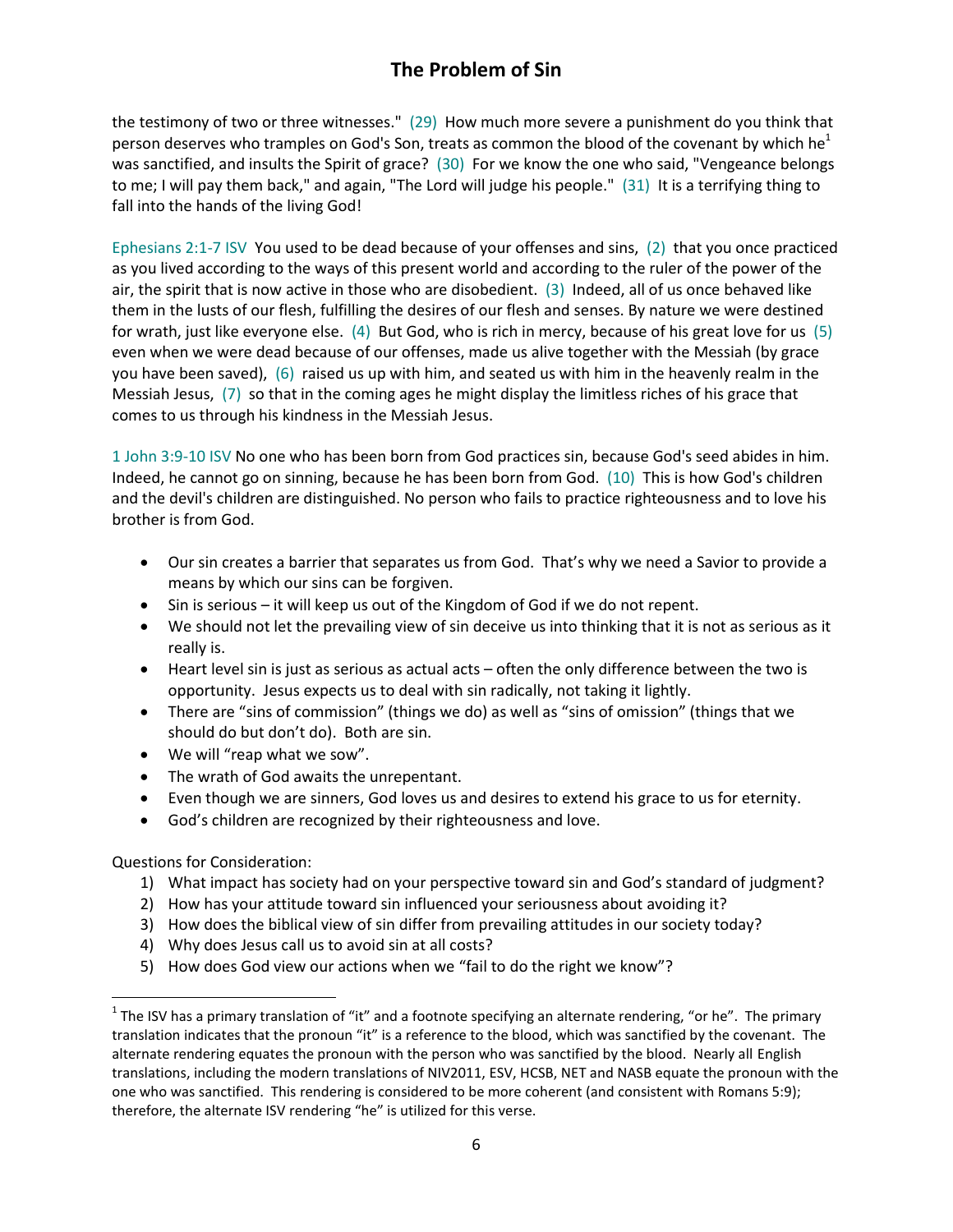# **The Problem of Sin**

- 6) What consequences await those who "choose to go on sinning"?
- 7) What hope do the scriptures offer for those who have lived sinful lives?
- 8) How are the "children of God" distinguished from the "children of the devil"?
- 9) How has sin impacted your relationship with God?

Exercise for Further Insights:

Review the scriptures contained in this study that identify various types of sins. Make a list of the types of sins that you have committed. Include "sins of commission", "sins of omission" and "sins of the heart". The purpose of this exercise is to develop a clearer understanding of the debt Jesus paid when he died on the cross in your behalf. An awareness of your own sinfulness will enable you to gain a greater appreciation of the "message about the cross".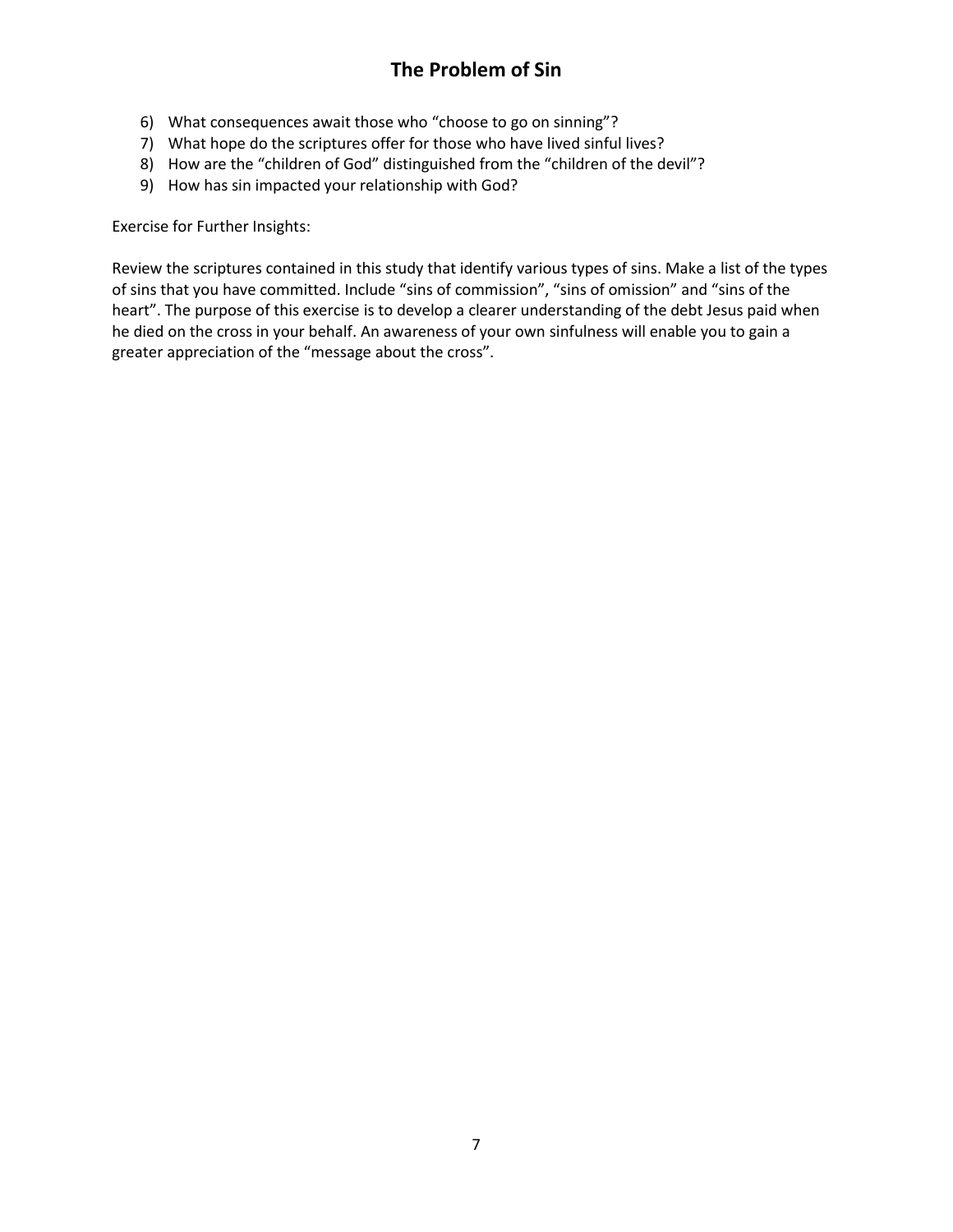1 Corinthians 1:18-24 ISV For the message about the cross is nonsense to those who are being destroyed, but it is God's power to us who are being saved. (19) For it is written, "I will destroy the wisdom of the wise, and the intelligence of the intelligent I will reject." (20) Where is the wise person? Where is the scholar? Where is the philosopher of this age? God has turned the wisdom of the world into nonsense, hasn't he? (21) For since, in the wisdom of God, the world through its wisdom did not know God, God was pleased to save those who believe through the nonsense of our preaching. (22) Jews ask for signs, and Greeks look for wisdom, (23) but we preach the Messiah crucified. He is a stumbling block to Jews and nonsense to gentiles, (24) but to those who are called, both Jews and Greeks, the Messiah is God's power and God's wisdom.

Isaiah 53:1-12 ISV "Who has believed our message, and to whom has the arm of the LORD been revealed? (2) For he grew up before him like a tender plant, and like a root out of a dry ground; he had no form and he had no majesty that we should look at him, and there is no attractiveness that we should desire him. (3) "He was despised and rejected by others, and a man of sorrows, intimately familiar with suffering; and like one from whom people hide their faces; and we despised him and did not value him. (4) "Surely he has borne our sufferings and carried our sorrows; yet we considered him stricken, and struck down by God, and afflicted. (5) But he was wounded for our transgressions, and he was crushed for our iniquities, and the punishment that made us whole was upon him, and by his bruises we are healed. (6) All we like sheep have gone astray, we have turned, each of us, to his own way; and the LORD has laid on him the iniquity of us all. (7) He was oppressed and he was afflicted, yet he didn't open his mouth; like a lamb that is led to the slaughter, as a sheep that before its shearers is silent, so he did not open his mouth. (8) "From detention and judgment he was taken away—and who can even think about his descendants? For he was cut off from the land of the living, he was stricken for the transgression of my people. (9) Then they made his grave with the wicked, and with rich people in his death, although he had committed no violence, nor was there any deceit in his mouth." (10) "Yet the LORD was willing to crush him, and he made him suffer. Although you make his soul an offering for sin, He will see his offspring, and he will prolong his days, and the will of the LORD will triumph in his hand. (11) Out of the suffering of his soul he will see light and find satisfaction. And through his knowledge his servant, the righteous one, will make many righteous, and he will bear their iniquities. (12) Therefore I will allot him a portion with the great, and he will divide the spoils with the strong; because he poured out his life to death, and was numbered with the transgressors; yet he carried the sins of many, and made intercession for their transgressions."

John 10:17-18 ISV This is why the Father loves me, because I lay down my life in order to take it back again. (18) No one is taking it from me; I lay it down of my own free will. I have the authority to lay it down, and I have the authority to take it back again. This is what my Father has commanded me."

John 15:13 ISV No one shows greater love than when he lays down his life for his friends.

Matthew 26:36-39 ISV Then Jesus went with them to a place called Gethsemane. He told the disciples, "Sit down here while I go over there and pray." (37) Taking Peter and the two sons of Zebedee with him, he began to be grieved and troubled. (38) Then he told them, "I'm so deeply grieved that I feel I'm about to die. Wait here and stay awake with me." (39) Going on a little farther, he fell on his face and prayed, "O my Father, if it is possible, let this cup pass from me. Yet not what I want but what you want."

Matthew 26:47-54 ISV Just then, while Jesus was still speaking, Judas, one of the Twelve, arrived. A large crowd armed with swords and clubs was with him. They were from the high priests and elders of the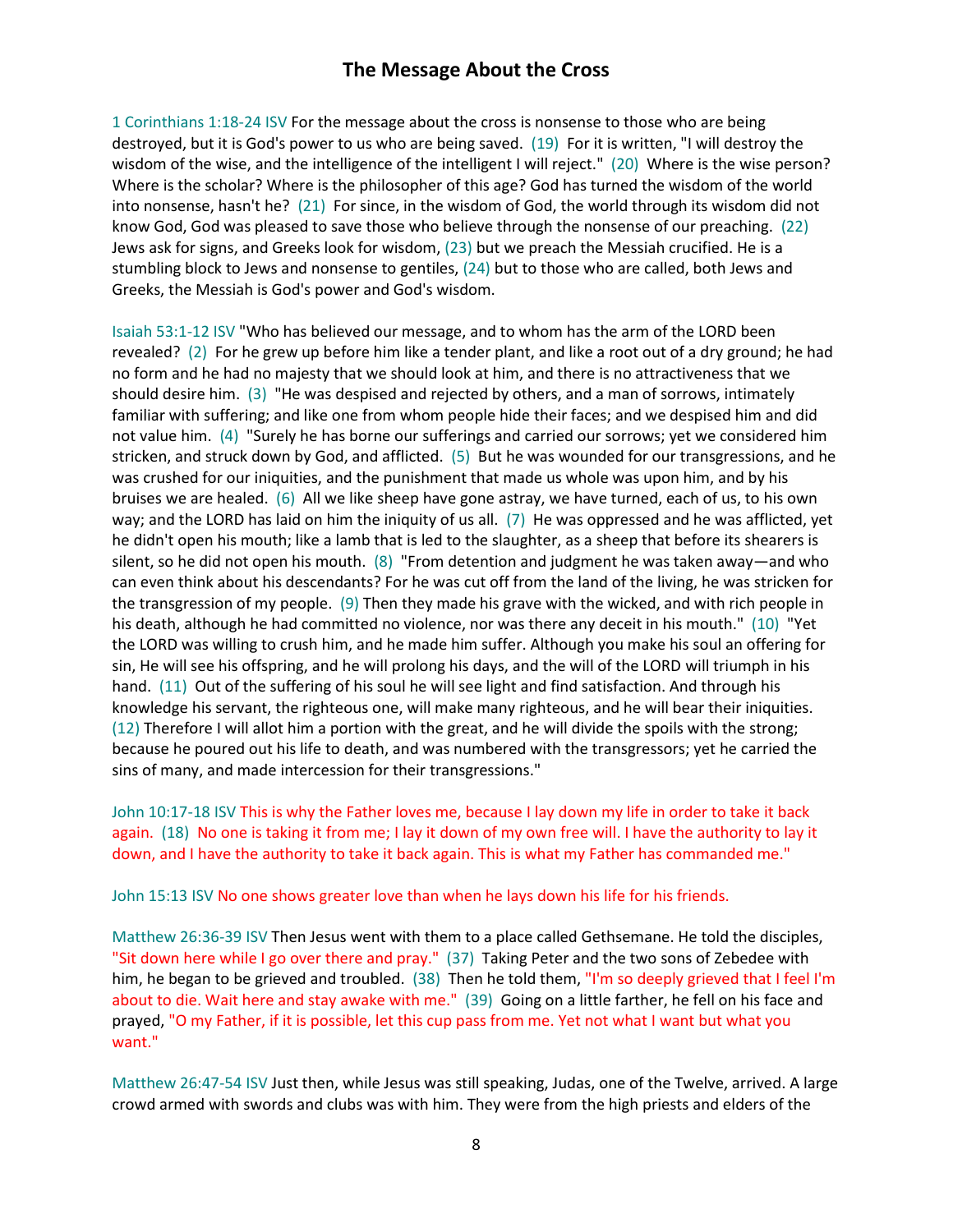people. (48) Now the betrayer personally had given them a signal, saying, "The one I kiss is the man. Arrest him." (49) So Judas immediately went up to Jesus and said, "Hello, Rabbi!" and kissed him tenderly. (50) Jesus asked him, "Friend, why are you here?" Then the other men surged forward, took hold of Jesus, and arrested him. (51) Suddenly, one of the men with Jesus reached out his hand, drew his sword, and struck the high priest's servant, cutting off his ear. (52) Jesus told him, "Put your sword back in its place! Everyone who uses a sword will be killed by a sword. (53) Don't you think that I could call on my Father, and he would send me more than twelve legions of angels now? (54) How, then, would the Scriptures be fulfilled that say this must happen?"

Matthew 26:59-68 ISV Meanwhile, the high priests and the whole Council were looking for false testimony against Jesus in order to have him put to death. (60) But they couldn't find any, even though many false witnesses had come forward. At last two men came forward (61) and stated, "This man said, 'I can destroy the sanctuary of God and rebuild it in three days.'" (62) At this, the high priest stood up and asked Jesus, "Don't you have any answer to what these men are testifying against you?" (63) But Jesus was silent. Then the high priest told him, "I command you by the living God to tell us if you are the Messiah, the Son of God!" (64) Jesus told him, "You have said so. Nevertheless I tell you, from now on you will see 'the Son of Man seated at the right hand of Power' and 'coming on the clouds of heaven.'" (65) Then the high priest tore his robes and said, "He has blasphemed! Why do we still need witnesses? Listen! You yourselves have just heard the blasphemy! (66) What is your verdict?" They replied, "He deserves to die!" (67) Then they spit in his face and hit him. Some slapped him, (68) saying, "Prophesy to us, you Messiah! Who hit you?"

Matthew 27:15-31 ISV At every festival the governor had a custom of releasing to the crowd any prisoner whom they wanted. (16) At that time they were holding a notorious prisoner named Barabbas. (17) So when the people had gathered, Pilate asked them, "Which man do you want me to release for you—Barabbas, or Jesus who is called the Messiah?" (18) He did this because he knew that they had handed him over out of jealousy. (19) While he was sitting on the judge's seat, his wife sent him a message. It said, "Have nothing to do with that righteous man, because today I have suffered terribly due to a dream I had about him." (20) But the high priests and elders persuaded the crowds to ask for Barabbas and to demand that Jesus be put to death. (21) So the governor asked them, "Which of the two men do you want me to release for you?" "Barabbas!" they replied. (22) Pilate asked them, "Then what should I do with Jesus, who is called the Messiah?" They all said, "Let him be crucified!" (23) He asked, "What has he done wrong?" But they kept shouting louder and louder, "Let him be crucified!" (24) Pilate saw that he was getting nowhere, but that a riot was about to break out instead. So he took some water and washed his hands in front of the crowd, saying, "I am innocent of this man's blood. Attend to that yourselves." (25) All the people answered, "Let his blood be on us and our children!" (26) Then he released Barabbas for them, but he had Jesus whipped and handed over to be crucified. (27) Then the governor's soldiers took Jesus into the imperial headquarters and gathered the whole company of soldiers around him. (28) They stripped him and put a scarlet robe on him. (29) Twisting some thorns into a victor's crown, they placed it on his head and put a stick in his right hand. They knelt down in front of him and began making fun of him, saying, "Long live the king of the Jews!" (30) Then they spit on him and took the stick and hit him repeatedly on his head. (31) When they had finished making fun of him, they stripped him of the robe, put his own clothes back on him, and led him away to crucify him.

Matthew 27:35-46 ISV After they had crucified him, they determined who would get his clothes by throwing dice for them. (36) Then they sat down there and continued guarding him. (37) Above his head they placed the charge against him. It read, "This is Jesus, the king of the Jews." (38) At that time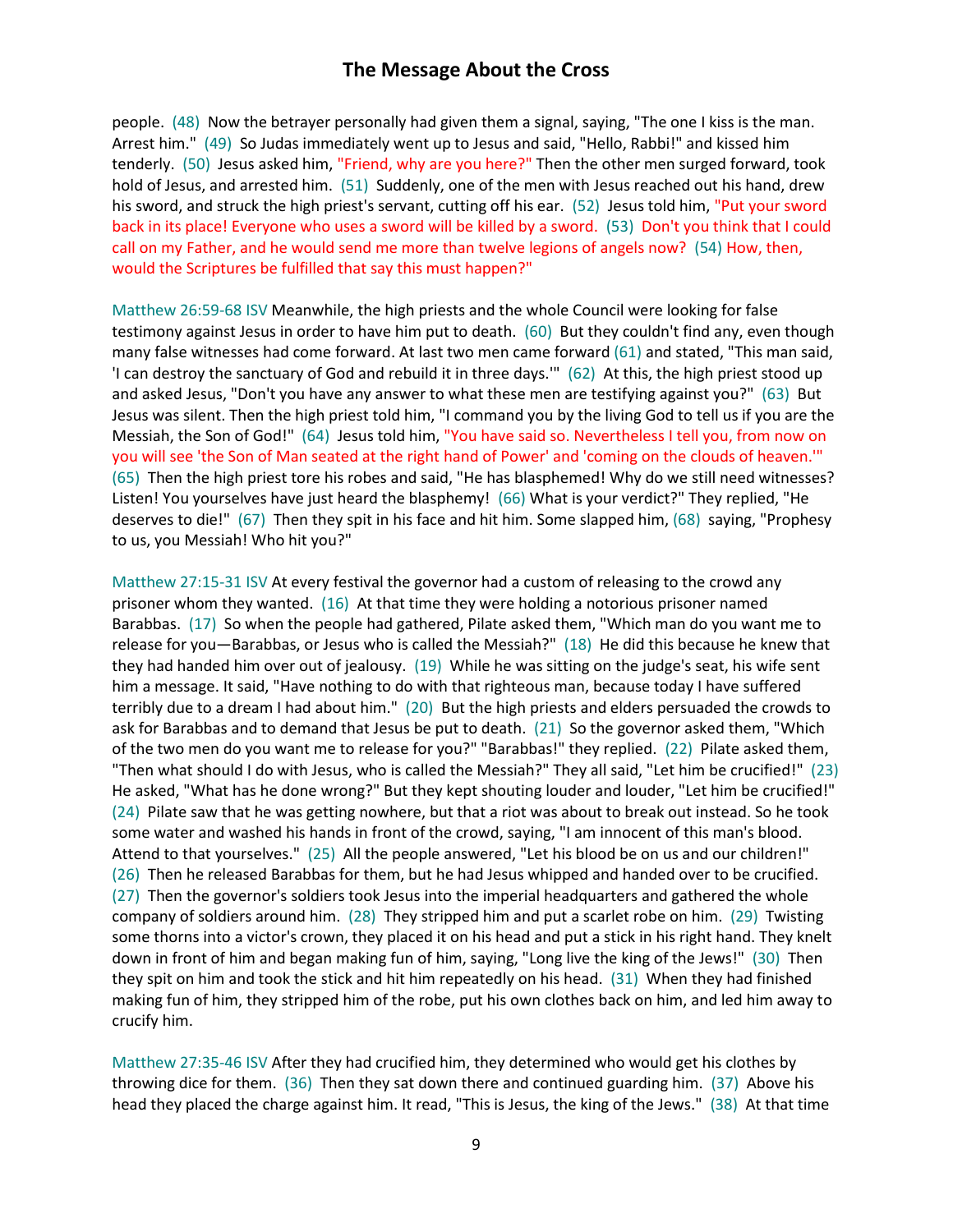two bandits were crucified with him, one on his right and the other on his left. (39) Those who passed by kept insulting him, shaking their heads, (40) and saying, "You who were going to destroy the sanctuary and rebuild it in three days—save yourself! If you are the Son of God, come down from the cross!" (41) In the same way the high priests, along with the scribes and elders, were also making fun of him. They kept saying, (42) "He saved others but can't save himself! He is the king of Israel. Let him come down from the cross now, and we will believe in him. (43) He trusts in God. Let God rescue him, if he wants to do so now. After all, he said 'I am the Son of God.'" (44) In a similar way, the bandits who were being crucified with him kept insulting him. (45) From noon on, darkness came over the whole land until three in the afternoon. (46) About three o'clock, Jesus cried out with a loud voice, "Eli, eli, lema sabachthani?", which means, "My God, my God, why have you forsaken me?"

Matthew 27:50-54 ISV Then Jesus cried out with a loud voice again and died. (51) Suddenly the curtain in the sanctuary was torn in two from top to bottom, the earth shook, rocks were split open, (52) tombs were opened, and many saints who had died were brought back to life. (53) After his resurrection, they came out of their tombs and went into the Holy City and appeared to many people. (54) When the centurion and those guarding Jesus with him saw the earthquake and the other things that were taking place, they were terrified and said, "This man certainly was the Son of God!"

Luke 24:1-7 ISV But at early dawn on the first day of the week, they went to the tomb, taking the spices they had prepared. (2) They found the stone rolled away from the tomb, (3) but when they went in, they didn't find the body of the Lord Jesus. (4) While they were puzzling over this, two men in dazzling robes suddenly stood beside them. (5) While the women remained terrified, bowing their faces to the ground, the men asked them, "Why are you looking among the dead for someone who is living? (6) He is not here, but has been raised. Remember what he told you while he was still in Galilee: (7) 'The Son of Man must be handed over to sinful men, be crucified, and rise on the third day.'"

Luke 24:44-47 ISV Then he told them, "These are the words that I spoke to you while I was still with you—that everything written about me in the Law of Moses, the Prophets, and the Psalms had to be fulfilled." (45) Then he opened their minds so that they might understand the Scriptures. (46) He told them, "This is how it is written: the Messiah was to suffer and rise from the dead on the third day, (47) and then repentance and forgiveness of sins is to be proclaimed in his name to all the nations, beginning at Jerusalem.

Romans 5:6-11 ISV For at just the right time, while we were still powerless, the Messiah died for the ungodly. (7) For it is rare for anyone to die for a righteous person, though somebody might be brave enough to die for a good person. (8) But God demonstrates his love for us by the fact that the Messiah died for us while we were still sinners. (9) Now that we have been justified by his blood, how much more will we be saved from wrath through him! (10) For if, while we were enemies, we were reconciled to God through the death of his Son, how much more, having been reconciled, will we be saved by his life! (11) Not only that, but we also continue to boast about God through our Lord Jesus the Messiah, through whom we have now been reconciled.

1 Peter 2:21-25 ISV This is, in fact, what you were called to do, because: The Messiah also suffered for you and left an example for you to follow in his steps. (22) "He never sinned, and he never told a lie." (23) When he was insulted, he did not retaliate. When he suffered, he did not threaten. It was his habit to commit the matter to the one who judges fairly. (24) "He himself bore our sins" in his body on the tree, so that we might die to those sins and live righteously. "By his wounds you have been healed."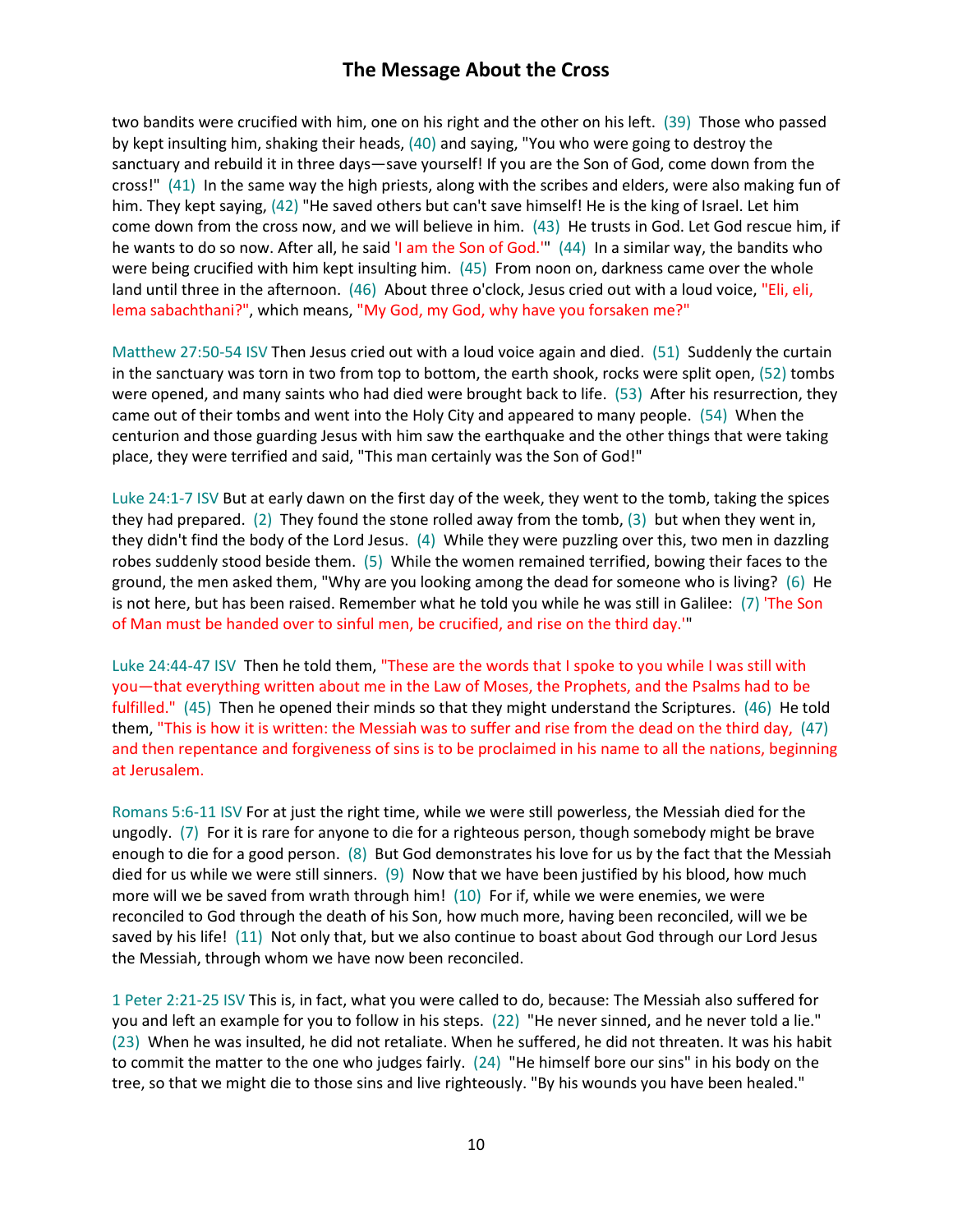(25) You were "like sheep that kept going astray," but now you have returned to the shepherd and overseer of your souls.

1 John 4:9-10 ISV This is how God's love was revealed among us: God sent his unique Son into the world so that we might live through him. (10) This is love: not that we have loved God, but that he loved us and sent his Son to be the atoning sacrifice for our sins.

Questions for Consideration:

1) What is the "message about the cross"? Why do some regard it as "foolishness"? How do the scriptures describe it?

2) Who bore the punishment described in Isaiah 53? What does this passage reveal about God's will in his plan to redeem us? Why was this necessary?

3) What power did Jesus have over his death? How did he feel prior to his arrest? Why did he go to the cross?

4) Why did Jesus cry out, "My God, my God, why have you forsaken me"?

5) What do the Old Testament scriptures (the Law of Moses, the Prophets and the Psalms) reveal about God's plan to redeem us?

6) How does the "message about the cross" reveal the extent of God's love for us?

7) What does it mean to "follow in Jesus's steps"?

8) How have you responded to the "message about the cross"?

Exercise for Further Insights:

Review the "sin list" you made after the previous study, "The Problem of Sin". View the film *The Passion of the Christ* in order to gain a greater appreciation of the suffering Jesus endured to "pay the price" for those sins. Meditate on the love Jesus demonstrated when he "laid down his life" for you. Determine to respond to Jesus in a manner that is consistent with the scriptures and reflective of your appreciation.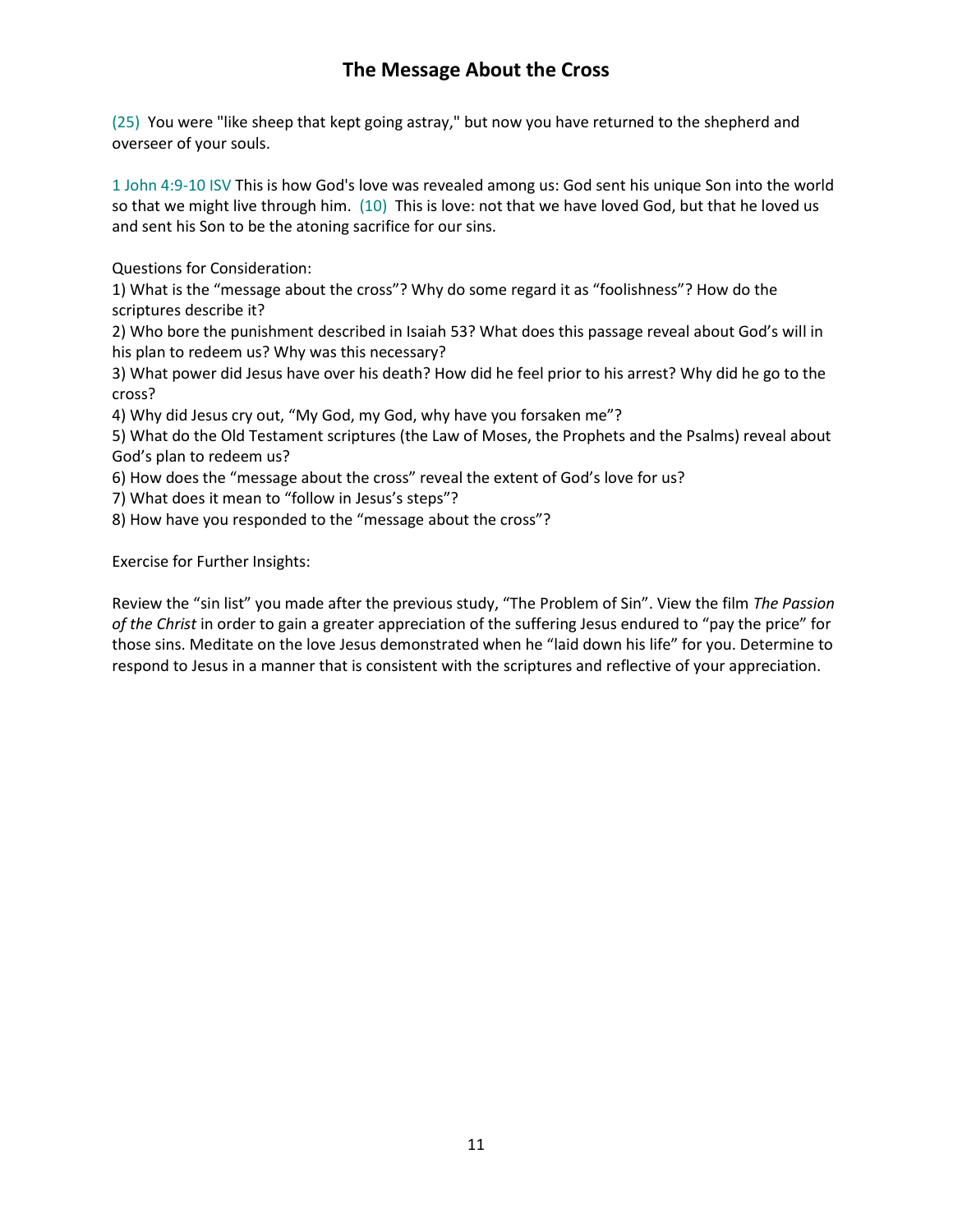John 14:6 ISV Jesus told him, "I am the way, the truth, and the life. No one comes to the Father except through me.

1 John 5:11-12 ISV This is the testimony: God has given us eternal life, and this life is found in his Son. (12) The person who has the Son has this life. The person who does not have the Son of God does not have this life.

John 3:1-7 ISV Now there was a man from the Pharisees, a leader of the Jews, whose name was Nicodemus. (2) He came to Jesus at night and told him, "Rabbi, we know that you have come from God as a teacher, because no one can perform these signs that you are doing unless God is with him." (3) Jesus replied to him, "Truly, I tell you with certainty, unless a person is born from above he cannot see the kingdom of God." (4) Nicodemus asked him, "How can a person be born when he is old? He can't go back into his mother's womb a second time and be born, can he?" (5) Jesus answered, "Truly, I tell you with certainty, unless a person is born of water and Spirit he cannot enter the kingdom of God. (6) What is born of the flesh is flesh, and what is born of the Spirit is spirit. (7) Don't be astonished that I told you, 'All of you must be born from above.'

Acts 2:36-39 ISV "Therefore, let all the people of Israel understand beyond a doubt that God made this Jesus, whom you crucified, both Lord and Messiah!" (37) When the crowd that had gathered heard this, they were pierced to the heart. They asked Peter and the other apostles, "Brothers, what should we do?" (38) Peter answered them, "Every one of you must repent and be baptized in the name of Jesus the Messiah for the forgiveness of your sins. Then you will receive the Holy Spirit as a gift. (39) For this promise belongs to you and your children, as well as to all those who are distant, whom the Lord our God may call to himself."

2 Corinthians 7:8-11 ISV If I made you sad with my letter, I do not regret it, although I did regret it then. I see that the letter caused you sorrow, though only for a while. (9) Now I am happy, not because you had such sorrow, but because your sorrow led you to repent. For you were sorry in a godly way, and so you were not hurt by us in any way. (10) For having sorrow in a godly way results in repentance that leads to salvation and leaves no regrets. But the sorrow of the world produces death. (11) See what great earnestness godly sorrow has produced in you! How ready you are to clear yourselves, how indignant, how alarmed, how full of longing and enthusiasm, how eager to seek justice! In every way you have demonstrated that you are innocent in this matter.

Romans 6:1-7 ISV What should we say, then? Should we go on sinning so that grace may increase? (2) Of course not! How can we who died as far as sin is concerned go on living in it? (3) Or don't you know that all of us who were baptized into union with the Messiah Jesus were baptized into his death? (4) Therefore, through baptism we were buried with him into his death so that, just as the Messiah was raised from the dead by the Father's glory, we too may live an entirely new life. (5) For if we have become united with him in a death like his, we will certainly also be united with him in a resurrection like his. (6) We know that our old natures were crucified with him so that our sin-laden bodies might be rendered powerless and we might no longer be slaves to sin. (7) For the person who has died has been freed from sin.

Galatians 3:26-27 ISV For all of you are God's children through faith in the Messiah Jesus. (27) Indeed, all of you who were baptized into the Messiah have clothed yourselves with the Messiah.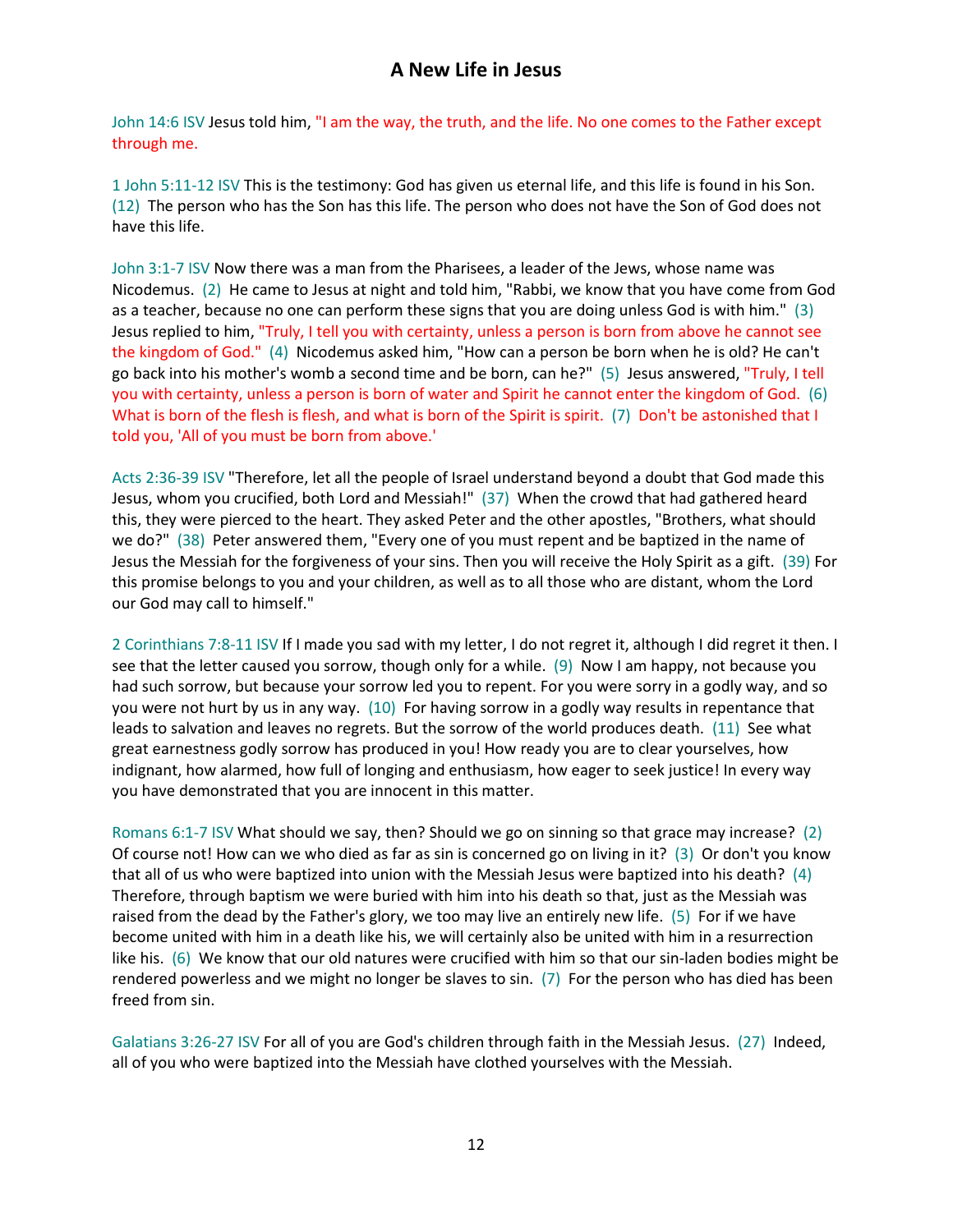# **A New Life in Jesus**

Colossians 2:11-12 ISV In union with him you were also circumcised with a circumcision performed without human hands by stripping off the corrupt nature by the circumcision performed by the Messiah. (12) When you were buried with the Messiah in baptism, you were also raised with him through faith in the power of God, who raised him from the dead.

2 Corinthians 5:17 ISV Therefore, if anyone is in the Messiah, he is a new creation. Old things have disappeared, and—look!—all things have become new!

1 Peter 2:9-10 ISV But you are a chosen people, a royal priesthood, a holy nation, a people to be his very own and to proclaim the wonderful deeds of the one who called you out of darkness into his marvelous light. (10) Once you were not a people, but now you are the people of God. Once you had not received mercy, but now you have received mercy.

Questions for Consideration:

- 1) Can a person be saved apart from Jesus?
- 2) What does it mean to be "born from above"?
- 3) What must a person do to be saved?
- 4) What does it mean to repent?
- 5) What is the difference between "sorrow of the world" and "sorrow in a godly way"?
- 6) What happens when a person is baptized?
- 7) What does it mean to "die as far as sin is concerned" and be "crucified with Jesus"?
- 8) How do the scriptures describe those who are "in the Messiah"?
- 9) What does it mean to be part of a "royal priesthood"?
- 10) Have you been "born from above" as the scriptures direct?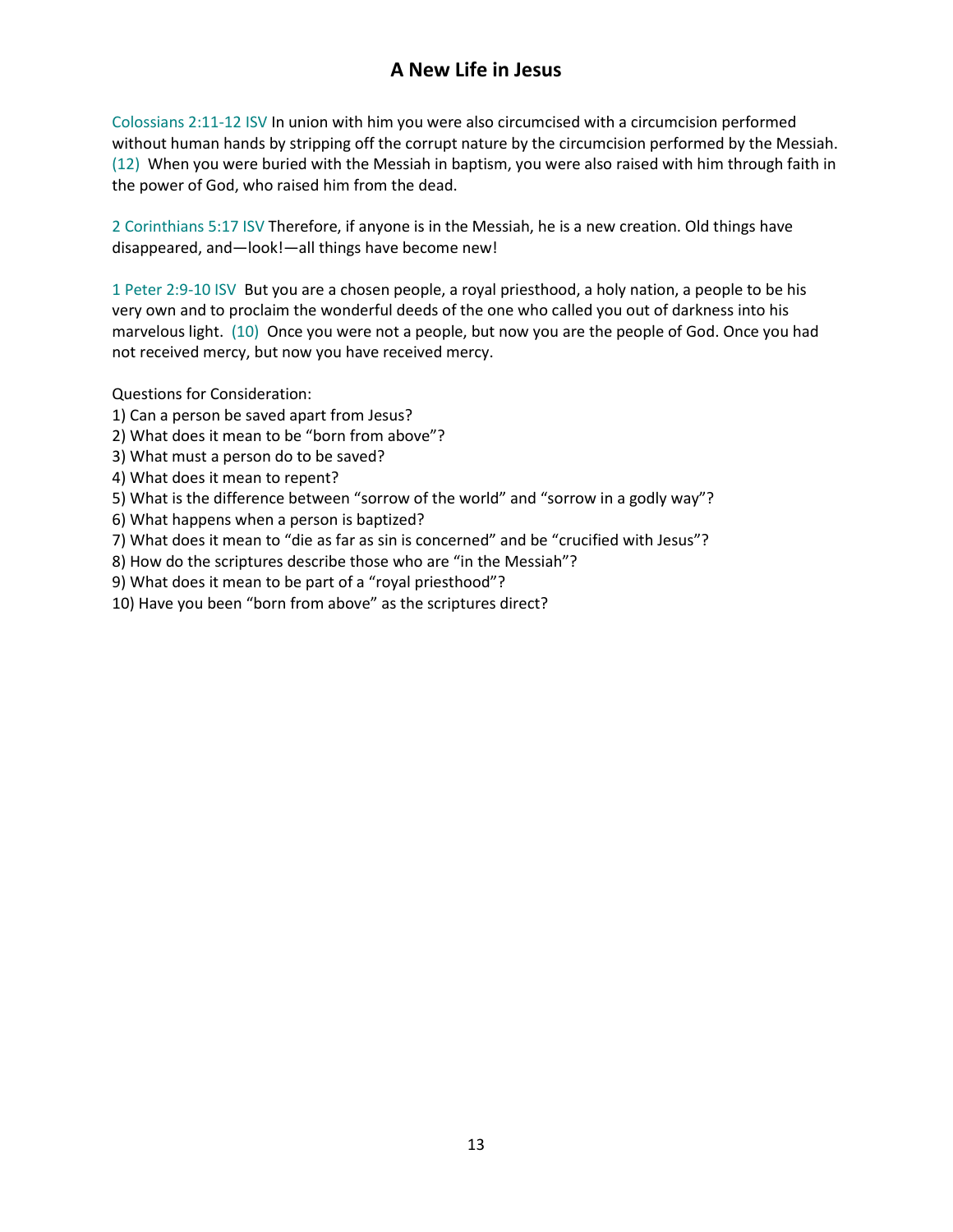## **The Cost of Following Jesus**

Luke 14:25-35 ISV Now large crowds were traveling with Jesus. He turned and told them, (26) "If anyone comes to me and does not hate his father, mother, wife, children, brothers, and sisters, as well as his own life, he can't be my disciple. (27) Whoever doesn't carry his cross and follow me can't be my disciple. (28) "Suppose one of you wants to build a tower. He will first sit down and estimate the cost to see whether he has enough money to finish it, won't he? (29) Otherwise, if he lays a foundation and can't finish the building, everyone who watches will begin to ridicule him (30) and say, 'This person started a building but couldn't finish it.' (31) "Or suppose a king is going to war against another king. He will first sit down and consider whether with 10,000 men he can fight the one coming against him with 20,000 men, won't he? (32) If he can't, he will send a delegation to ask for terms of peace while the other king is still far away. (33) In the same way, none of you can be my disciple unless he gives up all his possessions." (34) "Now, salt is good. But if the salt should lose its taste, how can its flavor be restored? (35) It is suitable neither for the soil nor for the manure pile. People throw it away. Let the person who has ears to hear, listen!"

Luke 9:23-26 ISV Then he told all of them, "If anyone wants to come with me, he must deny himself, pick up his cross every day, and follow me continually, (24) because whoever wants to save his life will lose it, but whoever loses his life for my sake will save it. (25) What profit will a person have if he gains the whole world, but destroys himself or is lost? (26) If anyone is ashamed of me and my words, the Son of Man will be ashamed of him when he comes in his glory and the glory of the Father and the holy angels.

Luke 9:57-62 ISV While they were walking along the road, a man told him, "I will follow you wherever you go." (58) Jesus told him, "Foxes have holes and birds have nests, but the Son of Man has no place to rest." (59) He told another man, "Follow me." But he said, "Lord, first let me go and bury my father." (60) But he told him, "Let the dead bury their own dead. But you go and proclaim the kingdom of God." (61) Still another man said, "I will follow you, Lord, but first let me say goodbye to those at home." (62) Jesus told him, "No one who puts his hand to the plow and looks back is fit for the kingdom of God."

John 12:23-26 ISV Jesus told them, "The hour has come for the Son of Man to be glorified. (24) Truly, I tell all of you with certainty, unless a grain of wheat falls into the ground and dies, it remains alone. But if it dies, it produces a lot of grain. (25) The one who loves his life will destroy it, and the one who hates his life in this world will preserve it for eternal life. (26) If anyone serves me, he must follow me. And where I am, there my servant will also be. If anyone serves me, the Father will honor him."

John 15:18-21 ISV "If the world hates you, you should realize that it hated me before you. (19) If you belonged to the world, the world would love you as one of its own. But because you do not belong to the world and I have chosen you out of it, the world hates you. (20) Remember what I told you: 'A servant is not greater than his master.' If they persecuted me, they will also persecute you. If they kept my word, they will also keep yours. (21) They will do all these things to you on account of my name, because they do not know the one who sent me.

Matthew 6:14-15 ISV Because if you forgive people their offenses, your heavenly Father will also forgive you. (15) But if you do not forgive people their offenses, your Father will not forgive your offenses."

Matthew 6:24 ISV "No one can serve two masters, because either he will hate one and love the other, or be loyal to one and despise the other. You cannot serve God and riches!"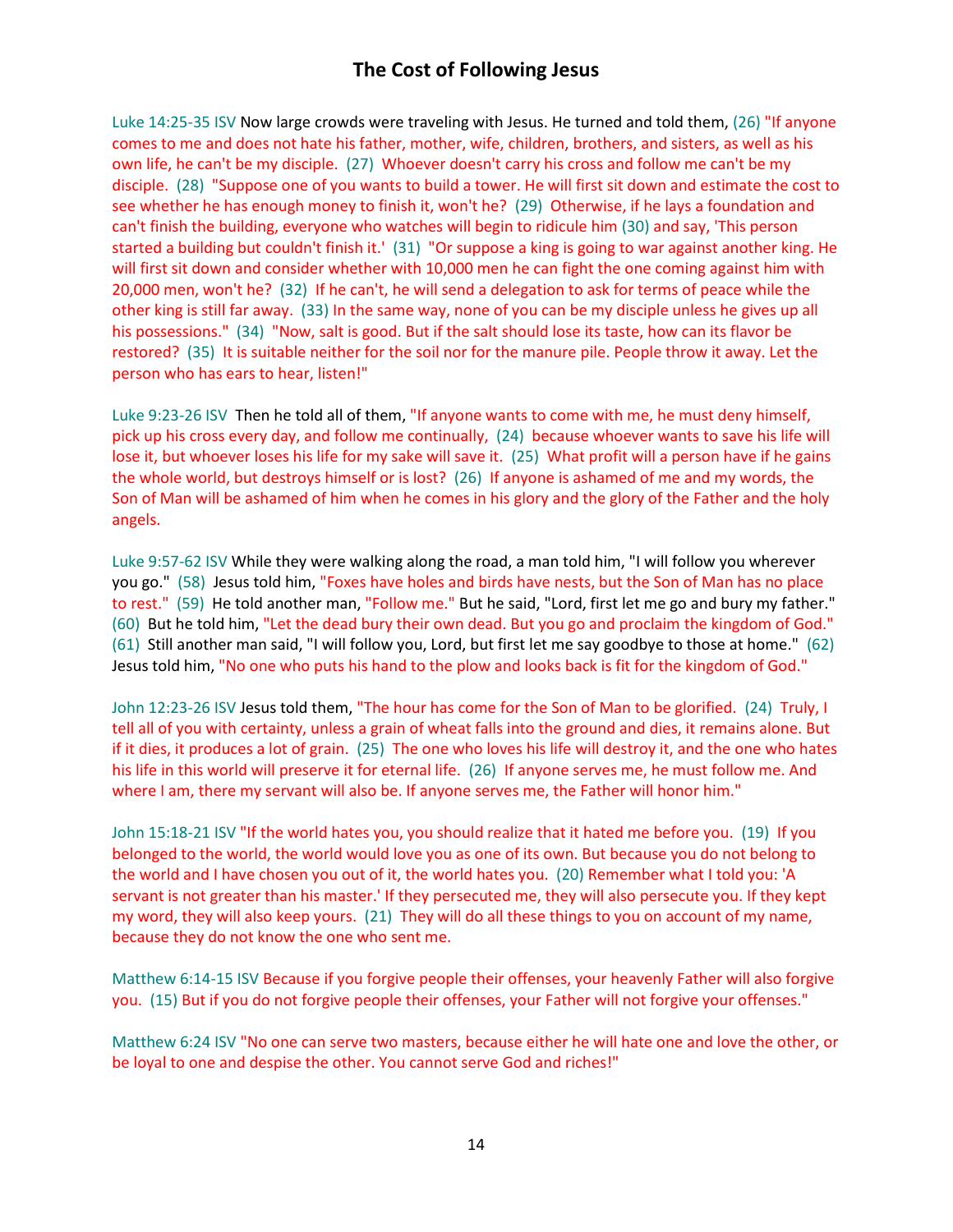# **The Cost of Following Jesus**

Matthew 18:1-3 ISV At that time the disciples came to Jesus and asked, "Who, then, is the greatest in the kingdom from heaven?" (2) Calling a little child forward, he had him stand among them. (3) Then he said, "I tell you with certainty, unless you change and become like little children, you will never get into the kingdom from heaven.

Matthew 20:25-28 ISV But Jesus called the disciples and said, "You know that the rulers of the gentiles lord it over them and their superiors act like tyrants over them. (26) That's not the way it should be among you. Instead, whoever wants to be great among you must be your servant, (27) and whoever wants to be first among you must be your slave. (28) That's the way it is with the Son of Man. He did not come to be served, but to serve and to give his life as a ransom for many people."

Hebrews 3:14 ISV …because we are the Messiah's partners only if we hold on to our original confidence to the end.

2 Timothy 3:12-13 ISV Indeed, all who want to live a godly life in union with the Messiah Jesus will be persecuted. (13) But evil people and impostors will go from bad to worse as they deceive others and are themselves deceived.

Questions for Consideration:

1) Have you ever "counted the cost" of following Jesus?

2) What does it mean to "give up all of your possessions"?

3) What does it mean to "deny yourself, pick up your cross every day and follow Jesus"?

4) What does it mean to "lose your life"?

5) What does it mean to "put your hand to the plow"?

6) What does Jesus expect from his servants?

7) What does it mean to be "chosen out of the world"?

8) As followers of Jesus, what response should we expect from "the world"? Why?

9) Is there anyone you are unwilling to forgive?

10) What does it mean to serve only one "master"?

11) Why did Jesus say, "unless you change and become like little children, you will never enter the kingdom from heaven"?

12) What does it mean to be a "servant"?

13) What awaits those who want to "live a godly life in union with the Messiah Jesus"?

14) Have you previously surrendered to Jesus on his terms? If not, are you ready to follow him now?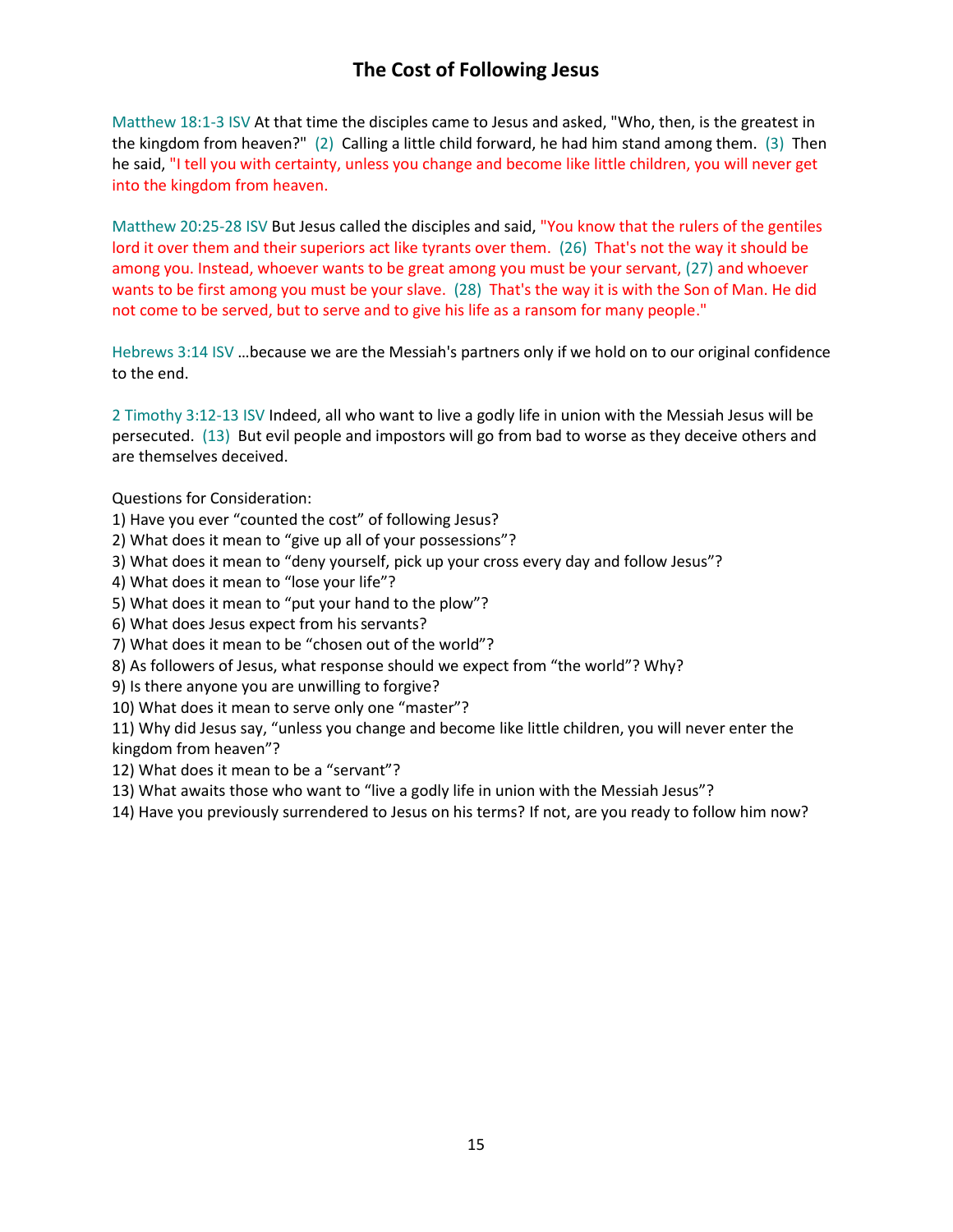## **Responding to God's Grace**

John 15:9-11 ISV Just as the Father has loved me, so I have loved you. So abide in my love. (10) If you keep my commandments, you will abide in my love, just as I have kept my Father's commandments and abide in his love. (11) I have told you this so that my joy may be in you, and that your joy may be complete.

Romans 6:15-16 ISV What, then, does this mean? Should we go on sinning because we are not under Law but under grace? Of course not! (16) Don't you know that when you offer yourselves to someone as obedient slaves, you are slaves of the one you obey—either of sin, which leads to death, or of obedience, which leads to righteousness?

Romans 12:1-2 ISV I therefore urge you, brothers, in view of God's mercies, to offer your bodies as living sacrifices that are holy and pleasing to God, for this is the reasonable way for you to worship. (2) Do not be conformed to this world, but continually be transformed by the renewing of your minds so that you may be able to determine what God's will is—what is proper, pleasing, and perfect.

Ephesians 4:17-24 ISV Therefore, I tell you and insist on in the Lord not to live any longer like the gentiles live, thinking worthless thoughts. (18) They are darkened in their understanding and separated from the life of God because of their ignorance and hardness of heart. (19) Since they have lost all sense of shame, they have abandoned themselves to sensuality and practice every kind of sexual perversion without restraint. (20) However, that is not the way you came to know the Messiah. (21) Surely you have listened to him and have been taught by him, since truth is in Jesus. (22) Regarding your former way of life, you were taught to strip off your old nature, which is being ruined by its deceptive desires, (23) to be renewed in your mental attitude, (24) and to clothe yourselves with the new nature, which was created according to God's image in righteousness and true holiness.

Titus 2:11-14 ISV For the grace of God has appeared, bringing salvation to all people. (12) It trains us to renounce ungodly living and worldly passions so that we might live sensible, honest, and godly lives in the present age (13) as we wait for the blessed hope and glorious appearance of our great God and Savior, Jesus the Messiah. (14) He gave himself for us to set us free from every wrong and to cleanse us so that we could be his special people who are enthusiastic about doing good deeds.

1 Peter 1:13-16 ISV Therefore, prepare your minds for action, keep a clear head, and set your hope completely on the grace to be given you when Jesus, the Messiah, is revealed. (14) As obedient children, do not be shaped by the desires that used to influence you when you were ignorant. (15) Instead, be holy in every aspect of your life, just as the one who called you is holy. (16) For it is written, "You must be holy, because I am holy."

Questions for Consideration:

- 1) What does it mean to "abide in Jesus's love"?
- 2) What does it mean to "offer yourself to God as an obedient slave"?
- 3) What does it mean to "offer your body as a living sacrifice"?

4) What does it mean to "strip off your old nature" and "clothe yourself with the new nature"?

5) Why did Jesus "give himself for us"?

6) What does it mean to be "holy"?

7) Have you responded to God's grace as the scriptures direct? If not, are you ready to commit to a holy life?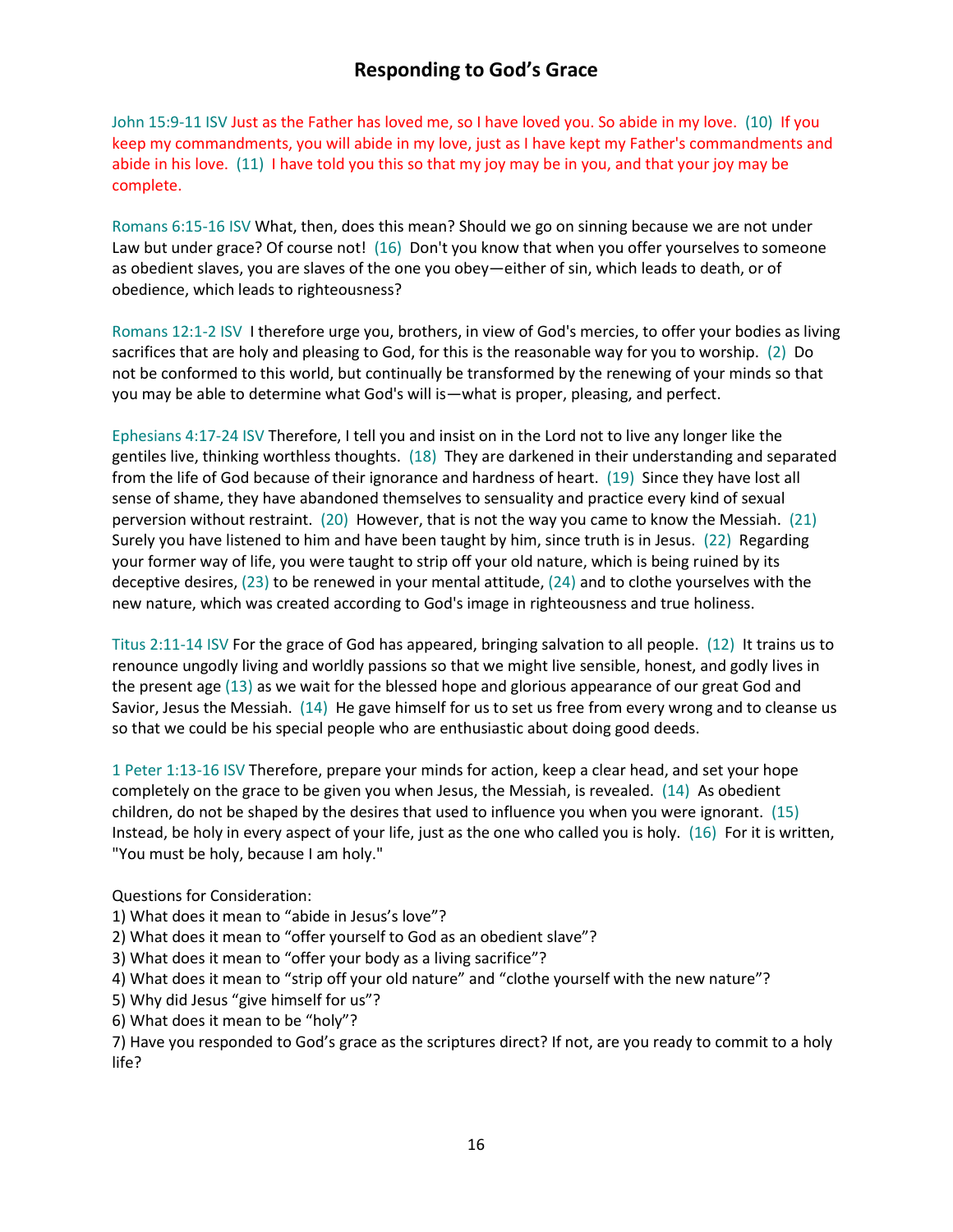## **Love: The Best Way of All**

Mark 12:28-31 ISV Then one of the scribes came near and heard the Sadducees arguing with one another. He saw how well Jesus answered them, so he asked him, "Which commandment is the most important of them all?" (29) Jesus answered, "The most important is, 'Hear, O Israel, the Lord our God is one Lord, (30) and you must love the Lord your God with all your heart, with all your soul, with all your mind, and with all your strength.' (31) The second is this: 'You must love your neighbor as yourself.' No other commandment is greater than these."

1 John 4:7-12 ISV Dear friends, let us continually love one another, because love comes from God. Everyone who loves has been born from God and knows God. (8) The person who does not love does not know God, because God is love. (9) This is how God's love was revealed among us: God sent his unique Son into the world so that we might live through him. (10) This is love: not that we have loved God, but that he loved us and sent his Son to be the atoning sacrifice for our sins. (11) Dear friends, if this is the way God loved us, we must also love one another. (12) No one has ever seen God. If we love one another, God lives in us, and his love is perfected in us.

1 Corinthians 12:31 ISV … And now I will show you the best way of all. (1) If I speak in the languages of humans and angels but have no love, I have become a reverberating gong or a clashing cymbal. (2) If I have the gift of prophecy and can understand all secrets and every form of knowledge, and if I have absolute faith so as to move mountains but have no love, I am nothing. (3) Even if I give away everything that I have and sacrifice myself, but have no love, I gain nothing. (4) Love is always patient; love is always kind; love is never envious or arrogant with pride. Nor is she conceited, (5) and she is never rude; she never thinks just of herself or ever gets annoyed. She never is resentful; (6) is never glad with sin; she's always glad to side with truth, and pleased that truth will win. (7) She bears up under everything; believes the best in all; there is no limit to her hope, and never will she fall.

Luke 6:32-36 ISV "If you love those who love you, what thanks do you deserve? Why, even sinners love those who love them. (33) If you do good to those who do good to you, what thanks do you deserve? Even sinners do that. (34) If you lend to those from whom you expect to get something back, what thanks do you deserve? Even sinners lend to sinners to get back what they lend. (35) Rather, love your enemies, do good to them, and lend to them, expecting nothing in return. Then your reward will be great, and you will be children of the Most High, because he is kind even to ungrateful and evil people. (36) Be merciful, just as your Father is merciful."

John 13:34-35 ISV I am giving you a new commandment to love one another. Just as I have loved you, you also should love one another. (35) This is how everyone will know that you are my disciples, if you have love for one another."

Romans 13:8-10 ISV Do not owe anyone anything—except to love one another. For the one who loves another has fulfilled the Law. (9) For the commandments, "You must not commit adultery; you must not murder; you must not steal; you must not covet," and every other commandment are summed up in this statement: "You must love your neighbor as yourself." (10) Love never does anything that is harmful to its neighbor. Therefore, love is the fulfillment of the Law.

Galatians 5:13-14 ISV For you, brothers, were called to freedom. Only do not turn your freedom into an opportunity to gratify your flesh, but through love make it your habit to serve one another. (14) For the whole Law is summarized in a single statement: "You must love your neighbor as yourself."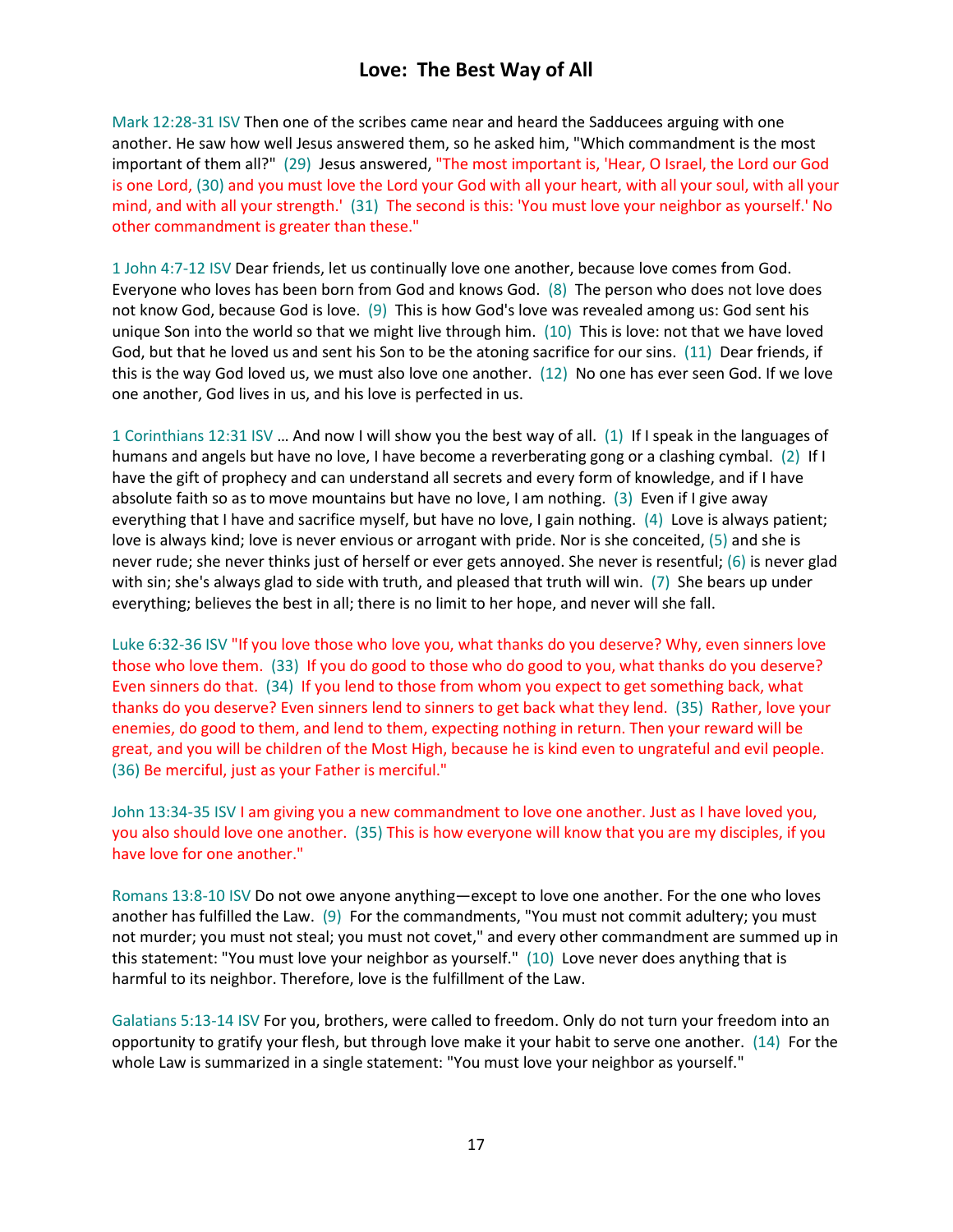# **Love: The Best Way of All**

Ephesians 5:1-2 ISV So be imitators of God, as his dear children. (2) Live lovingly, just as the Messiah also loved us and gave himself for us as an offering and sacrifice, a fragrant aroma to God.

Colossians 3:12-14 ISV Therefore, as God's chosen ones, holy and loved, clothe yourselves with compassion, kindness, humility, meekness, and patience. (13) Be tolerant of one another and forgive each other if anyone has a complaint against another. Just as the Lord has forgiven you, you also should forgive. (14) Above all, clothe yourselves with love, which ties everything together in unity.

1 Peter 4:8 ISV Above all, continue to love each other deeply, because love covers a multitude of sins.

Questions for Consideration:

1) What does it mean to "love God with all of your heart, soul, mind, and strength"?

2) What does it mean to "love your neighbor as yourself"?

3) Who is your neighbor?

4) How is "knowing God" connected to loving others?

5) What attitudes reflect genuine love?

6) How are Christians expected to have a "higher standard" regarding love for others?

7) Why did Jesus call his command about loving one another a "new commandment"?

8) How will others know we are disciples of Jesus?

9) What does it mean to "live lovingly" and to "clothe yourself with love"?

10) Have you made a decision to love others as Jesus has loved you? If not, are you ready to "love others deeply"?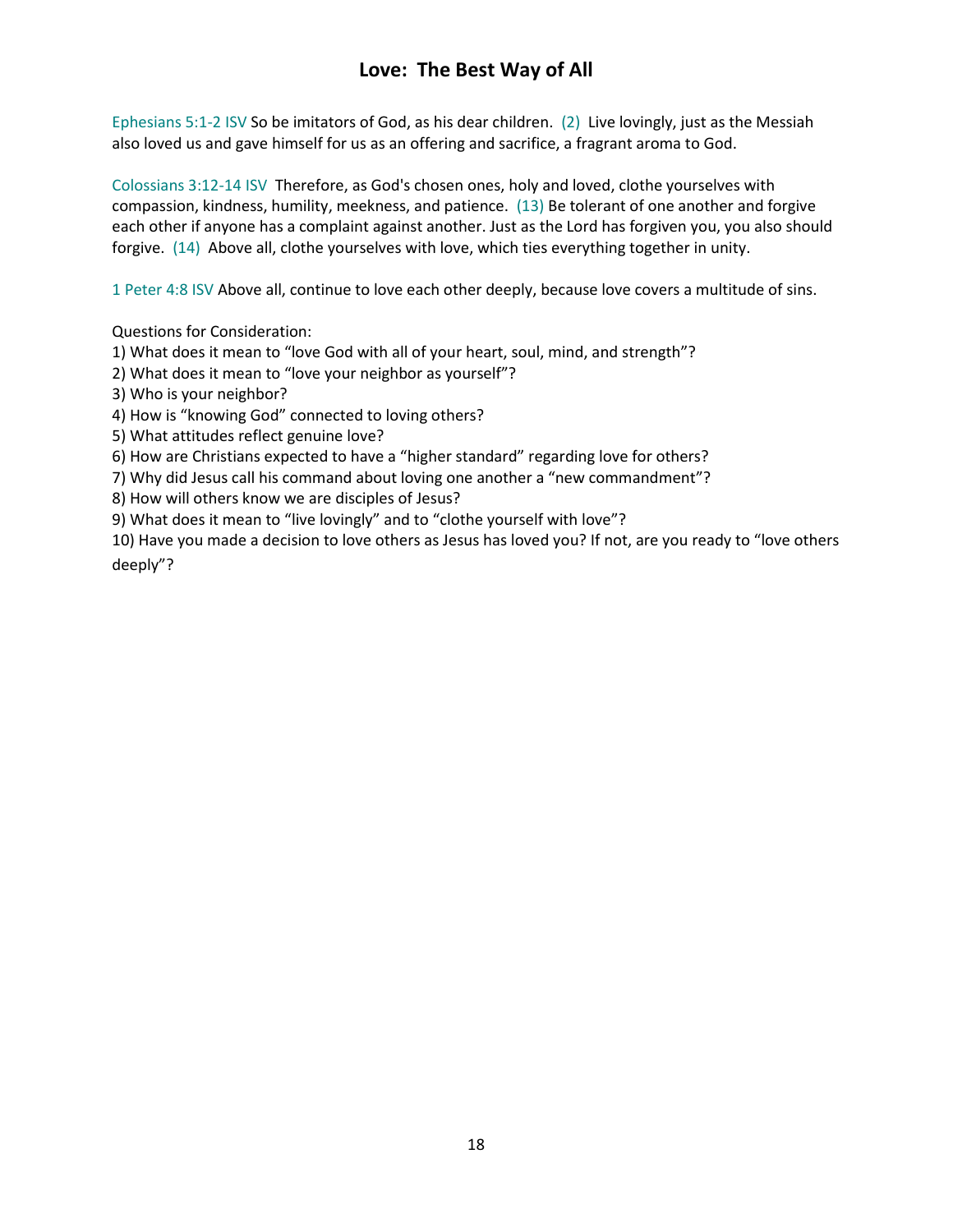# **The Family of God**

Matthew 12:46-50 ISV While Jesus was still speaking to the crowds, his mother and brothers stood outside, wanting to speak to him. (47) Someone told him, "Look! Your mother and your brothers are standing outside asking to speak to you." (48) He asked the man who told him, "Who is my mother, and who are my brothers?" (49) Then pointing with his hand at his disciples, he said, "Here are my mother and my brothers, (50) because whoever does the will of my Father in heaven is my brother and sister and mother."

Hebrews 2:10-13 ISV It was fitting that God, for whom and through whom everything exists, should make the pioneer of their salvation perfect through suffering as part of his plan to glorify many children, (11) because both the one who sanctifies and those who are being sanctified all have the same Father. That is why Jesus is not ashamed to call them brothers (12) when he says, "I will announce your name to my brothers. I will praise you within the congregation." (13) And again, "I will trust him." And again, "I am here with the children God has given me."

Romans 8:14-17 ISV For all who are led by God's Spirit are God's children. (15) For you have not received a spirit of slavery that leads you into fear again. Instead, you have received the Spirit of adoption by whom we cry out, "Abba! Father!" (16) The Spirit himself testifies with our spirit that we are God's children. (17) Now if we are children, we are heirs—heirs of God and co-heirs with the Messiah—if, in fact, we share in his sufferings in order that we may also share in his glory.

Galatians 3:26-29 ISV For all of you are God's children through faith in the Messiah Jesus. (27) Indeed, all of you who were baptized into the Messiah have clothed yourselves with the Messiah. (28) Because all of you are one in the Messiah Jesus, a person is no longer a Jew or a Greek, a slave or a free person, a male or a female. (29) And if you belong to the Messiah, then you are Abraham's descendants indeed, and heirs according to the promise.

Galatians 4:4-7 ISV But when the appropriate time had come, God sent his Son, born by a woman, born under the Law, (5) in order to redeem those who were under the Law, and thus to adopt them as his children. (6) Now because you are his children, God has sent the Spirit of his Son into our hearts to cry out, "Abba! Father!" (7) So you are no longer a slave but a child, and if you are a child, then you are also an heir because of what God did.

1 Peter 2:9-10 ISV But you are a chosen people, a royal priesthood, a holy nation, a people to be his very own and to proclaim the wonderful deeds of the one who called you out of darkness into his marvelous light. (10) Once you were not a people, but now you are the people of God. Once you had not received mercy, but now you have received mercy.

Colossians 1:24 ISV Now I am rejoicing while suffering for you as I complete in my flesh whatever remains of the Messiah's sufferings on behalf of his body, which is the church.

1 Corinthians 12:12-27 ISV (12) For just as the body is one and yet has many parts, and all the parts of the body, though many, form a single body, so it is with the Messiah. (13) For by one Spirit all of us-Jews and Greeks, slaves and free—were baptized into one body and were all privileged to drink from one Spirit. (14) For the body does not consist of only one part, but of many. (15) If the foot says, "Since I'm not a hand, I'm not part of the body," that does not make it any less a part of the body, does it? (16) And if the ear says, "Since I'm not an eye, I'm not part of the body," that does not make it any less a part of the body, does it? (17) If the whole body were an eye, where would the sense of hearing be? If the whole body were an ear, where would the sense of smell be? (18) But now God has arranged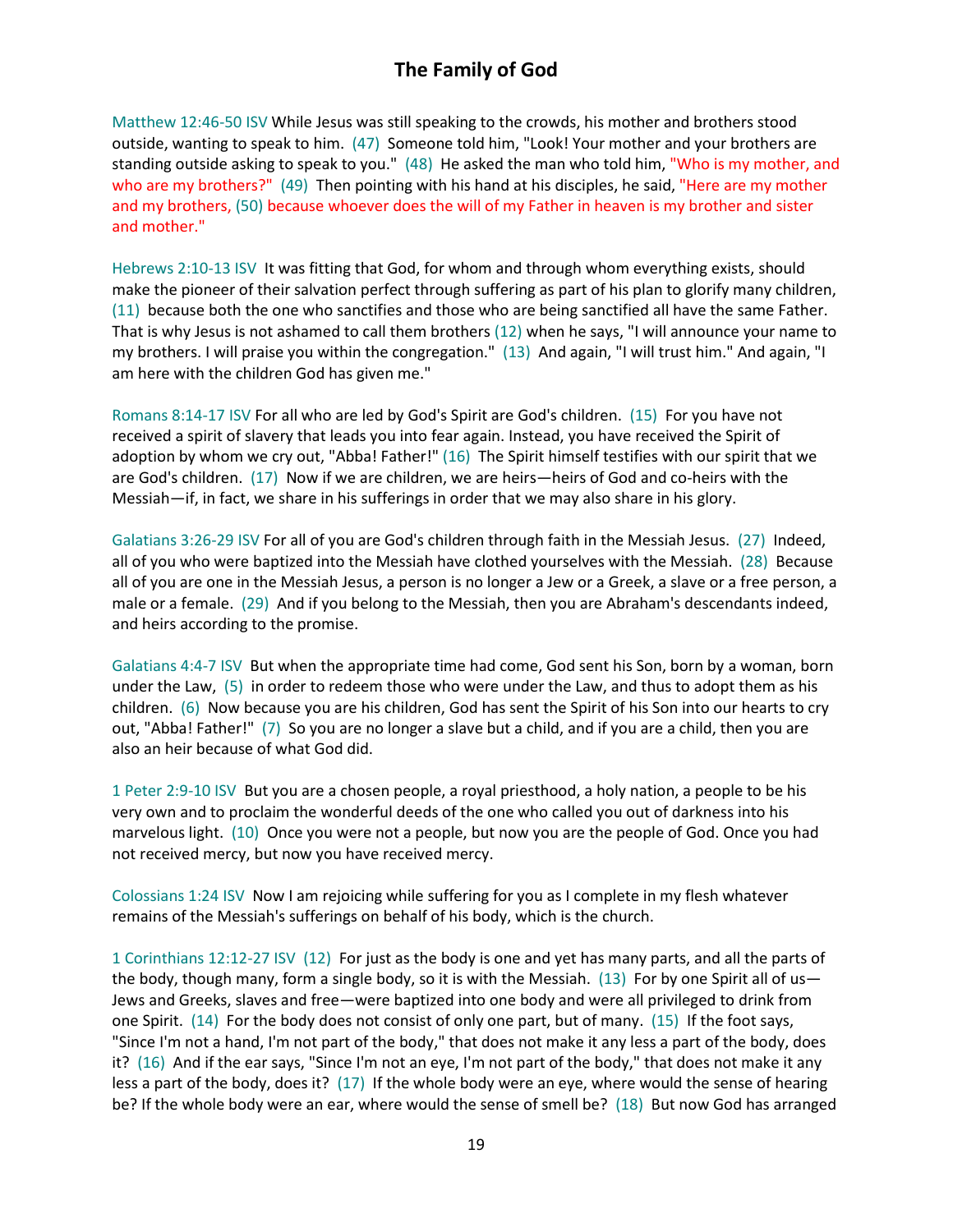## **The Family of God**

the parts, every one of them, in the body according to his plan. (19) Now if all of it were one part, there wouldn't be a body, would there? (20) So there are many parts, but one body. (21) The eye cannot say to the hand, "I don't need you," or the head to the feet, "I don't need you." (22) On the contrary, those parts of the body that seem to be weaker are in fact indispensable, (23) and the parts of the body that we think are less honorable are treated with special honor, and we make our less attractive parts more attractive. (24) However, our attractive parts don't need this. But God has put the body together and has given special honor to the parts that lack it, (25) so that there might be no disharmony in the body, but that its parts should have the same concern for each other. (26) If one part suffers, every part suffers with it. If one part is praised, every part rejoices with it. (27) Now you are the Messiah's body and individual parts of it.

Romans 12:4-5 ISV For we have many parts in one body, but these parts do not all have the same function. (5) In the same way, even though we are many people, we are one body in the Messiah and individual parts connected to each other.

Ephesians 4:11-16 ISV And it is he who gifted some to be apostles, others to be prophets, others to be evangelists, and still others to be pastors and teachers, (12) to equip the saints, to do the work of ministry, and to build up the body of the Messiah (13) until all of us are united in the faith and in the full knowledge of God's Son, and until we attain mature adulthood and the full standard of development in the Messiah. (14) Then we will no longer be little children, tossed like waves and blown about by every wind of doctrine, by people's trickery, or by clever strategies that would lead us astray. (15) Instead, by speaking the truth in love, we will grow up completely and become one with the head, that is, one with the Messiah, (16) in whom the whole body is united and held together by every ligament with which it is supplied. As each individual part does its job, the body builds itself up in love.

Galatians 6:9-10 ISV Let's not get tired of doing what is good, for at the right time we will reap a harvest—if we do not give up. (10) So then, whenever we have the opportunity, let's practice doing good to everyone, especially to the family of faith.

Philippians 2:1-4 ISV Therefore, if there is any encouragement in the Messiah, if there is any comfort of love, if there is any fellowship in the Spirit, if there is any compassion and sympathy, (2) then fill me with joy by having the same attitude, sharing the same love, being united in spirit, and keeping one purpose in mind. (3) Do not act out of selfish ambition or conceit, but with humility think of others as being better than yourselves. (4) Do not be concerned about your own interests, but also be concerned about the interests of others.

Hebrews 3:12-13 ISV See to it, my brothers, that no evil, unbelieving heart is found in any of you, as shown by your turning away from the living God. (13) Instead, continue to encourage one another every day, as long as it is called "Today," so that none of you may be hardened by the deceitfulness of sin,

Hebrews 10:24-25 ISV And let us continue to consider how to motivate one another to love and good deeds, (25) not neglecting to meet together, as is the habit of some, but encouraging one another even more as you see the day of the Lord coming nearer.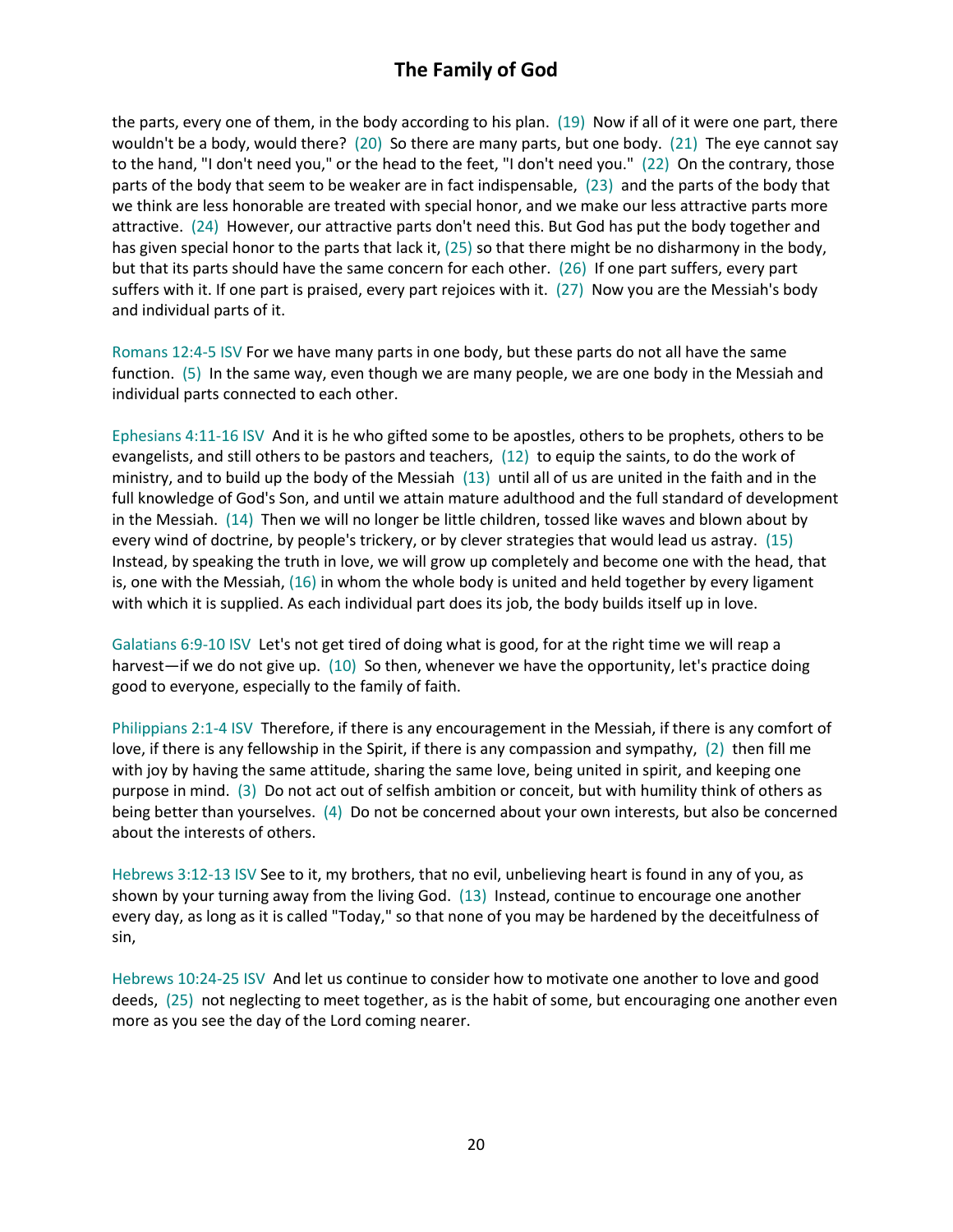# **The Family of God**

Questions for Consideration:

1) Who does Jesus consider to be his "family"?

2) What does it mean to be "led by God's Spirit"?

3) What must we do if we hope to be "co-heirs with the Messiah"?

4) How do we "clothe ourselves with the Messiah"?

5) What is the "Messiah's body"?

6) What does it mean that there is "one body"?

7) What does it mean to be, "individual parts connected to each other"?

8) What role do leaders serve in the "body of the Messiah"? Why?

9) What does it mean for "each individual part to do its job"?

10) What attitude should Christians have toward others?

11) Why is it important to "encourage one another every day"?

12) What does it mean to "motivate one another on to love and good deeds"?

13) Why is Christian assembly so important?

14) Have you been committed to the body of the Messiah? If not, are you ready to help it "grow up and build itself up in love"?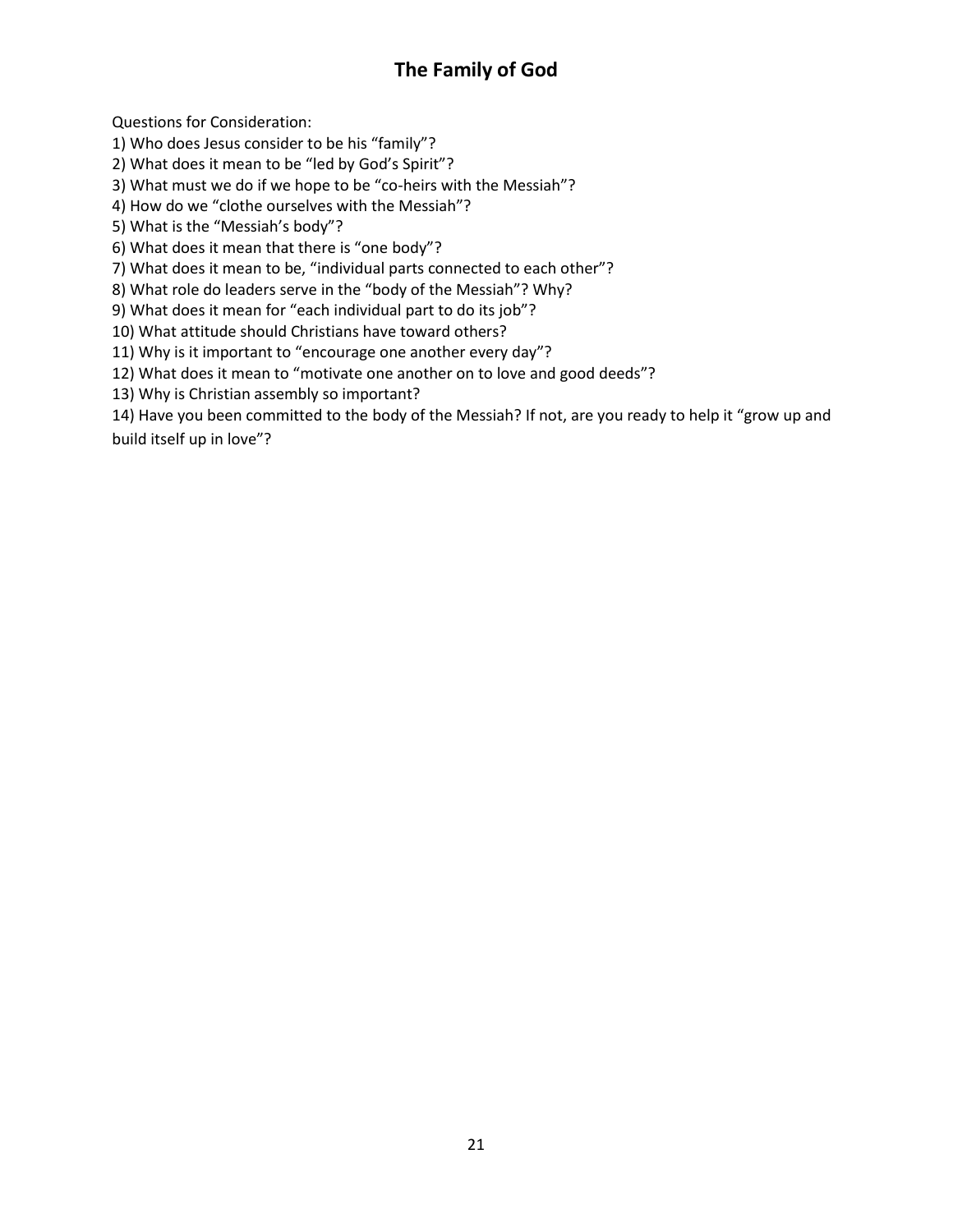Matthew 23:2-4 ISV "The scribes and the Pharisees administer the authority of Moses, (3) So do whatever they tell you and follow it, but stop doing what they do, because they don't do what they say. (4) They tie up burdens that are heavy and unbearable and lay them on people's shoulders, but they refuse to lift a finger to remove them.

Acts 15:5-11 ISV But some believers from the party of the Pharisees stood up and said, "The gentiles must be circumcised and ordered to keep the Law of Moses." (6) So the apostles and the elders met to look into this claim. (7) After a lengthy debate, Peter stood up and told them, "Brothers, you know that in the early days God chose me to be the one among you through whom the gentiles would hear the message of the gospel and believe. (8) God, who knows everyone's heart, showed them he approved by giving them the Holy Spirit, just as he did to us. (9) He made no distinction between them and us, because of their faith-cleansed hearts. (10) So why do you test God by putting on the disciples' neck a yoke that neither our ancestors nor we could carry? (11) We certainly believe that it is through the grace of the Lord Jesus, the Messiah, that we are saved, just as they are."

Colossians 2:20-23 ISV If you have died with the Messiah to the basic principles of the world, why are you submitting to its decrees as though you still lived in the world? (21) "Don't handle this! Don't taste or touch that!" (22) All of these things will be destroyed as they are used, because they are based on human commands and teachings. (23) These things have the appearance of wisdom in promoting selfmade religion, humility, and harsh treatment of the body, but they have no value against selfindulgence.

Galatians 5:17-18 ISV For what the flesh wants is opposed to the Spirit, and what the Spirit wants is opposed to the flesh. They are opposed to each other, and so you do not do what you want to do. (18) But if you are being led by the Spirit, you are not under the Law.

2 Corinthians 3:5-6 ISV By ourselves we are not qualified to claim that anything comes from us. Rather, our credentials come from God, (6) who has also qualified us to be ministers of a new covenant, which is not written but spiritual, because the written text brings death, but the Spirit gives life.

Prior to the ministry of Jesus, the Pharisees attempted to promote righteousness through adherence to numerous "rules". In time, their "rules" became more important to them than the actual commands of God (Matthew 15). Jesus exposed their hypocrisy and the inability of their burdensome rules to promote genuine righteousness. Later, after the church was established, the Jewish Christians failed to recognize that the New Covenant had replaced the Old Covenant, as described in Hebrews 8. Consequently, they attempted to impose elements of the Old Covenant Law (circumcision, etc.) on the gentile Christians. Peter had to correct them for their flawed theology. Likewise, Paul had to correct the Christians at Colossae because they believed it was necessary to supplement their faith with compliance to "Old Covenant regulations". In his letter to the Corinthians, Paul distinguished between "the written text" (a reference to the Old Covenant Law) and the freedom associated with being "led by the Spirit" under the New Covenant. These issues were major concerns during the apostolic age. While the scriptures provided direction to combat such "legalism", many of the same erroneous principles developed in the church after Constantine "legalized" Christianity in the  $4<sup>th</sup>$  Century. In time, countless "rules and regulations" were developed for the purpose of defining Christian living. Unfortunately, many began to repeat the errors of the Pharisees of Matthew 15 and gave greater attention to the church's "rules" than the actual commands of God as revealed in the scriptures. The problem was compounded over a millennium until giving inspiration to the Reformation of the 16th Century. By that time, the church had strayed so far from the scriptures that it actually allowed the "selling of indulgences" whereby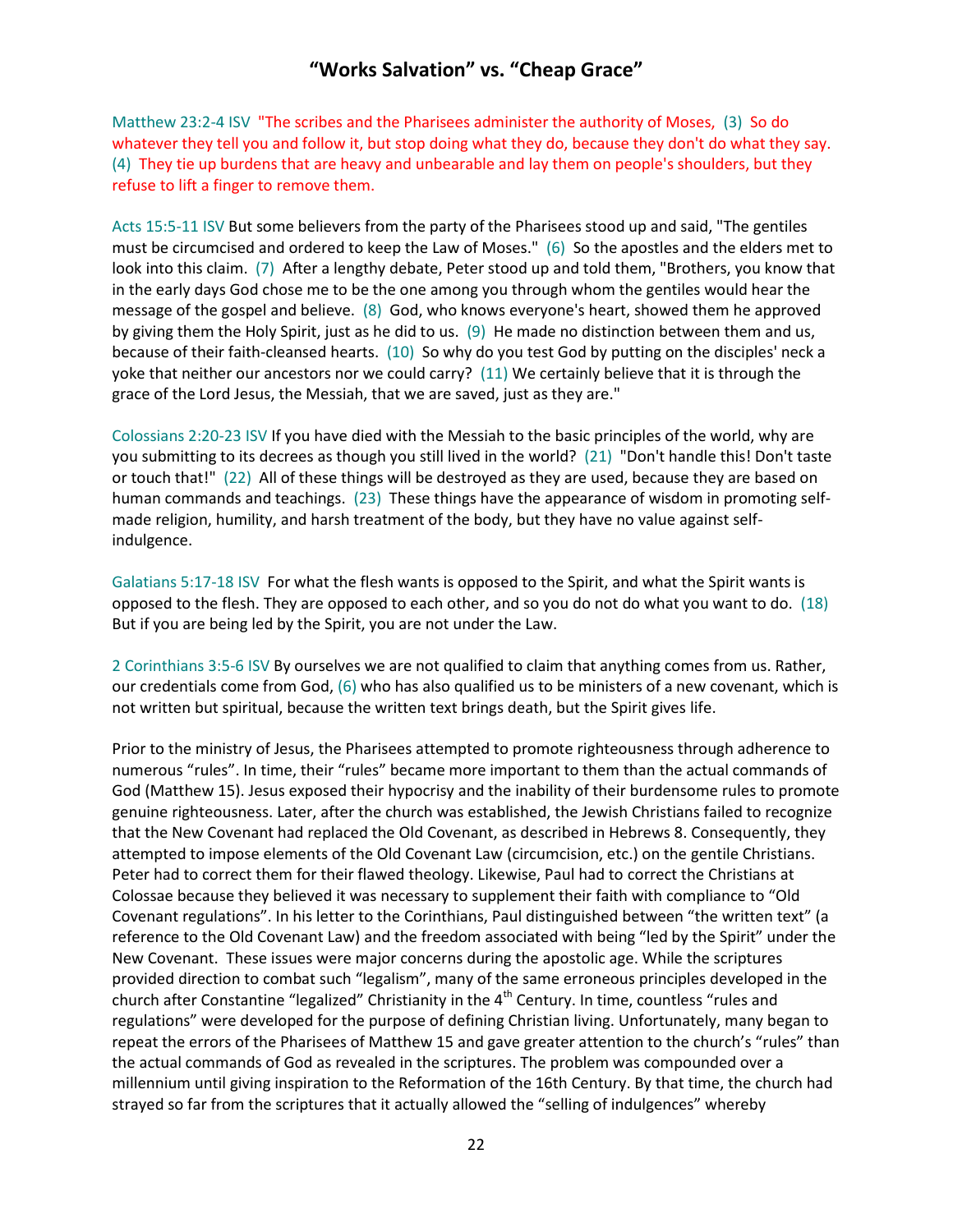clergymen collected money in return for absolving the purchaser of his sins. The Protestant movement stood in protest to the "works salvation" mentality that characterized the church. An emphasis on "faith alone" was made based on the following scriptures:

Romans 3:28 ISV For we maintain that a person is justified by faith apart from the actions prescribed by the Law.

Romans 4:1-5 ISV What, then, are we to say about Abraham, our human ancestor? (2) For if Abraham was justified by actions, he would have had something to boast about—though not before God. (3) For what does the Scripture say? "Abraham believed God, and it was credited to him as righteousness." (4) Now to someone who works, wages are not considered a gift but an obligation. (5) However, to someone who does not work, but simply believes in the one who justifies the ungodly, his faith is credited as righteousness.

Galatians 2:15-16 ISV We ourselves are Jews by birth, and not gentile sinners, (16) yet we know that a person is not justified by doing what the Law requires, but rather by the faithfulness of Jesus the Messiah. We, too, have believed in the Messiah Jesus so that we might be justified by the faithfulness of the Messiah and not by doing what the Law requires, for no human being will be justified by doing what the Law requires.

Galatians 3:2-5 ISV I want to learn only one thing from you: Did you receive the Spirit by doing the actions of the Law or by believing what you heard? (3) Are you so foolish? Having started out with the Spirit, are you now ending up with the flesh? (4) Did you suffer so much for nothing? (If it really was for nothing!) (5) Does God supply you with the Spirit and work miracles among you because you do the actions of the Law or because you believe what you heard?

Galatians 3:10-11 ISV Certainly all who depend on the actions of the Law are under a curse. For it is written, "A curse on everyone who does not obey everything that is written in the Book of the Law!" (11) Now it is obvious that no one is justified in the sight of God by the Law, because "The righteous will live by faith."

Ephesians 2:8-9 ISV For by such grace you have been saved through faith. This does not come from you; it is the gift of God (9) and not the result of actions, to put a stop to all boasting.

Galatians 5:4-6 ISV Those of you who are trying to be justified by the Law have been cut off from the Messiah. You have fallen away from grace. (5) Through the Spirit by faith we confidently await the fulfillment of our righteous hope, (6) for in union with the Messiah Jesus neither circumcision nor uncircumcision matters. What matters is faith expressed through love.

Romans 11:5-6 ISV So it is at the present time: there is a remnant, chosen by grace. (6) But if this is by grace, then it is no longer on the basis of actions. Otherwise, grace would no longer be grace.

It is evident from these scriptures that salvation is attributable to God's grace and mercy, not human merit. Salvation cannot be "earned" through "good works". Rather, it is the gift of God that is credited to those with biblical faith. These scriptures stand in clear contrast to the ritualistic, "works-oriented" religion that developed after the 3<sup>rd</sup> century. Unfortunately, many who "reacted" to the unbiblical theology of ritualistic religion developed an equally undesirable response, namely, "cheap grace". In an effort to avoid "robbing God of his glory" by giving any credit to man, the "faith alone" movement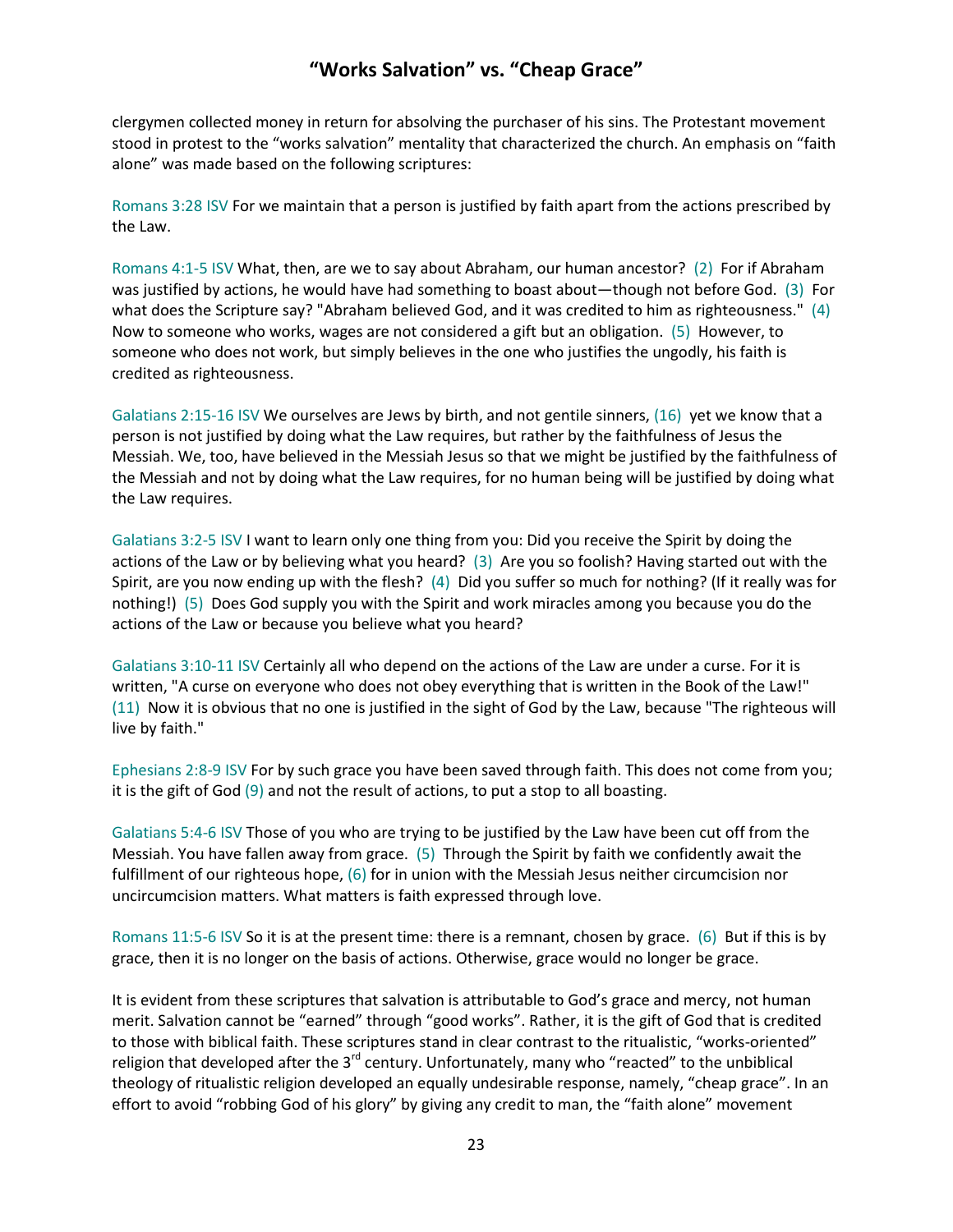inadvertently created a disincentive for righteous living. For example, Calvinistic theology considers mankind as "totally depraved", incapable of even believing without God's assistance. According to this perspective, it is God's "election" that determines who is "saved" or "lost". "Predestination" is emphasized over human "free will". Since salvation is viewed as a matter of God's choice, and since God doesn't change his mind, it is reasoned that salvation cannot be lost. This doctrine is known as "the perseverance of the saints" or "once saved, always saved". While these views developed in an attempt to "give all of the credit to God", they ultimately created many of the same erroneous views that were addressed in the apostolic age. Some believers became less motivated because it was reasoned that "works" are not critical if everything is dependent upon God's election. Grace often deteriorated into "cheap grace" as people de-emphasized "works" to the point of spiritual irresponsibility. The following scriptures addressed such attitudes in the  $1^{\text{st}}$  century.

Romans 6:1-2 ISV What should we say, then? Should we go on sinning so that grace may increase? (2) Of course not! How can we who died as far as sin is concerned go on living in it?

Galatians 5:13-14 ISV For you, brothers, were called to freedom. Only do not turn your freedom into an opportunity to gratify your flesh, but through love make it your habit to serve one another. (14) For the whole Law is summarized in a single statement: "You must love your neighbor as yourself."

Jude 1:4 ISV For some people have slipped in among you unnoticed. They were written about long ago as being deserving of this condemnation because they are ungodly. They turn the grace of our God into uncontrollable lust and deny our only Master and Lord, Jesus the Messiah.

While it is true that no one "earns" their salvation through "works", it is also true that grace was never intended to be a "license for sin" or a basis for complacency with regard to "works".

James 2:14-24 ISV What good does it do, my brothers, if someone claims to have faith but does not prove it with actions? This kind of faith cannot save him, can it? (15) Suppose a brother or sister does not have any clothes or daily food (16) and one of you tells them, "Go in peace! Stay warm and eat heartily." If you do not provide for their bodily needs, what good does it do? (17) In the same way, faith by itself, if it does not prove itself with actions, is dead. (18) But someone may say, "You have faith, and I have actions." Show me your faith without any actions, and I will show you my faith by my actions. (19) You believe that there is one God. That's fine! Even the demons believe that and tremble with fear. (20) Do you want proof, you foolish person, that faith without actions is worthless? (21) Our ancestor Abraham was justified by his actions when he offered his son Isaac on the altar, wasn't he? (22) You see that his faith worked together with what he did, and by his actions his faith was made complete. (23) And so the Scripture was fulfilled that says, "Abraham believed God, and it was credited to him as righteousness." And so he was called God's friend. (24) You observe that a person is justified through actions and not through faith alone.

Matthew 7:13-14 ISV "Go in through the narrow gate, because the gate is wide and the road is spacious that leads to destruction, and many people are entering by it. (14) How narrow is the gate and how constricted is the road that leads to life, and there aren't many people who find it!"

Matthew 7:15-20 ISV "Beware of false prophets who come to you in sheep's clothing but inwardly are savage wolves. (16) You will know them by their fruit. Grapes aren't gathered from thorns, or figs from thistles, are they? (17) In the same way, every good tree produces good fruit, but a rotten tree produces bad fruit. (18) A good tree cannot produce bad fruit, and a rotten tree cannot produce good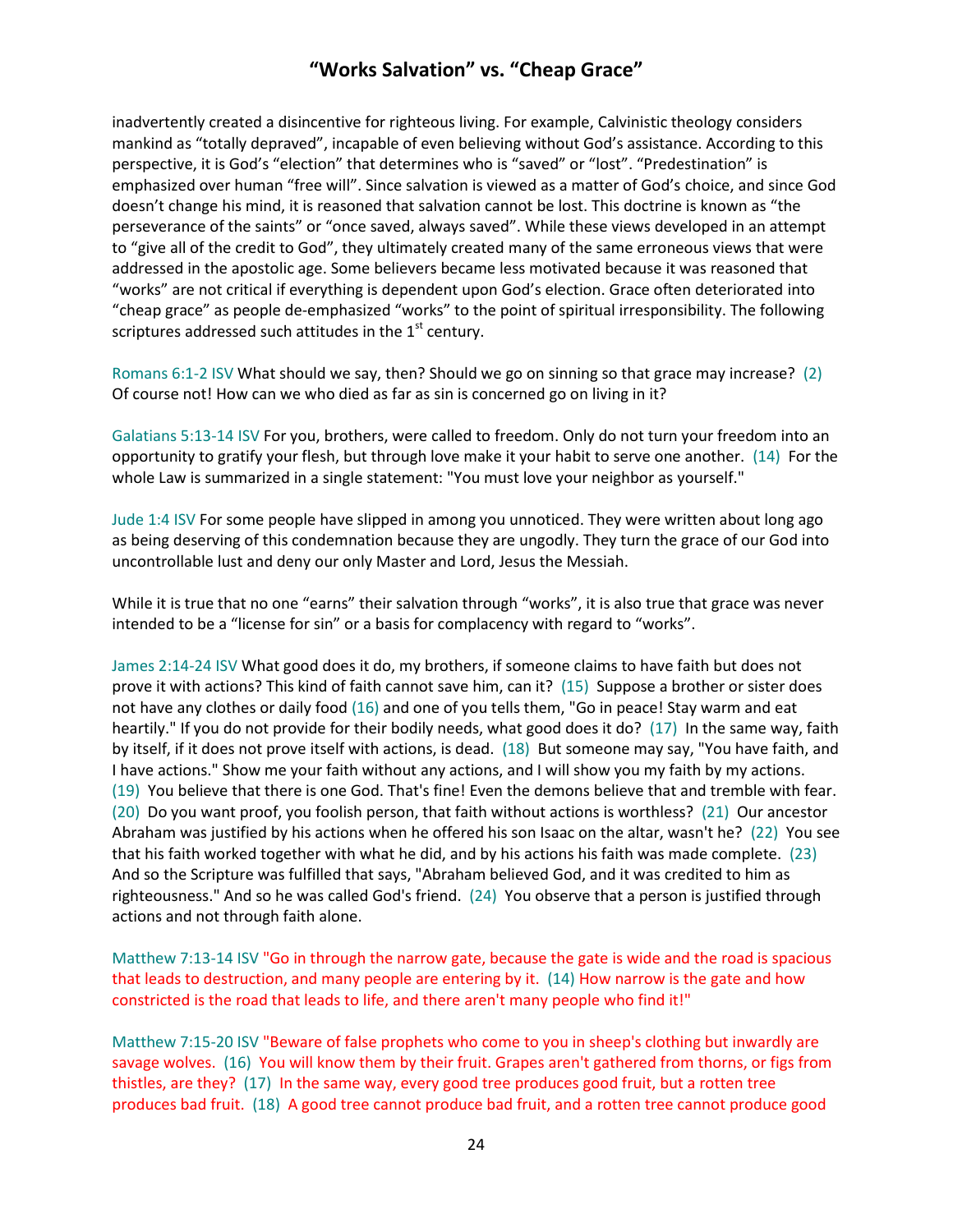fruit. (19) Every tree that doesn't produce good fruit will be cut down and thrown into a fire. (20) So by their fruit you will know them."

Matthew 7:21-23 ISV "Not everyone who keeps saying to me, 'Lord, Lord,' will get into the kingdom from heaven, but only the person who keeps doing the will of my Father in heaven. (22) Many will say to me on that day, 'Lord, Lord, we prophesied in your name, drove out demons in your name, and performed many miracles in your name, didn't we?' (23) Then I will tell them plainly, 'I never knew you. Get away from me, you who practice evil!'"

Matthew 7:24-27 ISV "Therefore, everyone who listens to these messages of mine and puts them into practice is like a wise man who built his house on a rock. (25) The rain fell, the floods came, and the winds blew and beat against that house, but it did not collapse because its foundation was on the rock. (26) "Everyone who keeps on hearing these messages of mine and never puts them into practice is like a foolish man who built his house on sand. (27) The rain fell, the floods came, and the winds blew and battered that house, and it collapsed, and its collapse was total."

Luke 13:23-27 ISV Someone asked him, "Lord, are only a few people going to be saved?" He told them, (24) "Keep on struggling to enter through the narrow door, because I tell you that many people will try to enter, but won't be able to do so. (25) After the homeowner gets up and closes the door, you can stand outside, knock on the door, and say again and again, 'Lord, open the door for us!' But he will answer you, 'I don't know where you come from.' (26) Then you will say, 'We ate and drank with you, and you taught in our streets.' (27) But he will tell you, 'I don't know where you come from. Get away from me, all you who practice evil!'

Ephesians 4:11-13 ISV And it is he who gifted some to be apostles, others to be prophets, others to be evangelists, and still others to be pastors and teachers, (12) to equip the saints, to do the work of ministry, and to build up the body of the Messiah (13) until all of us are united in the faith and in the full knowledge of God's Son, and until we attain mature adulthood and the full standard of development in the Messiah.

1 Corinthians 15:58 ISV (58) Therefore, my dear brothers, be steadfast, unmovable, always excelling in the work of the Lord, because you know that the work that you do for the Lord isn't wasted.

Revelation 3:14-16 ISV "To the messenger of the church in Laodicea, write: 'The Amen, the witness who is faithful and true, the originator of God's creation, says this: (15) 'I know your actions, that you are neither cold nor hot. I wish you were cold or hot. (16) Since you are lukewarm and neither hot nor cold, I am going to spit you out of my mouth.

These scriptures clearly indicate that "faith" that is not accompanied by "actions" is illegitimate. Jesus challenged his listeners to "keep on struggling to enter through the narrow door". He warned of those who addressed him as "Lord" but failed to "do the will of the Father". Paul described "the work of the ministry" and exhorted the Christians to be "always excelling in the work of the Lord". Jesus warned the church of Laodicea with regard to their "actions" and their "lukewarm" commitment. Jesus made it clear that "many" will chose the "spacious road" that leads to destruction while "not many" will chose the "constricted road" that leads to life. Those who neglect these teachings because of their "faith alone" theology will fulfill the prophecy of Matthew 7:21-23.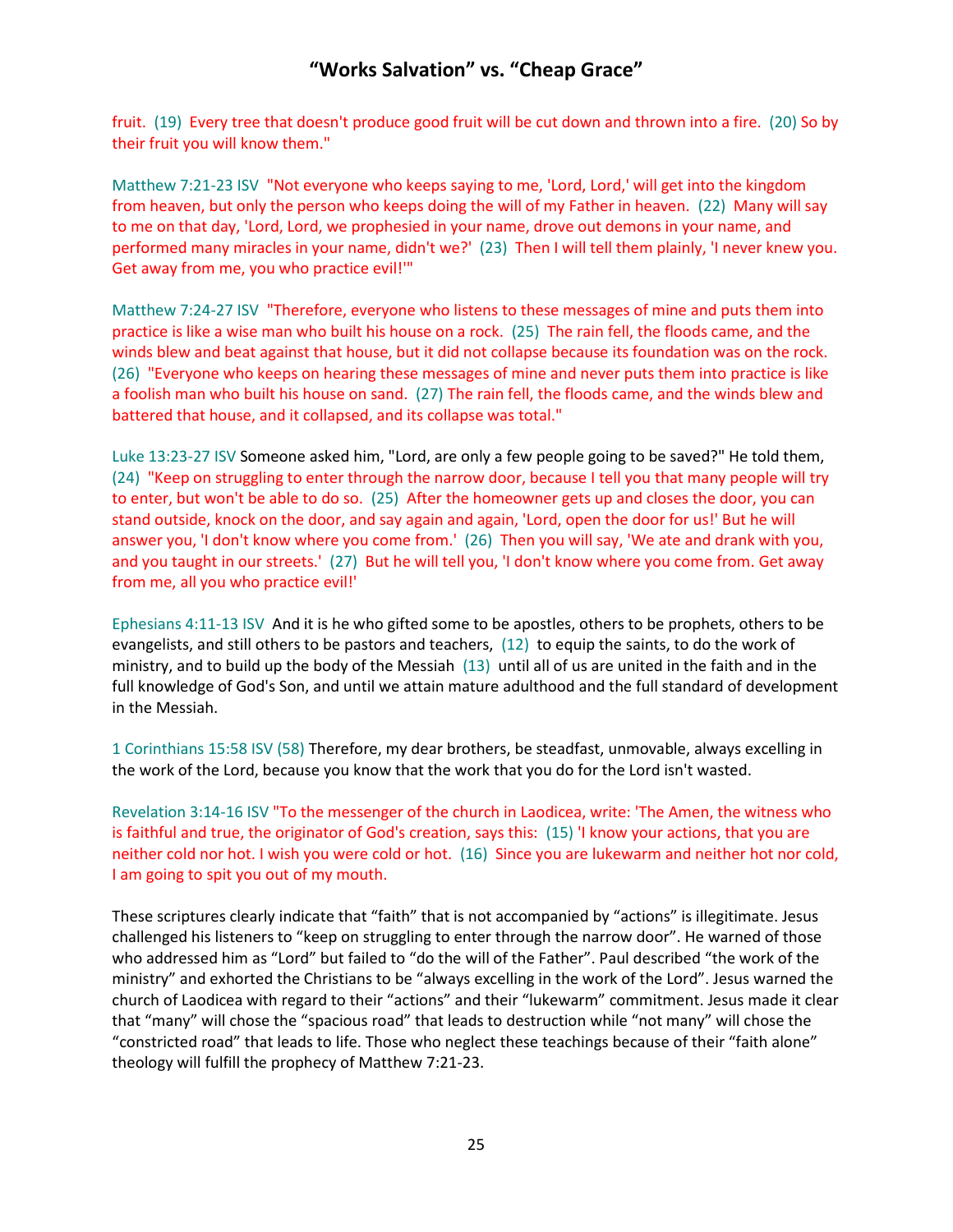Questions for Consideration:

1) Is it possible to "earn" salvation?

2) What attitude should we have regarding God's grace?

3) What does it mean to have genuine faith?

4) What does it mean to "build our house on the rock"?

5) What recognizable "fruit" accompanies genuine faith?

6) What does it mean, "a person is justified through actions and not through faith alone"?

7) Have you been "steadfast, unmovable, always excelling in the work of the Lord"? If not, are you ready

to be "hot" in your commitment to God?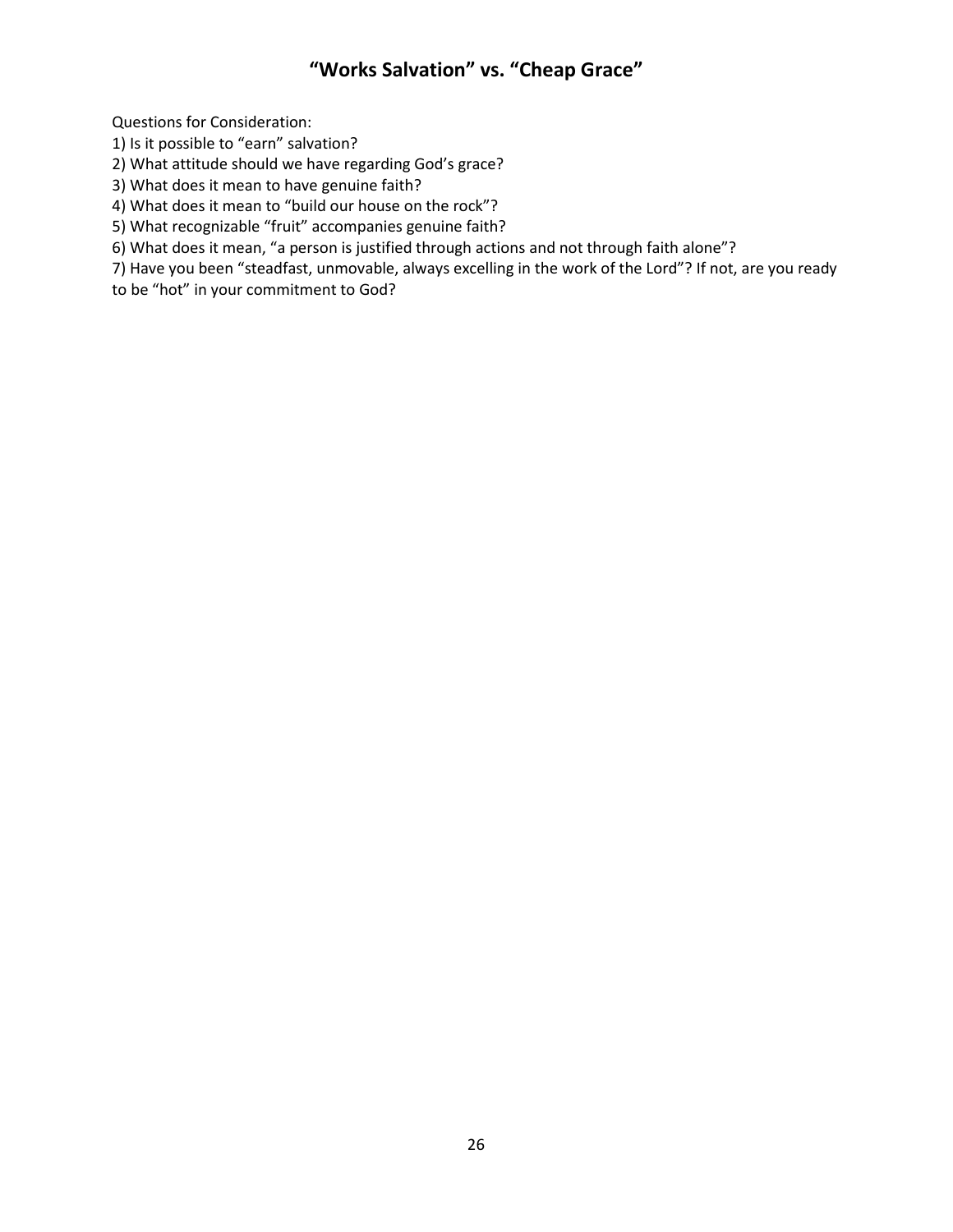#### **The Mission**

Matthew 28:18-20 ISV Then Jesus came up and told them, "All authority in heaven and on earth has been given to me. (19) Therefore, as you go, disciple people in all nations, baptizing them in the name of the Father, and the Son, and the Holy Spirit, (20) teaching them to obey everything that I've commanded you. And remember, I am with you each and every day until the end of the age."

Matthew 4:18-22 ISV While Jesus was walking beside the Sea of Galilee, he saw two brothers—Simon (also called Peter) and his brother Andrew. They were casting a net into the sea, because they were fishermen. (19) "Follow me," he told them, "and I will make you fishers of people!" (20) So at once they left their nets and followed him. (21) Going on from there he saw two other brothers—James son of Zebedee and his brother John. They were in a boat with their father Zebedee repairing their nets. When he called them, (22) they immediately left the boat and their father and followed him.

Matthew 5:13-16 ISV "You are the salt of the world. But if the salt should lose its taste, how can it be made salty again? It's good for nothing but to be thrown out and trampled on by people. (14) "You are the light of the world. A city located on a hill can't be hidden. (15) People don't light a lamp and put it under a basket but on a lamp stand, and it gives light to everyone in the house. (16) In the same way, let your light shine before people in such a way that they will see your good actions and glorify your Father in heaven."

Matthew 9:35-38 ISV Then Jesus began traveling throughout all the cities and villages, teaching in their synagogues, proclaiming the gospel of the kingdom, and healing every disease and every illness. (36) When he saw the crowds, he was deeply moved with compassion for them, because they were troubled and helpless, like sheep without a shepherd. (37) Then he told his disciples, "The harvest is vast, but the workers are few. (38) So ask the Lord of the harvest to send out workers into his harvest."

Matthew 12:30 ISV "The person who isn't with me is against me, and the person who isn't gathering with me is scattering.

Luke 19:10 ISV and the Son of Man has come to seek and to save the lost."

Luke 6:40 ISV A disciple is not better than his teacher. But everyone who is fully-trained will be like his teacher.

John 12:26 ISV If anyone serves me, he must follow me. And where I am, there my servant will also be. If anyone serves me, the Father will honor him."

John 21:15-19 ISV When they had finished breakfast, Jesus asked Simon Peter, "Simon, son of John, do you love me more than these?"Peter told him, "Yes, Lord, you know that I love you."Jesus told him, "Feed my lambs." (16) Then he asked him a second time, "Simon, son of John, do you love me?"Peter told him, "Yes, Lord, you know that I love you."Jesus told him, "Take care of my sheep." (17) He asked him a third time, "Simon, son of John, do you love me?"Peter was deeply hurt that he had asked him a third time, "Do you love me?" So he told him, "Lord, you know everything. You know that I love you!" Jesus told him, "Feed my sheep. (18) "Truly, I tell you with certainty, when you were young, you would fasten your belt and go wherever you liked. But when you get old, you will stretch out your hands, and someone else will fasten your belt and take you where you don't want to go." (19) Now he said this to show by what kind of death he would glorify God. After saying this, Jesus told him, "Keep following me."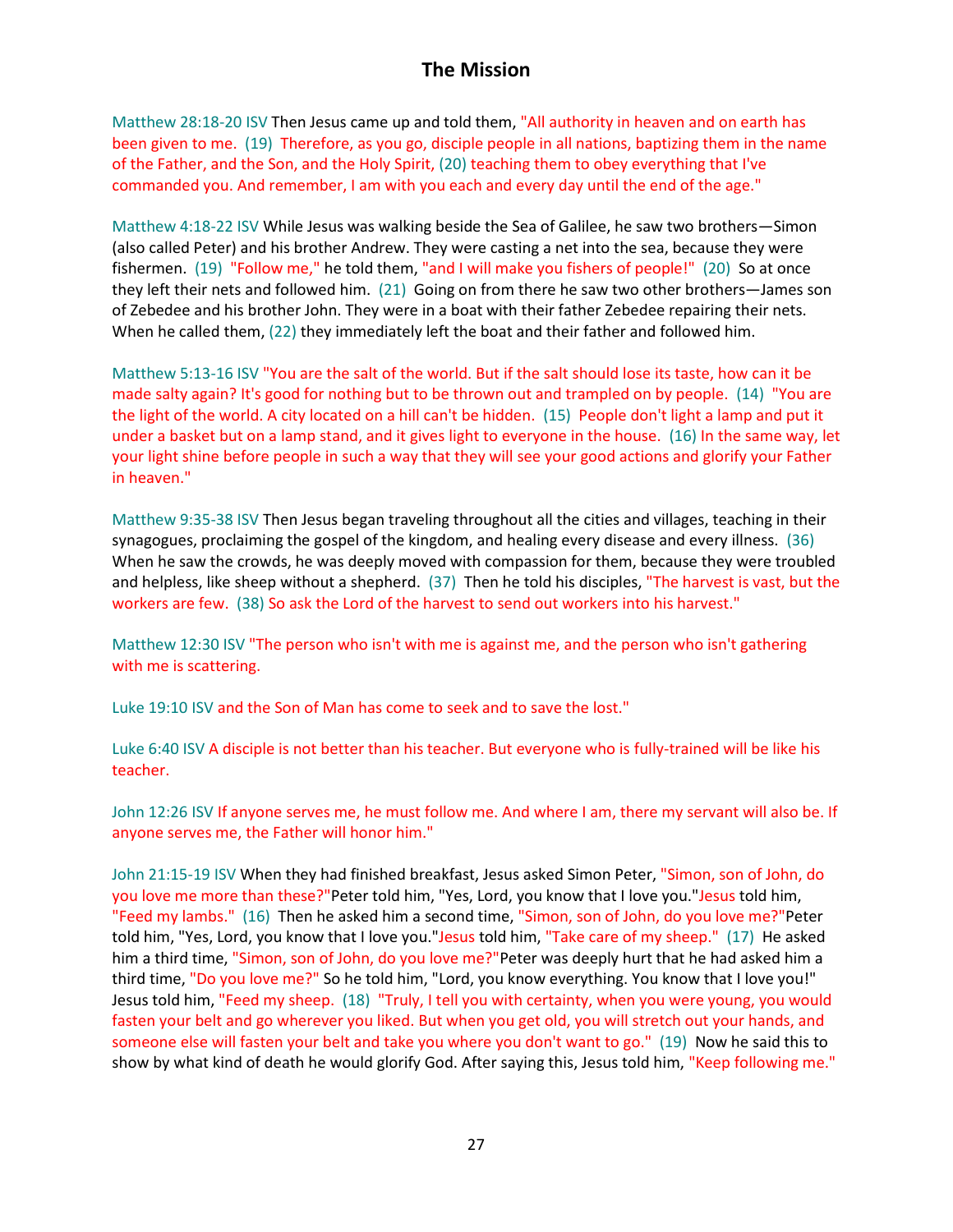## **The Mission**

1 Corinthians 9:16-23 ISV For if I preach the gospel, I have nothing to boast about, for this obligation has been entrusted to me. How terrible it would be for me if I didn't preach the gospel! (17) For if I preach voluntarily, I get a reward, but if I am unwilling to do it, I am still entrusted with that obligation. (18) What, then, is my reward? It is to be able to preach the gospel free of charge, and so I never resort to demanding my rights when I'm preaching the gospel. (19) Although I am free from everyone's expectations, I have made myself a servant to all of them to win more people. (20) To the Jews I became like a Jew in order to win Jews. To those under the Law I became like a man under the Law, in order to win those under the Law (although I myself am not under the Law). (21) To those who do not have the Law, I became like a man who does not have the Law in order to win those who do not have the Law. However, I am not free from God's Law, but I'm subject to the Messiah's law. (22) To the weak I became weak in order to win the weak. I have become all things to all people so that by all possible means I might save some of them. (23) I do all this for the sake of the gospel in order to have a share in its blessings.

2 Corinthians 5:14-20 ISV The love of the Messiah controls us, for we are convinced of this: that one person died for all people; therefore, all people have died. (15) He died for all people, so that those who live should no longer live for themselves but for the one who died and rose for them. (16) So then, from now on we do not think of anyone from a human point of view. Even if we did think of the Messiah from a human point of view, we don't think of him that way anymore. (17) Therefore, if anyone is in the Messiah, he is a new creation. Old things have disappeared, and—look!—all things have become new! (18) All of this comes from God, who has reconciled us to himself through the Messiah and has given us the ministry of reconciliation, 19) for through the Messiah, God was reconciling the world to himself by not counting their sins against them. He has committed his message of reconciliation to us. (20) Therefore, we are the Messiah's representatives, as though God were pleading through us. We plead on the Messiah's behalf: "Be reconciled to God!"

Questions for Consideration:

1) What is the "Great Commission"?

2) What does it mean to "fish for people"?

3) What does it mean to be the "salt of the world" and the "light of the world"?

4) What does it mean to "gather" with Jesus?

5) Why did Jesus say he came to earth?

6) What did Jesus say about his "disciples"?

7) What does Jesus expect from those who desire to serve him?

8) What did Jesus mean when he told Peter, "feed my sheep"?

9) How did Paul "adapt" in order to "save some"?

10) What does it mean to "no longer live for ourselves"?

11) What does it mean to "not think of anyone from a human point of view"?

12) Have you been one of "the Messiah's representatives"? If not, are you ready to begin helping others to be "reconciled to God"?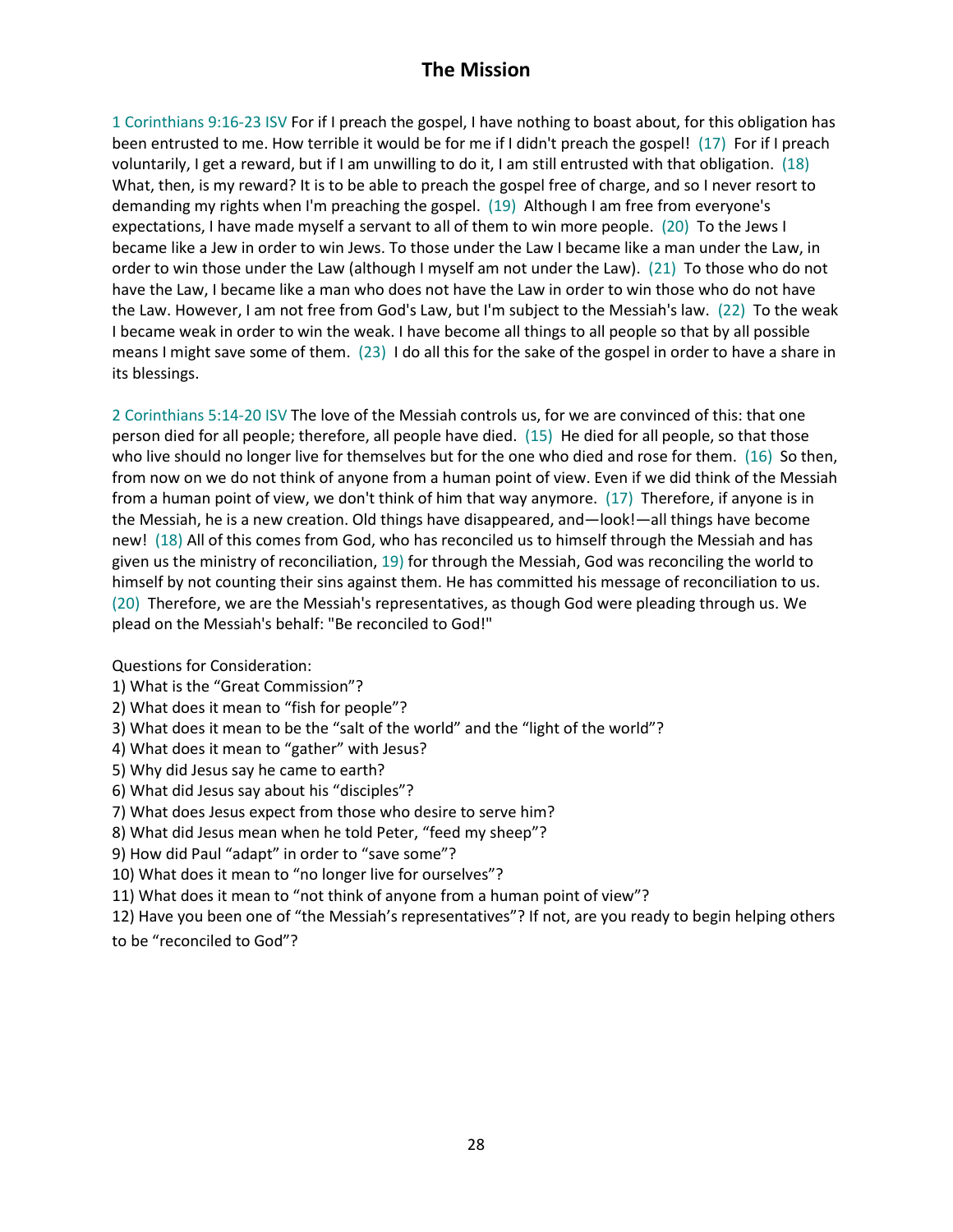#### Biblical Conversion

The following scriptures reflect the "normative" pattern of Christian conversion, as recorded in the New Testament.

Acts 2:36-41 ISV "Therefore, let all the people of Israel understand beyond a doubt that God made this Jesus, whom you crucified, both Lord and Messiah!" (37) When the crowd that had gathered heard this, they were pierced to the heart. They asked Peter and the other apostles, "Brothers, what should we do?" (38) Peter answered them, "Every one of you must repent and be baptized in the name of Jesus the Messiah for the forgiveness of your sins. Then you will receive the Holy Spirit as a gift. (39) For this promise belongs to you and your children, as well as to all those who are distant, whom the Lord our God may call to himself." (40) Using many different expressions, Peter continued to testify and to plead with them, saying, "Be saved from this corrupt generation!" (41) So those who welcomed his message were baptized. That day about 3,000 people were added to their number.

Acts 8:12 ISV But when Philip proclaimed the good news about the kingdom of God and about the name of Jesus the Messiah, men and women believed and were baptized.

Acts 8:26-39 ISV Now an angel of the Lord told Philip, "Get up and go south on the road that leads from Jerusalem to Gaza. This is a deserted road." (27) So he got up and went. Now there was an Ethiopian eunuch, who was a member of the court of Candace, queen of the Ethiopians. He was in charge of all her treasures and had come up to Jerusalem to worship. (28) Now he was returning home, seated in his chariot, and reading from the prophet Isaiah. (29) The Spirit told Philip, "Approach that chariot and stay near it." (30) So Philip ran up to it and heard him reading the prophet Isaiah out loud. Philip asked, "Do you understand what you're reading?" (31) The man replied, "How can I unless someone guides me?" So he invited Philip to get in and sit with him. (32) This was the passage of Scripture he was reading: "Like a sheep he was led away to be slaughtered, and like a lamb is silent before its shearer, so he does not open his mouth. (33) In his humiliation, justice was denied him. Who can describe his descendants? For his life is taken away from the earth." (34) The eunuch asked Philip, "I ask you, who is the prophet talking about? Himself? Or someone else?" (35) Then Philip began to speak, and, starting from this Scripture, he told him the good news about Jesus. (36) As they were going along the road, they came to some water. The eunuch said, "Look, there's some water. What keeps me from being baptized?" (38) So he ordered the chariot to stop, and Philip and the eunuch both went down into the water, and Philip baptized him. (39) When they came up out of the water, the Spirit of the Lord snatched Philip away. The eunuch went on his way rejoicing and did not see Philip again.

Acts 9:1-19 ISV Meanwhile, still spewing death threats against the Lord's disciples, Saul went to the high priest. (2) He asked him for letters to take with him to the synagogues in Damascus, so that if he found any men or women belonging to the Way, he might bring them in chains to Jerusalem. (3) As Saul traveled along and was approaching Damascus, a light from heaven suddenly flashed around him. (4) He dropped to the ground and heard a voice saying to him, "Saul, Saul, why are you persecuting me?" (5) He asked, "Who are you, Lord?" The voice said, "I am Jesus, whom you are persecuting. (6) Now get up, go into the city, and you will be told what you are to do." (7) Meanwhile, the men who were traveling with Saul were standing speechless, for they heard the voice but didn't see anyone. (8) When Saul got up off the ground, he couldn't see anything, even though his eyes were open. So his companions took him by the hand and led him into Damascus. (9) For three days he couldn't see, and he didn't eat or drink anything. (10) Now in Damascus there was a disciple named Ananias. The Lord told him in a vision, "Ananias!" He answered, "Here I am, Lord." (11) The Lord told him, "Get up, go to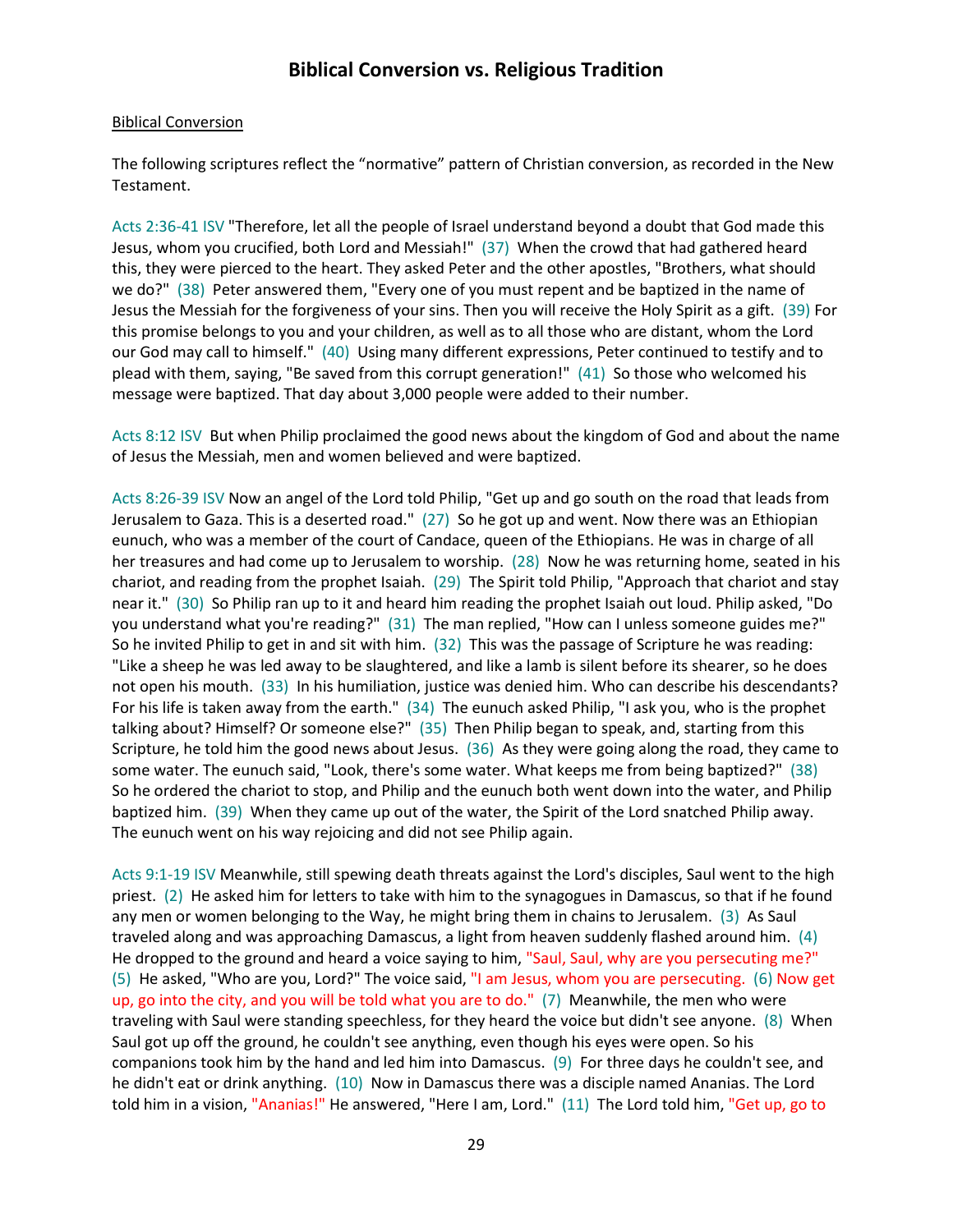the street called Straight, and in the home of Judas look for a man from Tarsus named Saul. At this very moment he is praying. (12) He has seen in a vision a man named Ananias come in and lay his hands on him so he would see again." (13) But Ananias answered, "Lord, I have heard many people tell how much evil this man has done to your saints in Jerusalem. (14) He is here with authority from the high priests to put in chains all who call on your name." (15) But the Lord told him, "Go, since he is my chosen instrument to carry my name to the gentiles, to their kings, and to the descendants of Israel. (16) For I am going to show him how much he must suffer for my name's sake." (17) So Ananias left and went to that house. He laid his hands on Saul and said, "Brother Saul, the Lord Jesus, who appeared to you on the road as you were traveling, has sent me so that you may see again and be filled with the Holy Spirit." (18) All at once something like scales fell from Saul's eyes, and he could see again. He got up and was baptized, (19) and after eating some food, he felt strong again. For several days he stayed with the disciples in Damascus.

Acts 22:12-16 ISV "A certain Ananias, who was a devout man with respect to the Law and who was highly regarded by all the Jews living there, (13) came to me. He stood beside me and said, 'Brother Saul, receive your sight!' At that moment I could see him. (14) "Then he said, 'The God of our ancestors has chosen you to know his will, to see the Righteous One, and to hear his own voice, (15) because you will be his witness to all people of what you have seen and heard. (16) What are you waiting for now? Get up, be baptized, and have your sins washed away as you call on his name.'

Acts 16:14-15 ISV A woman named Lydia, from the city of Thyatira, a dealer in purple goods, was listening to us. She was a worshiper of God, and the Lord opened her heart to listen carefully to what was being said by Paul. (15) When she and her family were baptized, she urged us, "If you are convinced that I am a believer in the Lord, come and stay at my home." And she continued to insist that we do so.

Acts 16:25-33 ISV Around midnight, Paul and Silas were praying and singing hymns to God, and the other prisoners were listening to them. (26) Suddenly, there was an earthquake so violent that the foundations of the prison were shaken. All the doors immediately flew open, and everyone's chains were unfastened. (27) When the jailer woke up and saw the prison doors wide open, he drew his sword and was about to kill himself, since he thought the prisoners had escaped. (28) But Paul shouted in a loud voice, "Don't hurt yourself, because we are all here!" (29) The jailer asked for torches and rushed inside. Trembling as he knelt in front of Paul and Silas, (30) he took them outside and asked, "Sirs, what must I do to be saved?" (31) They answered, "Believe on the Lord Jesus, and you and your family will be saved." (32) Then they spoke the word of the Lord to him and everyone in his home. (33) At that hour of the night he took them and washed their wounds. Then he and his entire family were baptized immediately.

Acts 18:8 ISV Now Crispus, the leader of the synagogue, believed in the Lord, along with his whole family. Many Corinthians who heard Paul also believed and were baptized.

Beginning with the very first gospel sermon delivered by Peter on the day of Pentecost following Jesus's resurrection, people were instructed to repent and be baptized in the name of Jesus Christ. Those who obeyed this instruction received the forgiveness of their sins as well as the gift of the indwelling Holy Spirit. Without exception, the conversion accounts in the New Testament record that those who responded to the gospel message were baptized. It is evident that baptism was an urgent matter, as reflected by the Ethiopian eunuch who stopped in the desert to be baptized immediately. Likewise, the Philippian jailer was baptized in the middle of the night. Each of these examples reflects the connection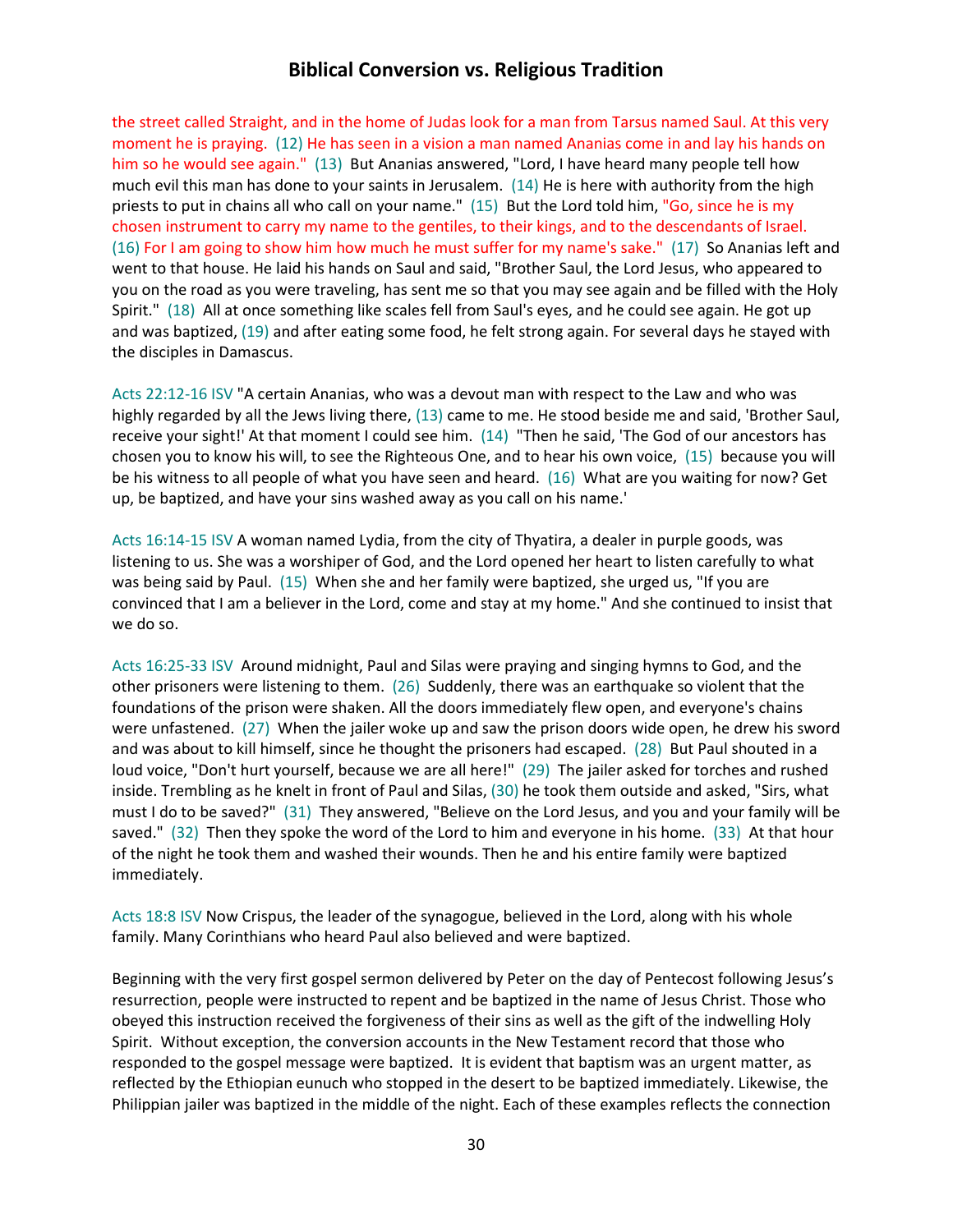that was understood between baptism and the forgiveness of sins. Saul (who became Paul) did not have his "sins washed away" until he was baptized (even though he had a direct encounter with Jesus, experienced a miracle, and fasted and prayed for three days).

The following scriptures reflect exceptions to the "normative" pattern of Christian conversion, as recorded in the New Testament.

Acts 8:14-17 ISV Now when the apostles in Jerusalem heard that Samaritans had accepted the word of God, they sent Peter and John to them. (15) They went down and prayed for them to receive the Holy Spirit. (16) Before this he had not come on any of them. They had only been baptized in the name of the Lord Jesus. (17) Then Peter and John laid their hands on them, and they received the Holy Spirit.

Acts 10:37-48 ISV You know what happened throughout Judea, beginning in Galilee after the baptism that John preached. (38) God anointed Jesus of Nazareth with the Holy Spirit and with power, and because God was with him, he went around doing good and healing everyone who was oppressed by the devil. (39) We are witnesses of everything Jesus did in the land of the Jews, including Jerusalem. "They hung him on a tree and killed him, (40) but God raised him on the third day and allowed him to appear— (41) not to all the people, but to us who were chosen by God to be witnesses and who ate and drank with him after he rose from the dead. (42) He also ordered us to preach to the people and to testify solemnly that this is the one appointed by God to be the judge of the living and the dead. (43) All the prophets testify to this: everyone who believes in Jesus receives forgiveness of sins through his name." (44) While Peter was still making this statement, the Holy Spirit fell on all the people who were listening to his message. (45) Then the circumcised believers who had come with Peter were amazed that the gift of the Holy Spirit had been poured out on the gentiles, too. (46) For they heard them speaking in tongues and praising God. Then Peter said, (47) "No one can stop us from using water to baptize these people who have received the Holy Spirit in the same way that we did, can they?" (48) So Peter ordered them to be baptized in the name of Jesus the Messiah. Then they asked him to stay there for several days.

The scriptures state that the Samaritan Christians of Acts 8 did not receive the Holy Spirit at baptism. Rather, the Spirit was given as the apostles "laid their hands on them". The gift of the Holy Spirit was "poured out" on the gentile Christians of Acts 10 even before they were baptized. Each of these examples is considered to be "atypical" as compared to the "normative" conversion experience that is reflected in the New Testament record. There is some speculation that each of these passages are actually referring to the "miraculous gifts of the Holy Spirit" rather than the "indwelling Holy Spirit". In any event, it appears that these "atypical" examples were purposeful as a means of communicating God's acceptance of both Samaritans and gentiles to the Jewish Christians. Such an explanation is consistent with the following verses:

Matthew 10:5-6 ISV These were the Twelve whom Jesus sent out after he had given them these instructions: "Don't turn on to the road that leads to the gentiles, and don't enter Samaritan towns. (6) Instead, go to the lost sheep of the nation of Israel.

Matthew 15:21-24 ISV Then Jesus left that place and went to the region of Tyre and Sidon. (22) Suddenly a Canaanite woman from that territory came near and began to shout, "Have mercy on me, Lord, Son of David! My daughter is severely demon-possessed!" (23) But he didn't answer her at all. Then his disciples came up and kept urging him, "Send her away, because she keeps on screaming as she follows us." (24) But he replied, "I was sent only to the lost sheep of the nation of Israel."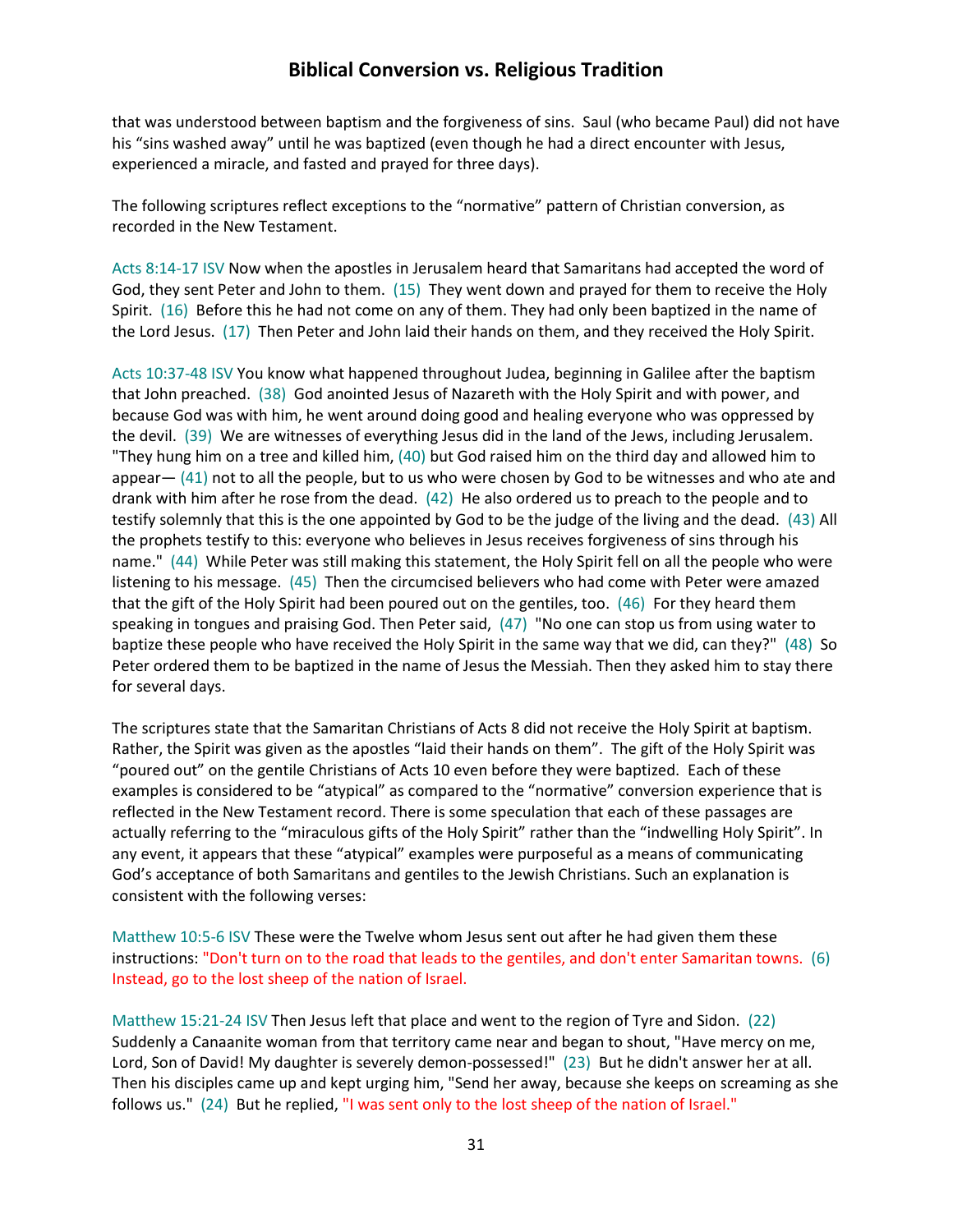John 4:7-9 ISV A Samaritan woman came to draw water, and Jesus told her, "Please give me a drink," (8) since his disciples had gone off into town to buy food. (9) The Samaritan woman asked him, "How can you, a Jew, ask for a drink from me, a Samaritan woman?" Because Jews do not have anything to do with Samaritans.

John 4:19-24 ISV The woman told him, "Sir, I see that you are a prophet! (20) Our ancestors worshiped on this mountain. But you Jews say that the place where people should worship is in Jerusalem." (21) Jesus told her, "Believe me, dear lady, the hour is coming when you Samaritans will worship the Father neither on this mountain nor in Jerusalem. (22) You don't know what you're worshiping. We Jews know what we're worshiping, because salvation comes from the Jews. (23) Yet the time is coming, and is now here, when true worshipers will worship the Father in spirit and truth. Indeed, the Father is looking for people like that to worship him. (24) God is spirit, and those who worship him must worship in spirit and truth."

Romans 1:16 ISV For I am not ashamed of the gospel, because it is God's power for the salvation of everyone who believes, of the Jew first and of the Greek as well.

Ephesians 2:11-13 ISV So then, remember that at one time you gentiles by birth were called "the uncircumcised" by those who called themselves "the circumcised." They underwent physical circumcision done by human hands. (12) At that time you were without the Messiah, excluded from citizenship in Israel, and strangers to the covenants of promise. You had no hope and were in the world without God. (13) But now, in union with the Messiah Jesus, you who once were far away have been brought near by the blood of the Messiah.

Jesus's message was originally for the Jews only – not the Samaritans or the gentiles. At one time, the gentiles were "excluded from citizenship in Israel" and "without God". The gospel was for the Jews first before it was available to everyone else. Yet it was always God's plan that salvation would be available to both Jews and gentiles. Even Peter needed a "vision" from God to help him understand that the gospel was for the gentiles also (Acts 10:9-16 & 10:34-35). The "atypical" conversion experiences of the Samaritan and gentile Christians that are recorded in Acts 8 and Acts 10 provided confirmation to the observing Jewish Christians that God had extended salvation to them also. Once this had been made clear, no further "exceptions" were necessary. The remaining conversion accounts in the New Testament reflect the "normative" pattern. The following passage reflects the only example of "rebaptism" in the New Testament.

Acts 19:1-5 ISV It was while Apollos was in Corinth that Paul passed through the inland districts and came to Ephesus. He found a few disciples there (2) and asked them, "Did you receive the Holy Spirit when you believed?" They answered him, "No, we haven't even heard that there is a Holy Spirit." (3) He then asked, "Then into what were you baptized?" They answered, "Into John's baptism." (4) Then Paul said, "John baptized when they repented, telling the people to believe in the one who was to come after him, that is, in Jesus." (5) On hearing this, they were baptized in the name of the Lord Jesus.

Apollos, who evidently received "John's baptism" prior to the establishment of the New Covenant following Jesus's resurrection, had applied an "obsolete baptism" to those he taught in Ephesus. Although "John's baptism" was effective for the forgiveness of sins (Luke 3:3) at the time Apollos received it, it was replaced by "Christian baptism" after Jesus's resurrection. Accordingly, it was no longer appropriate for Apollos to apply "John's baptism" once the New Covenant became effective. It is implied in Acts 18:26 that Priscilla and Acquila corrected Apollos on issues such as this. It also appears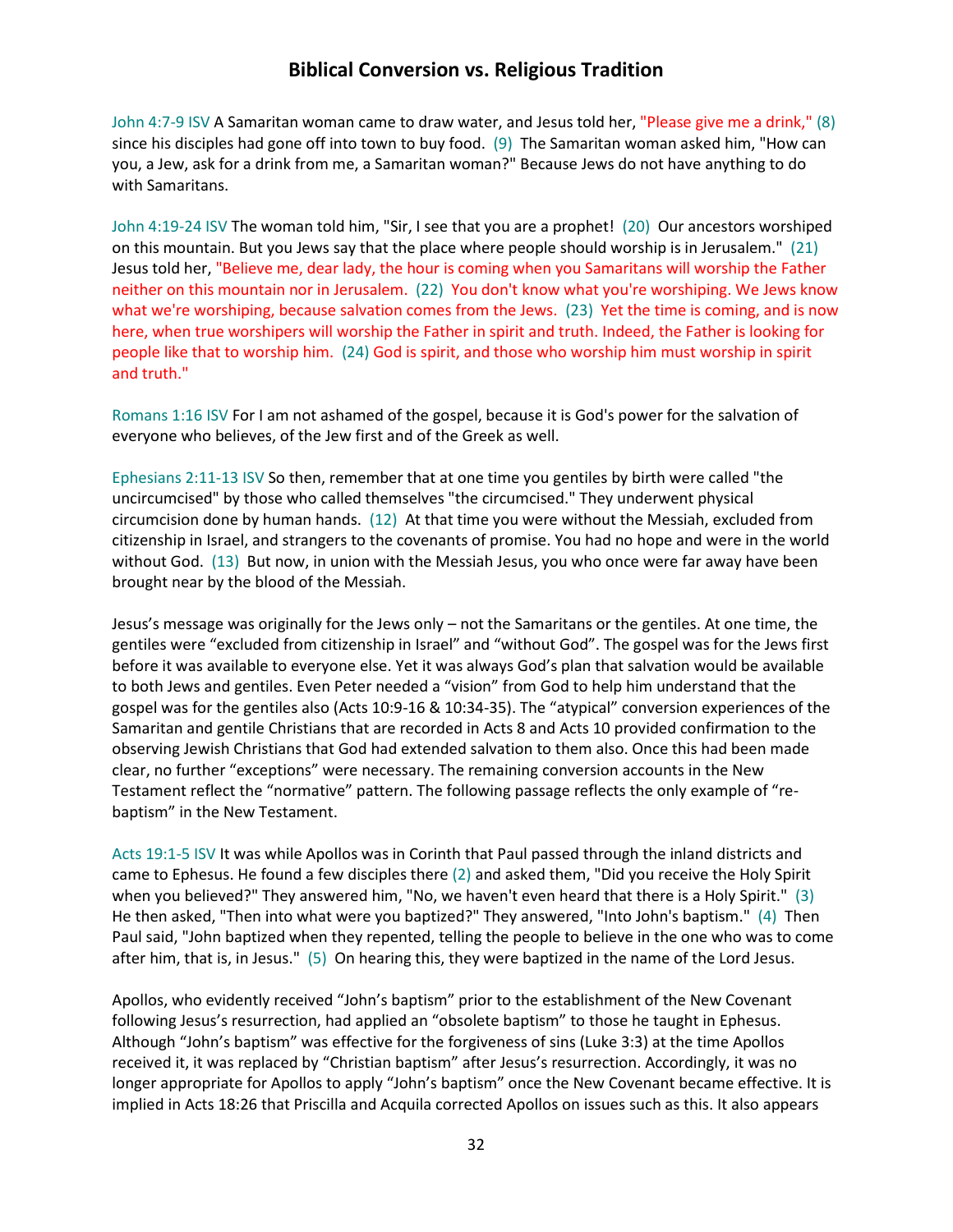that Paul went to Ephesus looking for disciples who had received an obsolete baptism from Apollos. Upon finding them, Paul explained how Christian baptism superseded "John's baptism", consistent with the following scripture:

Matthew 3:11 ISV I am baptizing you with water as a token of repentance, but the one who is coming after me is stronger than I am, and I am not worthy to carry his sandals. It is he who will baptize you with the Holy Spirit and fire.

Upon realizing the deficiencies in their conversion experiences, the Ephesian disciples were immediately "re-baptized" – this time in the name of Jesus. The following passage records the baptism of Jesus.

Matthew 3:13-17 ISV Then Jesus came from Galilee to the Jordan to be baptized by John. (14) But John tried to stop him, saying, "I need to be baptized by you, and are you coming to me?" (15) But Jesus answered him, "Let it be this way for now, because this is the proper way for us to fulfill all righteousness." At this, he permitted him to be baptized. (16) When Jesus had been baptized, he immediately came up out of the water. Suddenly the heavens opened up for him, and he saw the Spirit of God descending like a dove and coming to rest on him. (17) Then a voice from heaven said, "This is my Son, whom I love. I am pleased with him!"

Even though Jesus was sinless and did not need to have any sins forgiven, he still submitted to baptism in order to do what was "proper to fulfill all righteousness". Jesus set an example in attitude that all of his followers should imitate.

#### Religious Tradition - Infant Baptism

Scholars disagree on the date when infant baptism was first practiced. Some believe that 1<sup>st</sup>-century Christians did not practice it, noting the lack of any explicit evidence of paedobaptism. Others, noting the lack of any explicit evidence of exclusion of paedobaptism, believe that they did, understanding biblical references to individuals "and [her] household" being baptized (Acts 16:15, Acts 16:31-33, 1 Corinthians 1:16) as well as "the promise to you and your children" (Acts 2:39) as including small children and infants. While the earliest extra-biblical directions for baptism, which occurs in the [Didache](http://en.wikipedia.org/wiki/Didache) (c. 100), speaks to the baptism of adults, rather than young children, since it requires that the person to be baptized should fast, writings of the  $2^{nd}$  and early 3<sup>rd</sup> century indicate that some Christians baptized infants too.

(See [http://en.wikipedia.org/wiki/Infant\\_baptism](http://en.wikipedia.org/wiki/Infant_baptism) and [http://bible.org/question/what-are-historical](http://bible.org/question/what-are-historical-origins-infant-baptism)[origins-infant-baptism\)](http://bible.org/question/what-are-historical-origins-infant-baptism)

Notably, the conclusion that infant baptism was practiced by  $1^{st}$ -century Christians is based on inference rather than any definitive reference from scripture or any  $1<sup>st</sup>$ -century extra-biblical document. The earliest references to the practice of infant baptism postdate the apostolic age by over a century.

The Roman Catholic Church practices infant baptism as means of securing forgiveness of "orginal sin" (See [http://en.wikipedia.org/wiki/Original\\_sin\)](http://en.wikipedia.org/wiki/Original_sin). The following scripture demonstrates the inconsistency between this doctrine and the biblical basis for individual guilt.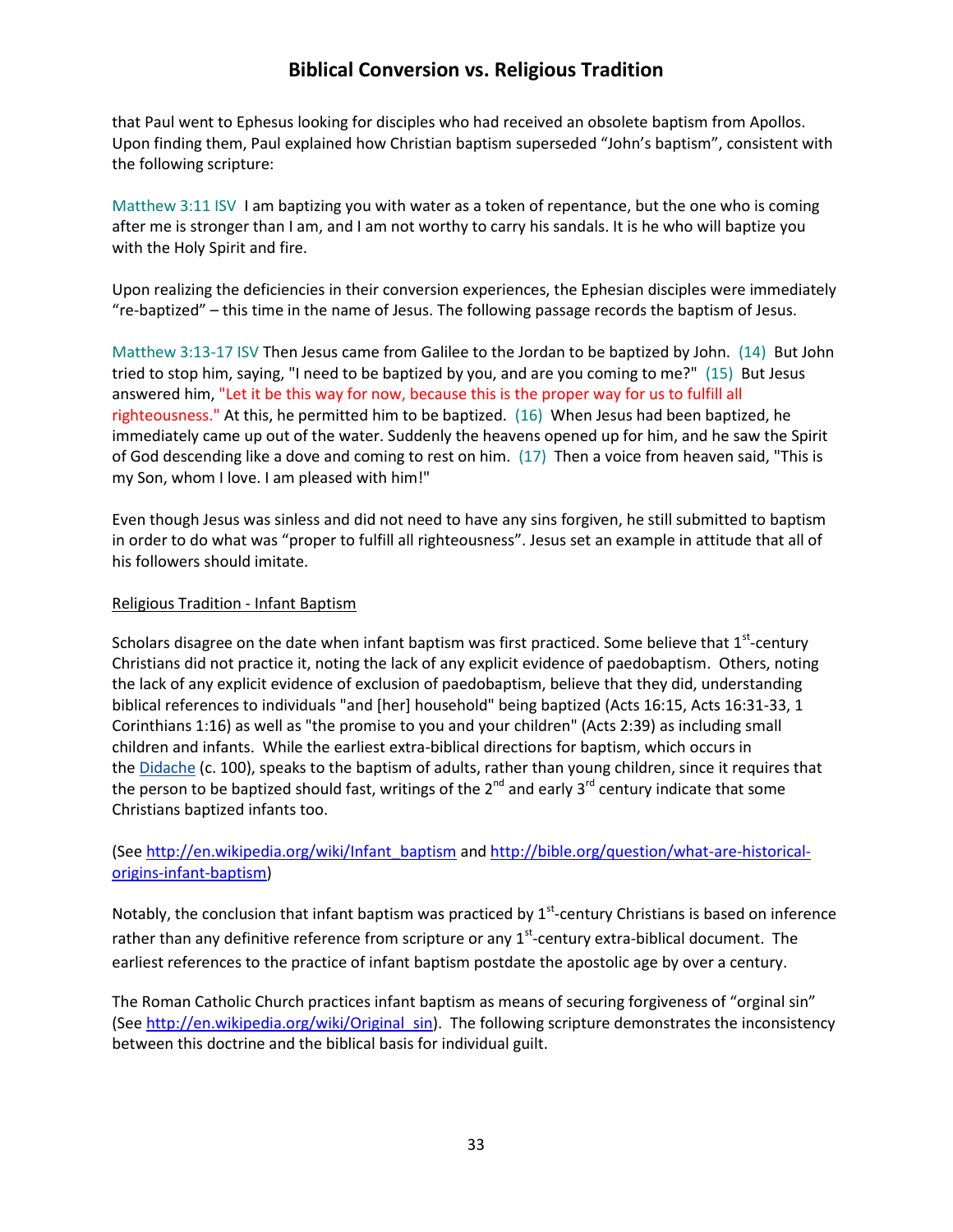Ezekiel 18:20 ISV The soul who sins dies. The son won't bear the punishment of his father's sin and the father won't bear the punishment of his son's sin. The righteous deeds of that righteous person will be attributed to him, while the wicked deeds of the wicked person will be charged against him.

The doctrine of "original sin" is inconsistent with the message of Ezekiel 18 (see the remainder of Ezekiel 18 for additional details). Accordingly, this premise for infant baptism (so that infants may be forgiven of "original sin") is biblically unsupported.

Several Protestant denominations also practice infant baptism by sprinkling, but for other reasons than for the procurement of forgiveness of original sin. Some view it as a New Testament practice that supersedes the Old Testament practice of circumcision as a means of dedication and participation in God's Covenant (See the previous link for details of the differing Protestant rationales for infant baptism).

While this motivation for the practice of infant baptism may be sincere and noble, the explicit evidence from scripture and the earliest extra biblical sources do not support the conclusion that it was practiced in the apostolic age. This is evident from the New Testament manuscripts that address the subject. The Greek word for "baptize" is defined as follows: (See link below) Baptize (baptizo in Greek) - Strong's Number: 907

1. to dip repeatedly, to immerse, to submerge (of vessels sunk)

2. to cleanse by dipping or submerging, to wash, to make clean with water, to wash one's self, bathe 3. to overwhelm

The biblical practice of "immersion" was subsequently supplemented with other modes such as "pouring" and "sprinkling", which are not recorded in the scriptures.

#### <http://www.biblestudytools.com/lexicons/greek/nas/baptizo.html>

During the first three centuries, adult baptism was the rule. There is little documentation of infant baptism prior to Tertullian's "On Baptism", which was written about A. D. 200. Tertullian is mentioned in Philip Schaff's "History of the Christian Church", which is available at the following website:

#### [http://www.ccel.org/s/schaff/history/2\\_ch05.htm](http://www.ccel.org/s/schaff/history/2_ch05.htm)

Both the mode of infant baptism (sprinkling) and the rationale for it (forgiveness of original sin, dedication/entry into the New Covenant, etc.) represent innovations that developed following the apostolic age. Such practices are not documented in the New Testament. Claims to the contrary are dependent on eisegesis (the process of misinterpreting a text in such a way that it introduces one's own ideas or reading into the text – see  $http://en.wikipedia.org/wiki/Eisegesis)$ .

In contrast, the biblical word for "baptize" (baptizo in the Greek) means to immerse. This definition is consistent with being "buried with the Messiah" (Romans 6:4 & Colossians 2:12). Infant baptism did not become the predominant baptismal mode until the  $4<sup>th</sup>$  century. Infant baptism is inconsistent with the prerequisites to conversion of faith (Colossians 2:12) and repentance (Acts 2:38).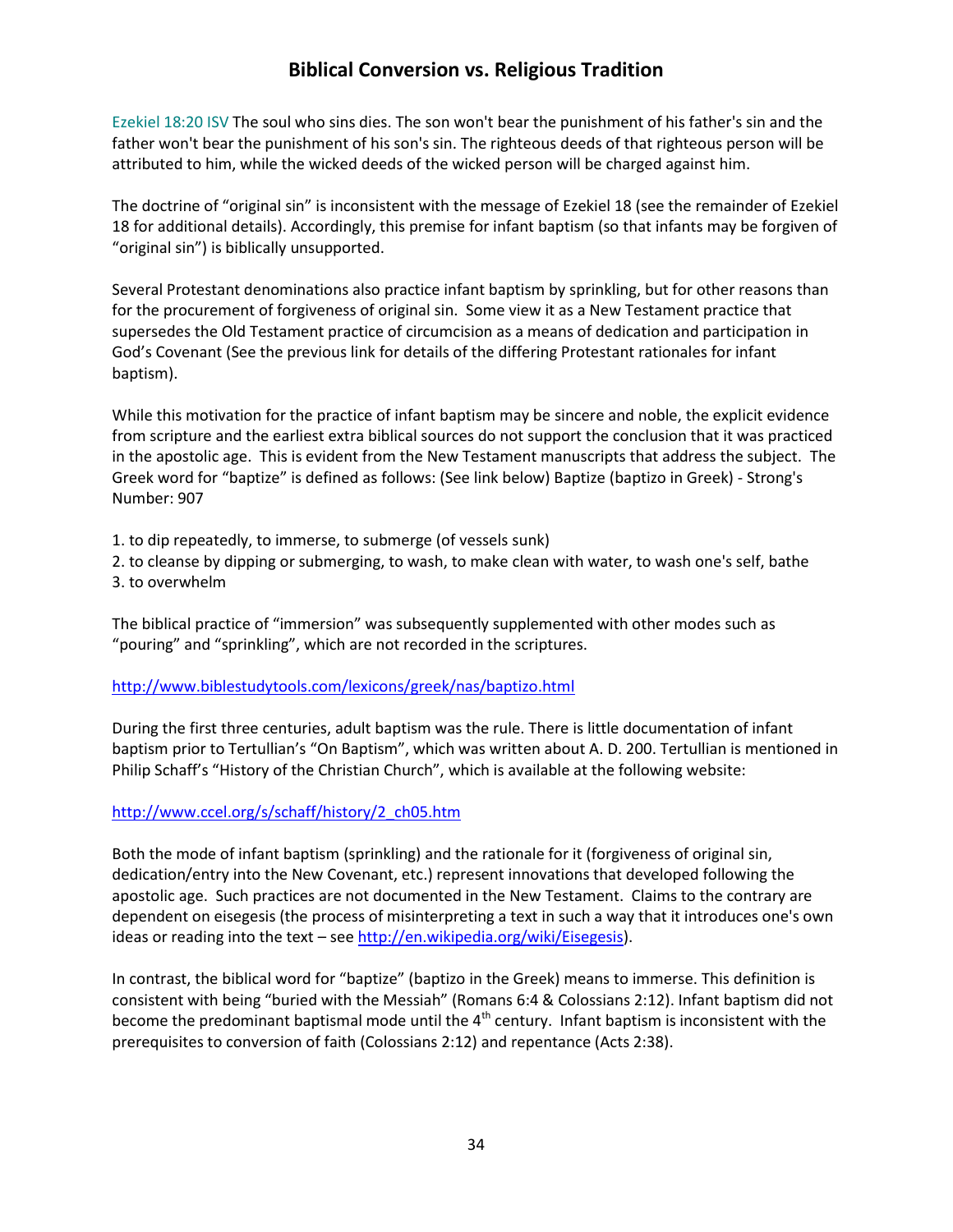#### Religious Tradition - Believer's Baptism

"Believer's baptism" refers to baptism that is practiced as a "ceremony", subsequent to the point of faith. According to this view, baptism is not considered to be part of the salvation process. Rather, salvation (forgiveness of sins and the receipt of the indwelling Holy Spirit) is believed to occur at the moment of faith and baptism is viewed as "an outward sign of an inward grace". Accordingly, baptism is practiced as an act of obedience and as a method of displaying to others the regeneration that is believed to have already occurred in a person's life as a result of faith. As a result of this view, baptism is not viewed as urgent. Some of the scriptures that are often cited to support the view that salvation occurs prior to baptism are provided as follows:

#### Revelation 3:20 ISV Look! I am standing at the door and knocking. If anyone listens to my voice and opens the door, I will come in to him and eat with him, and he will eat with me.

Romans 10:8-13 ISV But what does it say? "The message is near you. It is in your mouth and in your heart." This is the message about faith that we are proclaiming: (9) If you declare with your mouth that Jesus is Lord, and believe in your heart that God raised him from the dead, you will be saved. (10) For one believes with his heart and is justified, and declares with his mouth and is saved. (11) The Scripture says, "Everyone who believes in him will never be ashamed." (12) There is no difference between Jew and Greek, because they all have the same Lord, who gives richly to all who call on him. (13) "Everyone who calls on the name of the Lord will be saved."

Romans 4:9-12 ISV Now does this blessedness come to the circumcised alone, or also to the uncircumcised? For we say, "Abraham's faith was credited to him as righteousness." (10) Under what circumstances was it credited? Was he circumcised or uncircumcised? He had not yet been circumcised, but was uncircumcised. (11) Afterward he received the mark of circumcision as a seal of the righteousness that he had by faith while he was still uncircumcised. Therefore, he is the ancestor of all who believe while uncircumcised, in order that righteousness may be credited to them. (12) He is also the ancestor of the circumcised—those who are not only circumcised, but who also walk in the footsteps of the faith that our father Abraham had before he was circumcised.

Galatians 3:2 ISV I want to learn only one thing from you: Did you receive the Spirit by doing the actions of the Law or by believing what you heard?

Ephesians 1:13-14 ISV You, too, have heard the word of truth, the gospel of your salvation. When you believed in the Messiah, you were sealed with the promised Holy Spirit, (14) who is the guarantee of our inheritance until God redeems his own possession for his praise and glory.

1 John 5:1 ISV Everyone who believes that Jesus is the Messiah has been born from God, and everyone who loves the parent also loves the child.

Luke 23:39-43 ISV Now one of the criminals hanging there kept insulting him, "You are the Messiah, aren't you? Save yourself and us!" (40) But the other criminal rebuked him, "Aren't you afraid of God, since you are suffering the same penalty?  $(41)$  We have been condemned justly, because we are getting what we deserve for what we have done, but this man has done nothing wrong." (42) Then he went on to plead, "Jesus, remember me when you come into your kingdom!" (43) Jesus told him, "I tell you with certainty, today you will be with me in Paradise."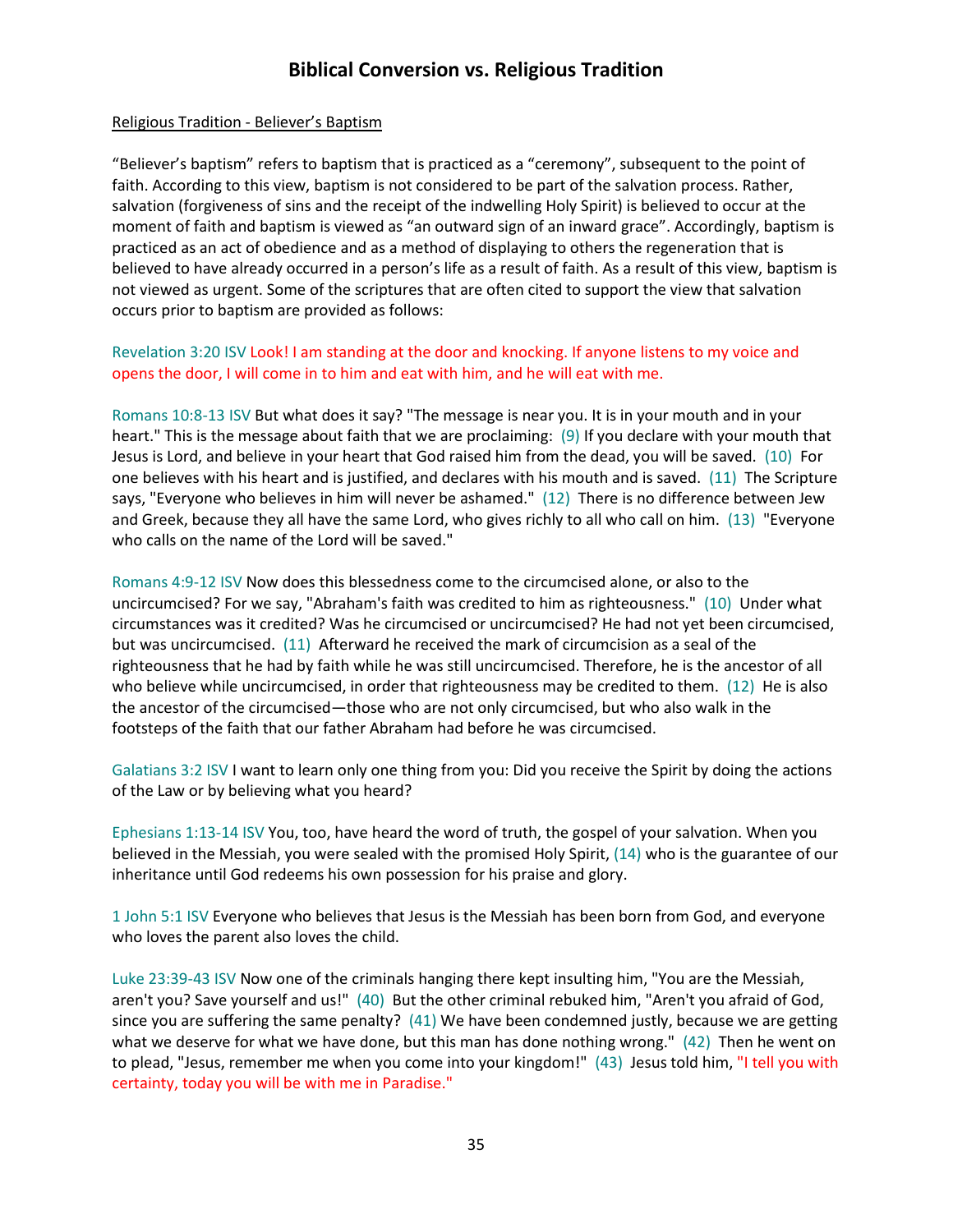The passage in Revelation 3 represents a message from Jesus to "lukewarm" Christians (people who had already been saved) in Laodicea. It is not a passage that contains instructions for how non-Christians become Christians. Romans 10 must be interpreted in view of Romans 6, which describes how Christians were "united with the Messiah" when "through baptism we were buried with him into his death" (consistent with the message of John 3:5 about being "born from above"). It appears that Paul's intention in Romans 10 was to emphasize the need for the Jews (God's chosen people under the Old Covenant and the original audience of the Messiah) to embrace Jesus as Lord (regardless of any persecution). This understanding appears to be consistent with Paul's overall theme in Romans 6 – 10. For those who view baptism as the "circumcision of the New Covenant" (based on scriptures such as Colossians 2:11-12), it is easy to understand the basis for the conclusion that salvation occurs prior to baptism. However, Colossians 2:11-12 indicates that being "raised with Jesus" occurs subsequent to being "buried with the Messiah in baptism". Again, Romans 4 must be interpreted in a manner that is consistent with the remainder of scripture. Scriptures such as Galatians 3, Ephesians 1, and 1 John 5 appear to address the issues of "salvation by faith" vs. "salvation by actions" rather than "salvation prior to baptism" vs. "salvation at baptism". Also, the emphasis appears to be that the Christians were "sealed with the promised Holy Spirit" (rather than a concern for when they were "sealed"). It is often argued that baptism is not required for salvation because the "thief on the cross" was saved without baptism. However, this passage must be interpreted in view of the message of the following scriptures:

Hebrews 8:6-13 ISV However, Jesus has now obtained a more superior ministry, since the covenant he mediates is founded on better promises. (7) If the first covenant had been faultless, there would have been no need to look for a second one, (8) but God found something wrong with his people when he said, "Look! The days are coming, declares the Lord, when I will establish a new covenant with the house of Israel and with the house of Judah. (9) It will not be like the covenant that I made with their ancestors at the time when I took them by the hand and brought them out of the land of Egypt. Because they did not remain loyal to my covenant, I ignored them, declares the Lord. (10) For this is the covenant that I will make with the house of Israel after that time, declares the Lord: I will put my laws in their minds and write them on their hearts. I will be their God, and they will be my people. (11) Never again will everyone teach his neighbor or his brother by saying, 'Know the Lord,' because all of them will know me, from the least important to the most important. (12) For I will be merciful regarding their wrong deeds, and I will never again remember their sins." (13) In speaking of a "new" covenant, he has made the first one obsolete, and what is obsolete and aging will soon disappear.

Hebrews 9:16-18 ISV For where there is a will, the death of the one who made it must be established. (17) For a will is in force only when somebody has died, since it never takes effect as long as the one who made it is alive. (18) This is why even the first covenant was not put into effect without blood.

Prior to Jesus's death, burial, and resurrection, the "Old Covenant" (based on the Law of Moses) was still applicable. However, once the "New Covenant" became effective (after Jesus's resurrection), the "Old Covenant" disappeared. It would not have been possible for the "thief on the cross" to have been "united with the Messiah in his death, burial, and resurrection" (per Romans 6:1-7) before Jesus had died. Accordingly, the "thief on the cross" was one of the last people saved under the "Old Covenant". That covenant no longer exists. In order to enter into the "New Covenant", the scriptures teach that we need to "repent and be baptized in the name of Jesus the Messiah for the forgiveness of (our) sins" (Acts 2:38). Therefore, the experience of the "thief on the cross" is not relevant to us today regarding the salvation process.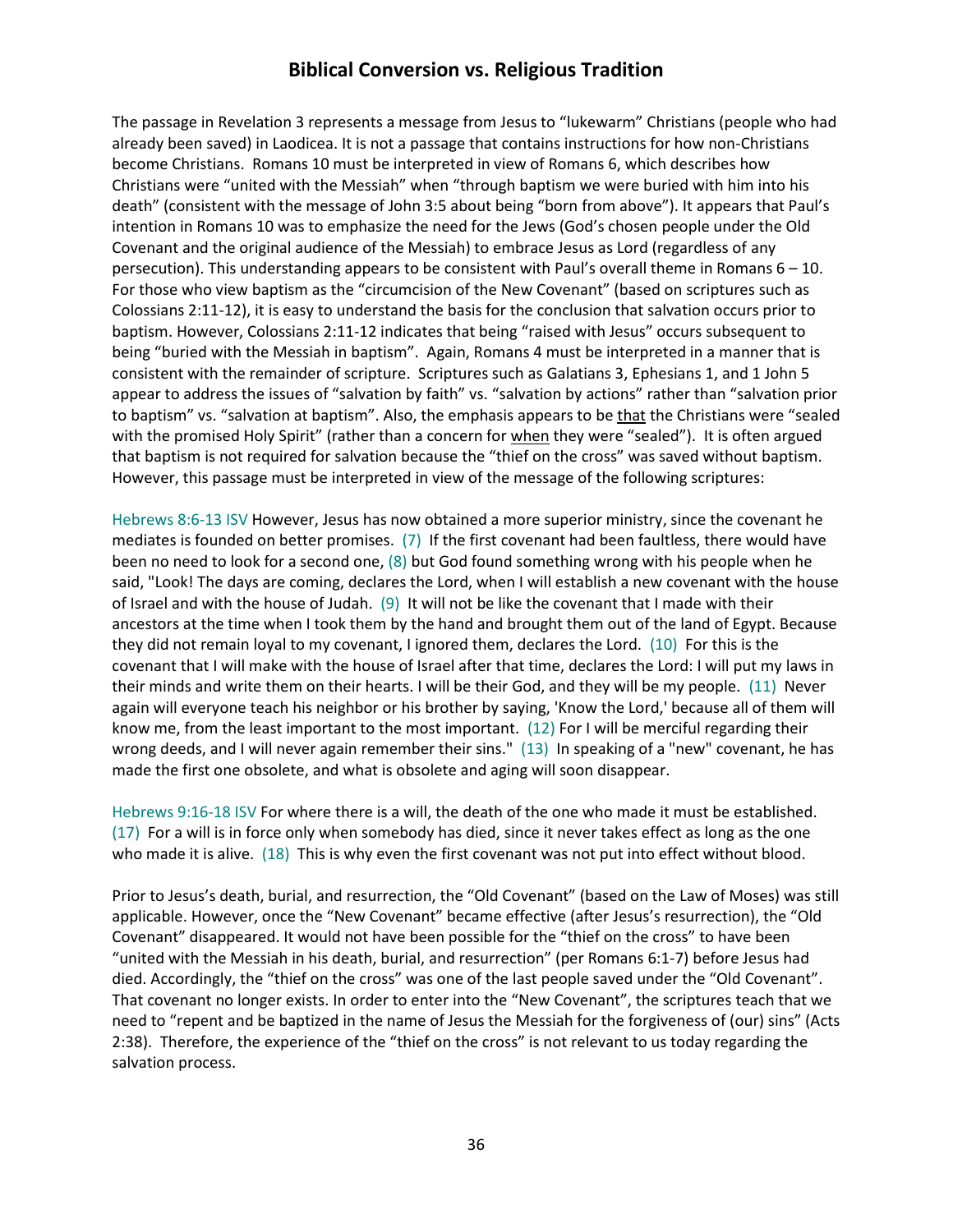The Nicene Creed (AD 325) - se[e http://www.creeds.net/ancient/nicene.htm](http://www.creeds.net/ancient/nicene.htm)

*We believe in one God the Father Almighty, Maker of heaven and earth, and of all things visible and invisible. And in one Lord Jesus Christ, the only-begotten Son of God, begotten of the Father before all worlds, God of God, Light of Light, Very God of Very God, begotten, not made, being of one substance with the Father by whom all things were made; who for us men, and for our salvation, came down from heaven, and was incarnate by the Holy Spirit of the Virgin Mary, and was made man, and was crucified also for us under Pontius Pilate. He suffered and was buried, and the third day he rose again according to the Scriptures, and ascended into heaven, and sitteth on the right hand of the Father. And he shall come again with glory to judge both the quick and the dead, whose kingdom shall have no end. And we believe in the Holy Spirit, the Lord and Giver of Life, who proceedeth from the Father and the Son, who with the Father and the Son together is worshipped and glorified, who spoke by the prophets. And we believe one holy catholic and apostolic Church. We acknowledge one baptism for the remission of sins. And we look for the resurrection of the dead, and the life of the world to come. Amen.*

It is clear from this document of 325 A. D. that the early church taught "baptism for the remission of sins". While it is recognized that extra-biblical literature such as the Nicene Creed is not "scripture", it is useful in recognizing that the doctrine of "believer's baptism" is rooted in post-Reformation views rather than documents from the apostolic age. Clearly, the urgency displayed in scripture to be baptized "in the middle of the desert" or "in the middle of the night" is inconsistent with the doctrine of "believer's baptism". The extra biblical writings of the early Christians provide compelling evidence that baptism was practiced by immersion during the apostolic age and was understood to be integral to the forgiveness of sins. This view coincides with the "normative" conversion pattern that is evident in the New Testament. Notably, this understanding and practice differs from the dominant mode (sprinkling) of the  $4<sup>th</sup>$  century and following, as well as the dominant rationale (as a post-salvation symbol that serves as a testimony to others) that prevailed among Protestants following the Reformation. These "post apostolic era" views of baptism are still dominant among Catholics and Protestants today.

Some churches have adopted the posture that salvation is contingent upon a "correct" view and practice of baptism. Consequently, those with "divergent baptismal experiences" are not acknowledged as legitimate Christians but are perceived as "religious people" that need to be re-baptized in order to be saved. Such a posture fails to acknowledge the diversity that exists in the scriptures on the topic and also presumes to know God's perspective as Judge. In view of God's timelessness (2 Peter 3:8), in contrast to the finite nature of humans, such a speculative stance is beyond the realm of human perception. There are numerous scriptures that address the topic of "judging others" which are often neglected by those who adopt such a position. A more biblical posture would be to encourage selfexamination, which is consistent with the theme of 2 Corinthians 13:5. It is reasonable to imitate Jesus's example with regard to "fulfilling all righteousness". It is also valid to imitate the humility of the Ephesian disciples of Acts 19 in order to adapt one's conversion experience to scripture (rather than vice-versa).

Questions for Consideration

1) What must a person do to be saved?

2) What are the prerequisites to baptism?

3) What was the attitude of the "Ephesian disciples" identified in Acts 19?

4) How does your conversion experience compare with the "normative" New Testament pattern?

5) Are you willing to imitate Jesus's example as described in Matthew 3:15 in order to "fulfill all righteousness"?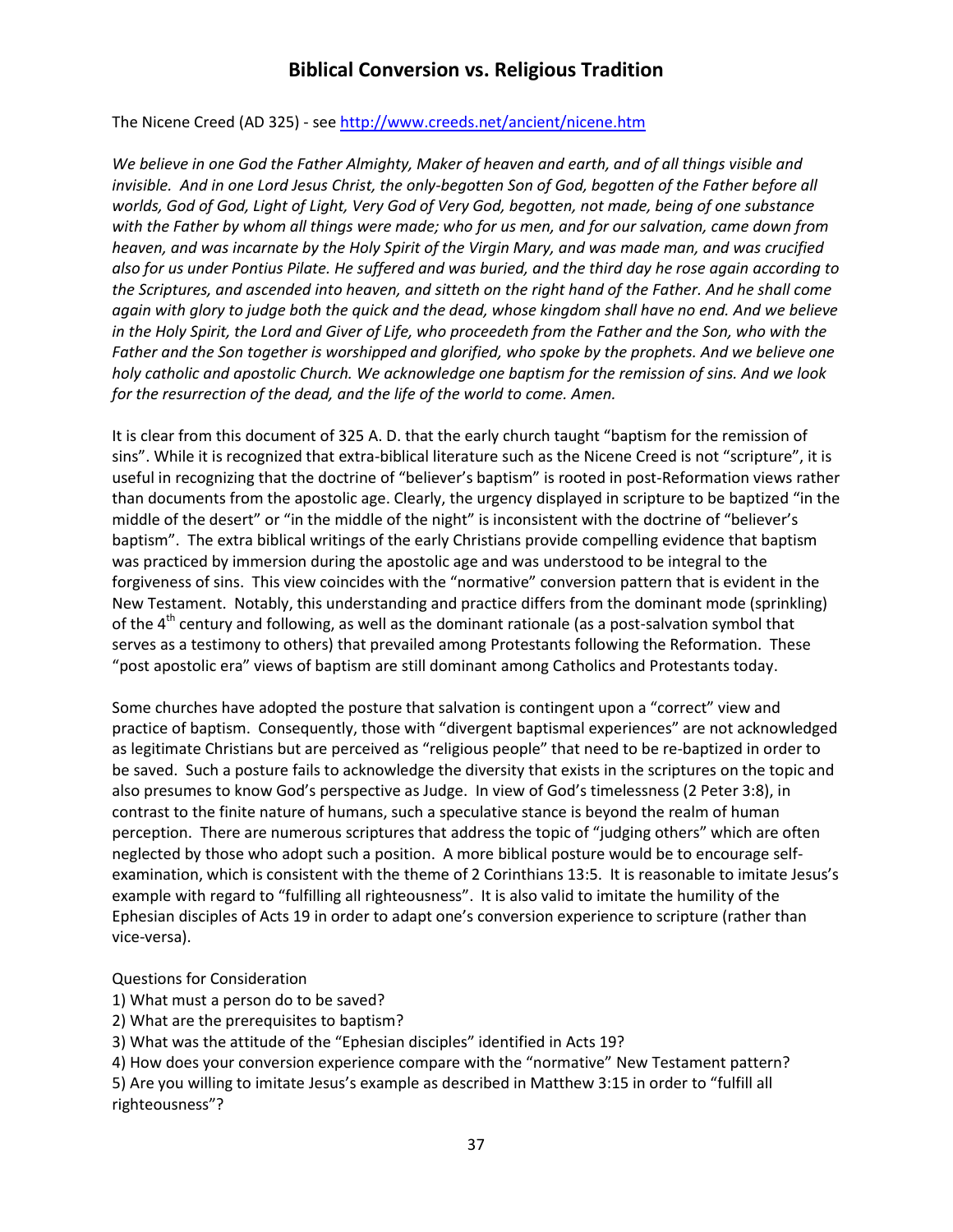### **Worship in Spirit and Truth**

John 4:21-24 ISV Jesus told her, "Believe me, dear lady, the hour is coming when you Samaritans will worship the Father neither on this mountain nor in Jerusalem. (22) You don't know what you're worshiping. We Jews know what we're worshiping, because salvation comes from the Jews. (23) Yet the time is coming, and is now here, when true worshipers will worship the Father in spirit and truth. Indeed, the Father is looking for people like that to worship him. (24) God is spirit, and those who worship him must worship in spirit and truth."

Matthew 7:21-23 ISV "Not everyone who keeps saying to me, 'Lord, Lord,' will get into the kingdom from heaven, but only the person who keeps doing the will of my Father in heaven. (22) Many will say to me on that day, 'Lord, Lord, we prophesied in your name, drove out demons in your name, and performed many miracles in your name, didn't we?' (23) Then I will tell them plainly, 'I never knew you. Get away from me, you who practice evil!'"

Matthew 15:1-9 ISV Then some Pharisees and scribes came from Jerusalem to Jesus and asked, (2) "Why do your disciples disregard the tradition of the elders? They don't wash their hands when they eat." (3) But he answered them, "Why do you also disregard the commandment of God because of your tradition? (4) Because God said, 'Honor your father and your mother,' and 'Whoever curses father or mother must certainly be put to death.' (5) But you say 'Whoever tells his father or his mother, "Whatever support you might have received from me has been given to God," (6) does not have to honor his father.' Because of your tradition, then, you have disregarded the authority of God's word. (7) You hypocrites! How well did Isaiah prophesy of you when he said, (8) 'These people honor me with their lips, but their hearts are far from me. (9) Their worship of me is empty, because they teach human rules as doctrines.'"

Galatians 1:6-10 ISV I am astonished that you are so quickly deserting the one who called you by the grace of the Messiah and, instead, are following a different gospel, (7) not that another one really exists. To be sure, there are certain people who are troubling you and want to distort the gospel about the Messiah. (8) But even if we or an angel from heaven should proclaim to you a gospel contrary to what we proclaimed to you, let that person be condemned! (9) What we have told you in the past I am now telling you again: If anyone proclaims to you a gospel contrary to what you received, let that person be condemned! (10) Am I now trying to win the approval of people or of God? Or am I trying to please people? If I were still trying to please people, I would not be the Messiah's servant.

Ephesians 4:4-6 ISV There is one body and one Spirit. Likewise, you were called to the one hope of your calling. (5) There is one Lord, one faith, one baptism, (6) one God and Father of all, who is above all, through all, and in all.

Philippians 2:12 ISV And so, my dear friends, just as you have always obeyed, not only when I was with you but even more now that I am absent, continue to work out your salvation with fear and trembling.

1 Timothy 4:16 ISV Pay close attention to your life and your teaching. Persevere in these things, because if you do so, you will save both yourself and those who listen to you.

2 Timothy 2:15 ISV Do your best to present yourself to God as an approved worker who has nothing to be ashamed of, handling the word of truth with precision.

Acts 17:10-11 ISV That night the brothers immediately sent Paul and Silas away to Berea. When they arrived, they went into the Jewish synagogue. (11) These people were more receptive than those in